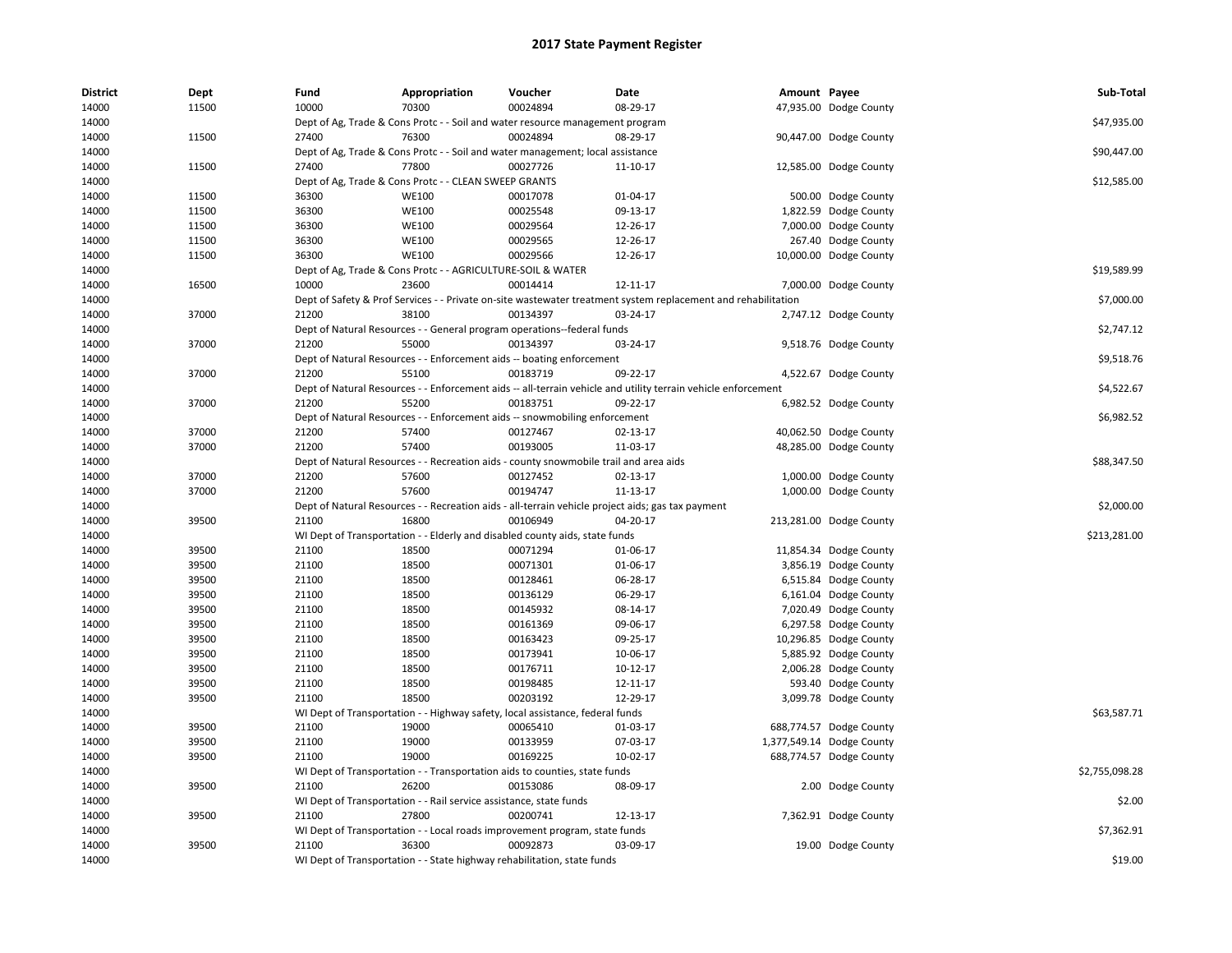| <b>District</b> | Dept  | Fund  | Appropriation                                                                       | Voucher  | Date                                                                                                    | Amount Payee |                           | Sub-Total      |
|-----------------|-------|-------|-------------------------------------------------------------------------------------|----------|---------------------------------------------------------------------------------------------------------|--------------|---------------------------|----------------|
| 14000           | 39500 | 21100 | 36500                                                                               | 00157150 | 10-01-17                                                                                                |              | 180.69 Dodge County       |                |
| 14000           | 39500 | 21100 | 36500                                                                               | 00072500 | $01 - 10 - 17$                                                                                          |              | 62.73 Dodge County        |                |
| 14000           |       |       | WI Dept of Transportation - - Highway system management and operations, state funds |          |                                                                                                         |              |                           | \$243.42       |
| 14000           | 39500 | 21100 | 36800                                                                               | 00094168 | 03-14-17                                                                                                |              | 28,530.44 Dodge County    |                |
| 14000           | 39500 | 21100 | 36800                                                                               | 00100342 | 03-27-17                                                                                                |              | 399,692.82 Dodge County   |                |
| 14000           | 39500 | 21100 | 36800                                                                               | 00152579 | 08-08-17                                                                                                |              | 106,575.58 Dodge County   |                |
| 14000           | 39500 | 21100 | 36800                                                                               | 00157150 | 10-01-17                                                                                                |              | 163,185.12 Dodge County   |                |
| 14000           | 39500 | 21100 | 36800                                                                               | 00072500 | $01 - 10 - 17$                                                                                          |              | 265,153.31 Dodge County   |                |
| 14000           | 39500 | 21100 | 36800                                                                               | 00077245 | 01-23-17                                                                                                |              | 160,834.04 Dodge County   |                |
| 14000           | 39500 | 21100 | 36800                                                                               | 00090486 | 03-01-17                                                                                                | 540,621.91   | Dodge County              |                |
| 14000           | 39500 | 21100 | 36800                                                                               | 00110387 | 04-26-17                                                                                                |              | 231,869.84 Dodge County   |                |
| 14000           | 39500 | 21100 | 36800                                                                               | 00122635 | 05-30-17                                                                                                |              | 274,330.93 Dodge County   |                |
| 14000           | 39500 | 21100 | 36800                                                                               | 00137140 | 06-29-17                                                                                                |              | 324,475.73 Dodge County   |                |
| 14000           | 39500 | 21100 | 36800                                                                               | 00146564 | 08-01-17                                                                                                |              | 131,462.71 Dodge County   |                |
| 14000           | 39500 | 21100 | 36800                                                                               | 00147018 | 08-01-17                                                                                                | 1,942.40     | Dodge County              |                |
| 14000           | 39500 | 21100 | 36800                                                                               | 00166828 | 09-19-17                                                                                                |              | 126,662.53 Dodge County   |                |
| 14000           | 39500 | 21100 | 36800                                                                               | 00179993 | 10-16-17                                                                                                |              | 49,405.50 Dodge County    |                |
| 14000           | 39500 | 21100 | 36800                                                                               | 00186659 | 11-01-17                                                                                                |              | 87,506.98 Dodge County    |                |
| 14000           | 39500 | 21100 | 36800                                                                               | 00187857 | 11-02-17                                                                                                |              | 1,257.71 Dodge County     |                |
| 14000           | 39500 | 21100 | 36800                                                                               | 00190602 | 11-09-17                                                                                                |              | 126,662.53 Dodge County   |                |
| 14000           |       |       | WI Dept of Transportation - - Routine maintenance activities, state funds           |          |                                                                                                         |              |                           | \$3,020,170.08 |
| 14000           | 39500 | 21100 | 38000                                                                               | 00152579 | 08-08-17                                                                                                |              | 23,336.20 Dodge County    |                |
| 14000           | 39500 | 21100 | 38000                                                                               | 00157150 | 10-01-17                                                                                                |              | 42,842.36 Dodge County    |                |
| 14000           | 39500 | 21100 | 38000                                                                               | 00072500 | 01-10-17                                                                                                |              | 14,092.76 Dodge County    |                |
| 14000           | 39500 | 21100 | 38000                                                                               | 00110387 | 04-26-17                                                                                                |              | 713.51 Dodge County       |                |
| 14000           | 39500 | 21100 | 38000                                                                               | 00122635 | 05-30-17                                                                                                |              | 3,285.31 Dodge County     |                |
| 14000           | 39500 | 21100 | 38000                                                                               | 00137140 | 06-29-17                                                                                                |              | 1,982.86 Dodge County     |                |
| 14000           | 39500 | 21100 | 38000                                                                               | 00166828 | 09-19-17                                                                                                |              | 90,134.98 Dodge County    |                |
| 14000           | 39500 | 21100 | 38000                                                                               | 00190602 | 11-09-17                                                                                                |              | 90,134.98 Dodge County    |                |
| 14000           |       |       | WI Dept of Transportation - - Routine maintenance activities, federal funds         |          |                                                                                                         |              |                           | \$266,522.96   |
| 14000           | 41000 | 10000 | 11600                                                                               | 00167957 | 11-07-17                                                                                                |              | 131,518.82 Dodge County   |                |
| 14000           |       |       |                                                                                     |          | Department of Corrections - - Reimbursing counties for probation, extended supervision and parole holds |              |                           | \$131,518.82   |
| 14000           | 43500 | 10000 | 15000                                                                               | 00106230 | 02-08-17                                                                                                |              | 261.81 Dodge County       |                |
| 14000           | 43500 | 10000 | 15000                                                                               | 00118775 | 04-03-17                                                                                                |              | 239.62 Dodge County       |                |
| 14000           | 43500 | 10000 | 15000                                                                               | 00118781 | 04-14-17                                                                                                |              | 698.86 Dodge County       |                |
| 14000           | 43500 | 10000 | 15000                                                                               | 00124671 | 05-12-17                                                                                                |              | 273.83 Dodge County       |                |
| 14000           | 43500 | 10000 | 15000                                                                               | 00131300 | 06-14-17                                                                                                |              | 163.20 Dodge County       |                |
| 14000           | 43500 | 10000 | 15000                                                                               | 00136962 | $07 - 14 - 17$                                                                                          |              | 1,511.61 Dodge County     |                |
| 14000           | 43500 | 10000 | 15000                                                                               | 00142619 | 08-11-17                                                                                                | 580.25       | Dodge County              |                |
| 14000           |       |       | Department of Health Services - - Federal project aids                              |          |                                                                                                         |              |                           | \$3,729.18     |
| 14000           | 43500 | 10000 | 00000                                                                               | 90708    | 01-02-17                                                                                                |              | 220.00 Dodge County       |                |
| 14000           | 43500 | 10000 | 00000                                                                               | 90710    | 02-01-17                                                                                                |              | 7,004.00 Dodge County     |                |
| 14000           | 43500 | 10000 | 00000                                                                               | 90711    | 03-01-17                                                                                                |              | 81,477.00 Dodge County    |                |
| 14000           | 43500 | 10000 | 00000                                                                               | 90715    | 05-01-17                                                                                                | 322,644.00   | Dodge County              |                |
| 14000           | 43500 | 10000 | 00000                                                                               | 90716    | 06-01-17                                                                                                | 182,296.00   | Dodge County              |                |
| 14000           | 43500 | 10000 | 00000                                                                               | 90717    | 06-15-17                                                                                                | 77,759.00    | Dodge County              |                |
| 14000           | 43500 | 10000 | 00000                                                                               | 90800    | 07-01-17                                                                                                |              | 109,874.00 Dodge County   |                |
| 14000           | 43500 | 10000 | 00000                                                                               | 90801    | 08-01-17                                                                                                |              | 1,017,839.00 Dodge County |                |
| 14000           | 43500 | 10000 | 00000                                                                               | 90802    | 09-01-17                                                                                                |              | 198,553.00 Dodge County   |                |
| 14000           | 43500 | 10000 | 00000                                                                               | 90805    | 10-02-17                                                                                                |              | 101,199.00 Dodge County   |                |
| 14000           | 43500 | 10000 | 00000                                                                               | 90806    | 11-01-17                                                                                                |              | 175,533.00 Dodge County   |                |
| 14000           | 43500 | 10000 | 00000                                                                               | 90807    | 12-01-17                                                                                                |              | 163,142.00 Dodge County   |                |
|                 |       |       |                                                                                     |          |                                                                                                         |              |                           |                |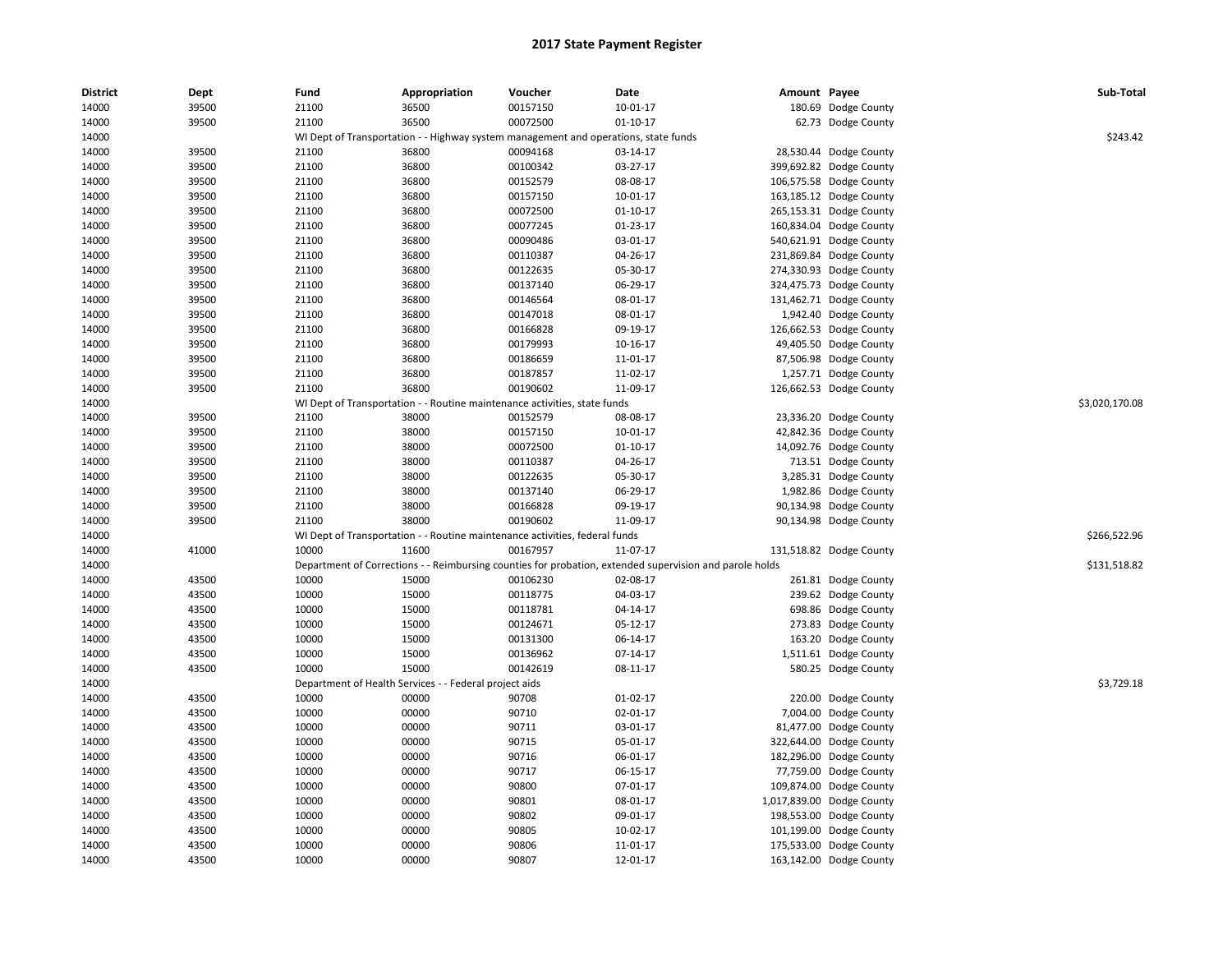| <b>District</b> | Dept  | Fund  | Appropriation                                                     | Voucher                                                                                   | <b>Date</b>                                                                                                                                   | Amount Payee |                        | Sub-Total      |
|-----------------|-------|-------|-------------------------------------------------------------------|-------------------------------------------------------------------------------------------|-----------------------------------------------------------------------------------------------------------------------------------------------|--------------|------------------------|----------------|
| 14000           | 43500 | 10000 | 00000                                                             | 90713                                                                                     | 04-01-17                                                                                                                                      |              | 7,726.00 Dodge County  |                |
| 14000           |       |       | Department of Health Services - - State/Federal Aids              |                                                                                           |                                                                                                                                               |              |                        | \$2,445,266.00 |
| 14000           | 45500 | 10000 | 20200                                                             | 00023967                                                                                  | 02-21-17                                                                                                                                      |              | 1,214.24 Dodge County  |                |
| 14000           | 45500 | 10000 | 20200                                                             | 00029625                                                                                  | 06-09-17                                                                                                                                      |              | 1,821.36 Dodge County  |                |
| 14000           |       |       | Department of Justice - - Officer training reimbursement          |                                                                                           |                                                                                                                                               |              |                        | \$3,035.60     |
| 14000           | 45500 | 10000 | 22100                                                             | 00035891                                                                                  | 10-13-17                                                                                                                                      |              | 5,620.00 Dodge County  |                |
| 14000           |       |       |                                                                   | Department of Justice - - Crime laboratories; deoxyribonucleic acid analysis              |                                                                                                                                               |              |                        | \$5,620.00     |
| 14000           | 45500 | 10000 | 23100                                                             | 00021526                                                                                  | 01-03-17                                                                                                                                      |              | 20,800.00 Dodge County |                |
| 14000           | 45500 | 10000 | 23100                                                             | 00023967                                                                                  | 02-21-17                                                                                                                                      |              | 876.56 Dodge County    |                |
| 14000           | 45500 | 10000 | 23100                                                             | 00024821                                                                                  | 03-02-17                                                                                                                                      |              | 1,224.00 Dodge County  |                |
| 14000           | 45500 | 10000 | 23100                                                             | 00029625                                                                                  | 06-09-17                                                                                                                                      |              | 4,070.45 Dodge County  |                |
| 14000           | 45500 | 10000 | 23100                                                             | 00034926                                                                                  | 09-27-17                                                                                                                                      |              | 2,095.29 Dodge County  |                |
| 14000           | 45500 | 10000 | 23100                                                             | 00039559                                                                                  | 12-21-17                                                                                                                                      |              | 21,600.00 Dodge County |                |
| 14000           |       |       |                                                                   | Department of Justice - - Law enforcement training fund, local assistance                 |                                                                                                                                               |              |                        | \$50,666.30    |
| 14000           | 45500 | 10000 | 24100                                                             | 00025384                                                                                  | 03-15-17                                                                                                                                      |              | 3,000.00 Dodge County  |                |
| 14000           |       |       | Department of Justice - - Federal aid, state operations           |                                                                                           |                                                                                                                                               |              |                        | \$3,000.00     |
| 14000           | 45500 | 10000 | 25100                                                             | 00024192                                                                                  | $02 - 22 - 17$                                                                                                                                |              | 20,360.00 Dodge County |                |
| 14000           |       |       | Department of Justice - - Federal aid, local assistance           |                                                                                           |                                                                                                                                               |              |                        | \$20,360.00    |
| 14000           | 45500 | 10000 | 27100                                                             | 00023285                                                                                  | 02-09-17                                                                                                                                      |              | 30,819.25 Dodge County |                |
| 14000           | 45500 | 10000 | 27100                                                             | 00035634                                                                                  | 10-06-17                                                                                                                                      |              | 86,180.33 Dodge County |                |
| 14000           | 45500 | 10000 | 27100                                                             | 00036500                                                                                  | 10-25-17                                                                                                                                      |              | 44,422.41 Dodge County |                |
| 14000           |       |       |                                                                   |                                                                                           | Department of Justice - - Alternatives to prosecution and incarceration for persons who use alcohol or other drugs; presentencing assessments |              |                        | \$161,421.99   |
| 14000           | 45500 | 10000 | 28400                                                             | 00028865                                                                                  | 05-24-17                                                                                                                                      |              | 164.00 Dodge County    |                |
| 14000           |       |       | Department of Justice - - Internet Crimes Against Childr          |                                                                                           |                                                                                                                                               |              |                        | \$164.00       |
| 14000           | 45500 | 10000 | 53200                                                             | 00031692                                                                                  | 07-20-17                                                                                                                                      |              | 34,437.96 Dodge County |                |
| 14000           |       |       |                                                                   | Department of Justice - - Crime victim and witness assistance surcharge, general services |                                                                                                                                               |              |                        | \$34,437.96    |
| 14000           | 45500 | 10000 | 53900                                                             | 00024948                                                                                  | 03-03-17                                                                                                                                      |              | 45,271.13 Dodge County |                |
| 14000           |       |       |                                                                   | Department of Justice - - Reimbursement to counties for victim-witness services           |                                                                                                                                               |              |                        | \$45,271.13    |
| 14000           | 46500 | 10000 | 30800                                                             | 00021616                                                                                  | 02-06-17                                                                                                                                      |              | 533.90 Dodge County    |                |
| 14000           |       |       | Department of Military Affairs - - Emergency response equipment   |                                                                                           |                                                                                                                                               |              |                        | \$533.90       |
| 14000           | 46500 | 10000 | 34200                                                             | 00025710                                                                                  | 05-05-17                                                                                                                                      |              | 1,600.00 Dodge County  |                |
| 14000           | 46500 | 10000 | 34200                                                             | 00030306                                                                                  | 08-11-17                                                                                                                                      |              | 12,937.99 Dodge County |                |
| 14000           | 46500 | 10000 | 34200                                                             | 00030709                                                                                  | 08-23-17                                                                                                                                      |              | 31,541.78 Dodge County |                |
|                 |       |       |                                                                   |                                                                                           |                                                                                                                                               |              |                        | \$46,079.77    |
| 14000           |       |       | Department of Military Affairs - - Federal aid, local assistance  |                                                                                           |                                                                                                                                               |              |                        |                |
| 14000           | 46500 | 10000 | 35000                                                             | 00022827                                                                                  | 02-22-17                                                                                                                                      |              | 8,798.30 Dodge County  |                |
| 14000           |       |       | Department of Military Affairs - - Federal aid, homeland security |                                                                                           |                                                                                                                                               |              |                        | \$8,798.30     |
| 14000           | 46500 | 27200 | 36400                                                             | 00027667                                                                                  | 06-14-17                                                                                                                                      |              | 15,222.07 Dodge County |                |
| 14000           |       |       |                                                                   |                                                                                           | Department of Military Affairs - - Division of emergency management; petroleum inspection fund                                                |              |                        | \$15,222.07    |
| 14000           | 48500 | 15200 | 12700                                                             | 00024183                                                                                  | 01-24-17                                                                                                                                      |              | 455.00 Dodge County    |                |
| 14000           | 48500 | 15200 | 12700                                                             | 00031942                                                                                  | 06-29-17                                                                                                                                      |              | 845.00 Dodge County    |                |
| 14000           |       |       | Department of Veterans Affairs - - Grants to counties             |                                                                                           |                                                                                                                                               |              |                        | \$1,300.00     |
| 14000           | 48500 | 58200 | 26700                                                             | 00024183                                                                                  | 01-24-17                                                                                                                                      |              | 2,047.50 Dodge County  |                |
| 14000           | 48500 | 58200 | 26700                                                             | 00031942                                                                                  | 06-29-17                                                                                                                                      |              | 3,802.50 Dodge County  |                |
| 14000           |       |       | Department of Veterans Affairs - - County grants                  |                                                                                           |                                                                                                                                               |              |                        | \$5,850.00     |
| 14000           | 48500 | 58300 | 37000                                                             | 00024183                                                                                  | $01 - 24 - 17$                                                                                                                                |              | 2,047.50 Dodge County  |                |
| 14000           | 48500 | 58300 | 37000                                                             | 00031942                                                                                  | 06-29-17                                                                                                                                      |              | 3,802.50 Dodge County  |                |
| 14000           |       |       | Department of Veterans Affairs - - County grants                  |                                                                                           |                                                                                                                                               |              |                        | \$5,850.00     |
| 14000           | 50500 | 10000 | 15500                                                             | 00040155                                                                                  | 01-17-17                                                                                                                                      |              | 5,527.07 Dodge County  |                |
| 14000           | 50500 | 10000 | 15500                                                             | 00041357                                                                                  | 01-30-17                                                                                                                                      |              | 5,890.15 Dodge County  |                |
| 14000           | 50500 | 10000 | 15500                                                             | 00043733                                                                                  | 02-28-17                                                                                                                                      |              | 9,264.09 Dodge County  |                |
| 14000           | 50500 | 10000 | 15500                                                             | 00046114                                                                                  | 03-28-17                                                                                                                                      |              | 10,482.79 Dodge County |                |
| 14000           | 50500 | 10000 | 15500                                                             | 00048867                                                                                  | 04-28-17                                                                                                                                      |              | 16,990.41 Dodge County |                |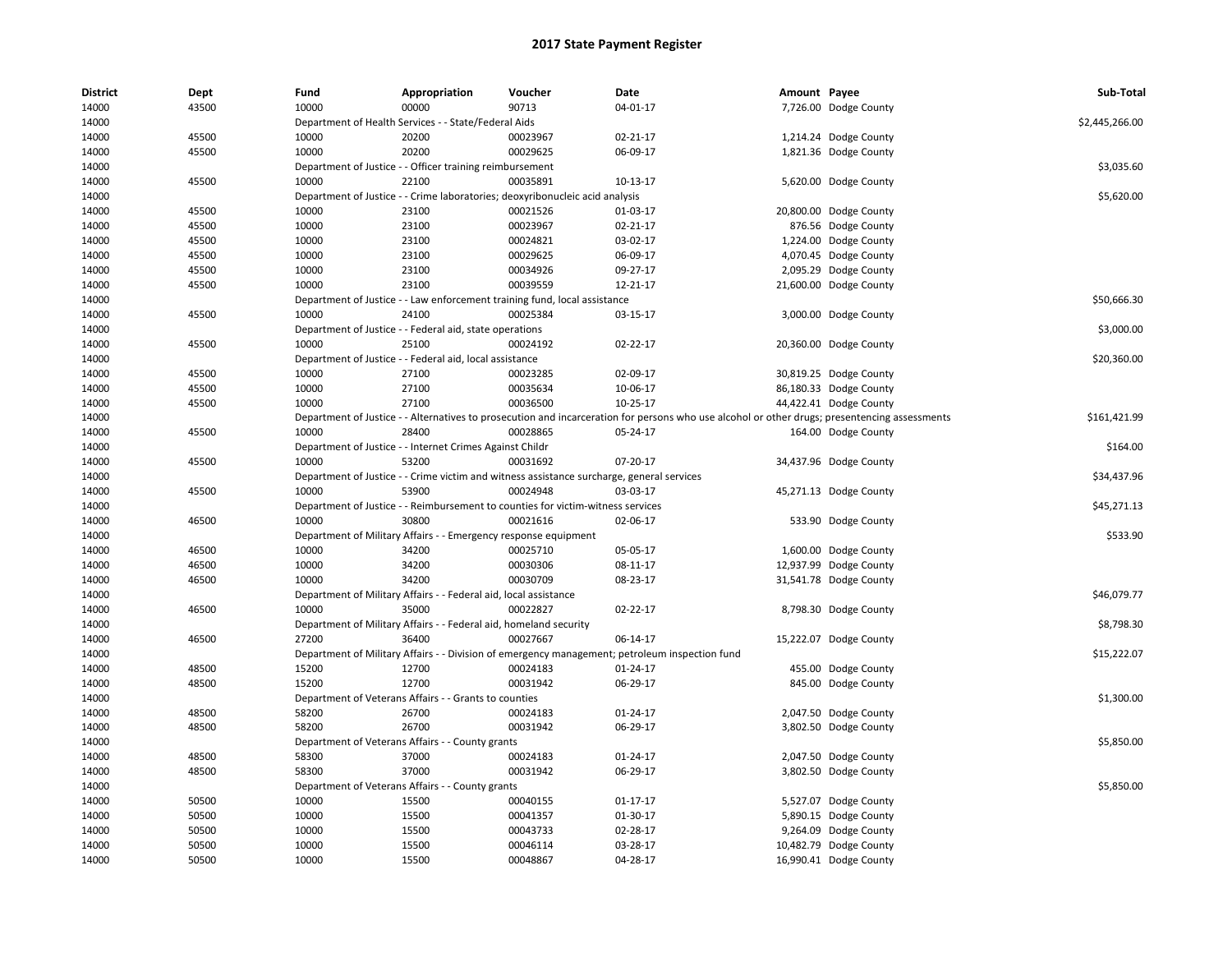| <b>District</b>    | Dept  | Fund                                  | Appropriation                                                         | Voucher                                                                          | Date           | Amount Payee |                           | Sub-Total       |
|--------------------|-------|---------------------------------------|-----------------------------------------------------------------------|----------------------------------------------------------------------------------|----------------|--------------|---------------------------|-----------------|
| 14000              | 50500 | 10000                                 | 15500                                                                 | 00051805                                                                         | 05-30-17       |              | 10,768.41 Dodge County    |                 |
| 14000              | 50500 | 10000                                 | 15500                                                                 | 00054229                                                                         | 06-28-17       |              | 4,492.67 Dodge County     |                 |
| 14000              | 50500 | 10000                                 | 15500                                                                 | 00056679                                                                         | 07-28-17       |              | 5,343.32 Dodge County     |                 |
| 14000              | 50500 | 10000                                 | 15500                                                                 | 00061457                                                                         | 09-28-17       |              | 7,190.72 Dodge County     |                 |
| 14000              | 50500 | 10000                                 | 15500                                                                 | 00067467                                                                         | 12-14-17       |              | 7,151.58 Dodge County     |                 |
| 14000              | 50500 | 10000                                 | 15500                                                                 | 00068732                                                                         | 12-28-17       |              | 5,798.60 Dodge County     |                 |
| 14000              |       | Department of Administration -        |                                                                       | - Federal aid; local assistance                                                  |                |              |                           | \$88,899.81     |
| 14000              | 50500 | 23500                                 | 37100                                                                 | 00040155                                                                         | $01 - 17 - 17$ |              | 4,609.64 Dodge County     |                 |
| 14000              | 50500 | 23500                                 | 37100                                                                 | 00041357                                                                         | 01-30-17       |              | 5,148.25 Dodge County     |                 |
| 14000              | 50500 | 23500                                 | 37100                                                                 | 00043733                                                                         | 02-28-17       |              | 6,256.07 Dodge County     |                 |
| 14000              | 50500 | 23500                                 | 37100                                                                 | 00046114                                                                         | 03-28-17       |              | 5,200.62 Dodge County     |                 |
| 14000              | 50500 | 23500                                 | 37100                                                                 | 00048867                                                                         | 04-28-17       |              | 2,084.54 Dodge County     |                 |
| 14000              | 50500 | 23500                                 | 37100                                                                 | 00051805                                                                         | 05-30-17       |              | 4,999.21 Dodge County     |                 |
| 14000              | 50500 | 23500                                 | 37100                                                                 | 00054229                                                                         | 06-28-17       |              | 6,231.50 Dodge County     |                 |
| 14000              | 50500 | 23500                                 | 37100                                                                 | 00056679                                                                         | 07-28-17       |              | 5,373.66 Dodge County     |                 |
| 14000              | 50500 | 23500                                 | 37100                                                                 | 00061457                                                                         | 09-28-17       |              | 10,231.69 Dodge County    |                 |
| 14000              | 50500 | 23500                                 | 37100                                                                 | 00063992                                                                         | 10-30-17       |              | 11,942.00 Dodge County    |                 |
| 14000              | 50500 | 23500                                 | 37100                                                                 | 00067467                                                                         | 12-14-17       |              | 5,937.04 Dodge County     |                 |
| 14000              | 50500 | 23500                                 | 37100                                                                 | 00068732                                                                         | 12-28-17       |              | 4,813.84 Dodge County     |                 |
| 14000              |       |                                       | Department of Administration - - Low-income assistance grants         |                                                                                  |                |              |                           | \$72,828.06     |
| 14000              | 50500 | 26900                                 | 16600                                                                 | 00041065                                                                         | 02-07-17       |              | 1,000.00 Dodge County     |                 |
| 14000              | 50500 | 26900                                 | 16600                                                                 | 00048510                                                                         | 05-09-17       |              | 25,000.00 Dodge County    |                 |
| 14000              | 50500 | 26900                                 | 16600                                                                 | 00064764                                                                         | 11-17-17       |              | 25,000.00 Dodge County    |                 |
| 14000              |       | Department of Administration - - Land |                                                                       |                                                                                  |                |              |                           | \$51,000.00     |
| 14000              | 51000 | 10000                                 | 12000                                                                 | 00000266                                                                         | $01-13-17$     |              | 20,961.54 Dodge County    |                 |
| 14000              |       | Elections Commission - - Recount fees |                                                                       |                                                                                  |                |              |                           | \$20,961.54     |
| 14000              | 83500 | 10000                                 | 10500                                                                 | 00020629                                                                         | 07-24-17       |              | 356,805.94 Dodge County   |                 |
| 14000              | 83500 | 10000                                 | 10500                                                                 | 00023647                                                                         | 11-20-17       |              | 2,021,900.35 Dodge County |                 |
| 14000              |       |                                       | Shared Revenue and Tax Relief - - County and municipal aid account    |                                                                                  |                |              |                           | \$2,378,706.29  |
| 14000              | 83500 | 10000                                 | 10900                                                                 | 00017328                                                                         | 07-24-17       |              | 85,869.00 Dodge County    |                 |
| 14000              |       |                                       | Shared Revenue and Tax Relief - - State aid; tax exempt property      |                                                                                  |                |              |                           | \$85,869.00     |
| 14000              | 83500 | 10000                                 | 11000                                                                 | 00020629                                                                         | 07-24-17       |              | 68,304.61 Dodge County    |                 |
| 14000              | 83500 | 10000                                 | 11000                                                                 | 00023647                                                                         | 11-20-17       |              | 389,780.74 Dodge County   |                 |
| 14000              |       |                                       | Shared Revenue and Tax Relief - - Public utility distribution account |                                                                                  |                |              |                           | \$458,085.35    |
| 14000              | 83500 | 10000                                 | 30200                                                                 | 00020084                                                                         | 07-24-17       |              | 1,898,162.22 Dodge County |                 |
| 14000              | 83500 | 10000                                 | 30200                                                                 | 00022129                                                                         | 07-24-17       |              | 9,465,249.66 Dodge County |                 |
| 14000              |       |                                       |                                                                       | Shared Revenue and Tax Relief - - School levy tax credit and first dollar credit |                |              |                           | \$11,363,411.88 |
| 14000              | 83500 | 52100                                 | 36300                                                                 | 00016134                                                                         | $03-27-17$     |              | 2,577,087.91 Dodge County |                 |
| 14000              |       |                                       | Shared Revenue and Tax Relief - - Lottery and gaming credit           |                                                                                  |                |              |                           | \$2,577,087.91  |
| <b>14000 Total</b> |       |                                       |                                                                       |                                                                                  |                |              |                           | \$26,702,937.78 |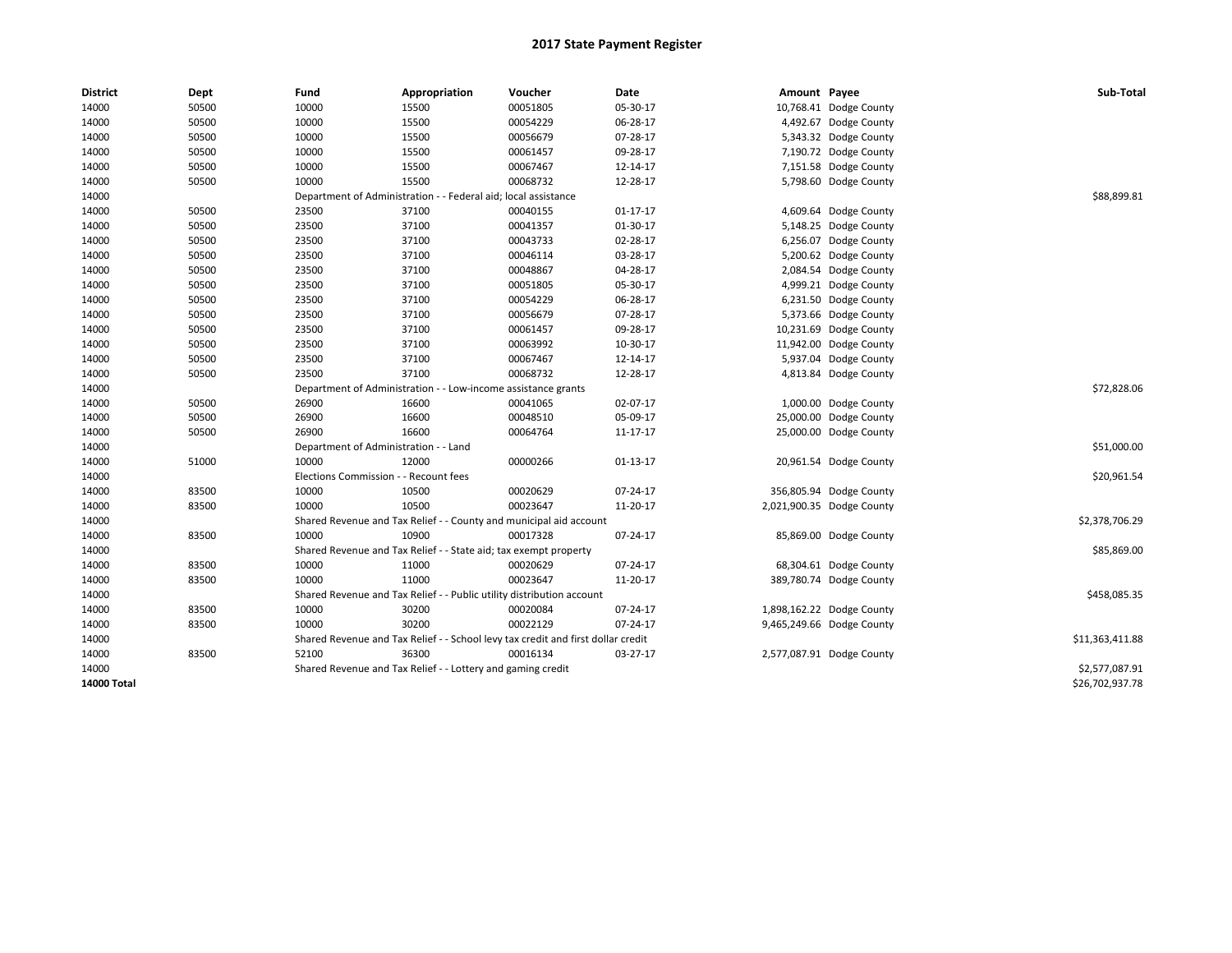| <b>District</b> | Dept  | Fund  | Appropriation                                                                      | Voucher  | Date                                                                                                         | Amount Payee |                            | Sub-Total    |
|-----------------|-------|-------|------------------------------------------------------------------------------------|----------|--------------------------------------------------------------------------------------------------------------|--------------|----------------------------|--------------|
| 14002           | 16500 | 10000 | 22500                                                                              | 00010831 | 06-26-17                                                                                                     |              | 9,180.50 Town Of Ashippun  |              |
| 14002           |       |       | Dept of Safety & Prof Services - - Fire dues distribution                          |          |                                                                                                              |              |                            | \$9,180.50   |
| 14002           | 37000 | 10000 | 50300                                                                              | 00143373 | 04-21-17                                                                                                     |              | 7.50 Town Of Ashippun      |              |
| 14002           |       |       | Dept of Natural Resources - - Aids in lieu of taxes - general fund                 |          |                                                                                                              |              |                            | \$7.50       |
| 14002           | 37000 | 21200 | 16600                                                                              | 00157232 | 06-19-17                                                                                                     |              | 289.63 Town Of Ashippun    |              |
| 14002           |       |       | Dept of Natural Resources - - General program operations - state funds; forestry   |          |                                                                                                              |              |                            | \$289.63     |
| 14002           | 37000 | 21200 | 57100                                                                              | 00157232 | 06-19-17                                                                                                     |              | 132.56 Town Of Ashippun    |              |
| 14002           |       |       |                                                                                    |          | Dept of Natural Resources - - Resource aids -- county forests, forest croplands and managed forest land aids |              |                            | \$132.56     |
| 14002           | 37000 | 21200 | 58900                                                                              | 00157232 | 06-19-17                                                                                                     |              | 1,332.28 Town Of Ashippun  |              |
| 14002           |       |       | Dept of Natural Resources - - Resource aids - distribution of closed acreage fees. |          |                                                                                                              |              |                            | \$1,332.28   |
| 14002           | 37000 | 27400 | 67000                                                                              | 00154448 | 06-01-17                                                                                                     |              | 11,708.11 Town Of Ashippun |              |
| 14002           |       |       | Dept of Natural Resources - - Financial assistance for responsible units           |          |                                                                                                              |              |                            | \$11,708.11  |
| 14002           | 39500 | 21100 | 19100                                                                              | 00065844 | 01-03-17                                                                                                     |              | 32,011.57 Town Of Ashippun |              |
| 14002           | 39500 | 21100 | 19100                                                                              | 00096967 | 04-03-17                                                                                                     |              | 32,011.57 Town Of Ashippun |              |
| 14002           | 39500 | 21100 | 19100                                                                              | 00134393 | 07-03-17                                                                                                     |              | 32,011.57 Town Of Ashippun |              |
| 14002           | 39500 | 21100 | 19100                                                                              | 00169659 | 10-02-17                                                                                                     |              | 32,011.59 Town Of Ashippun |              |
| 14002           |       |       | WI Dept of Transportation - - Transportation aids to municipalities, state funds   |          |                                                                                                              |              |                            | \$128,046.30 |
| 14002           | 83500 | 10000 | 10500                                                                              | 00020588 | 07-24-17                                                                                                     |              | 5,501.19 Town Of Ashippun  |              |
| 14002           | 83500 | 10000 | 10500                                                                              | 00023606 | 11-20-17                                                                                                     |              | 32,030.98 Town Of Ashippun |              |
| 14002           |       |       | Shared Revenue and Tax Relief - - County and municipal aid account                 |          |                                                                                                              |              |                            | \$37,532.17  |
| 14002           | 83500 | 10000 | 10900                                                                              | 00017746 | 07-24-17                                                                                                     |              | 120.00 Town Of Ashippun    |              |
| 14002           |       |       | Shared Revenue and Tax Relief - - State aid; tax exempt property                   |          |                                                                                                              |              |                            | \$120.00     |
| 14002           | 83500 | 10000 | 11000                                                                              | 00020588 | 07-24-17                                                                                                     |              | 166.99 Town Of Ashippun    |              |
| 14002           | 83500 | 10000 | 11000                                                                              | 00023606 | 11-20-17                                                                                                     |              | 958.46 Town Of Ashippun    |              |
| 14002           |       |       | Shared Revenue and Tax Relief - - Public utility distribution account              |          |                                                                                                              |              |                            | \$1,125.45   |
| 14002 Total     |       |       |                                                                                    |          |                                                                                                              |              |                            | \$189,474.50 |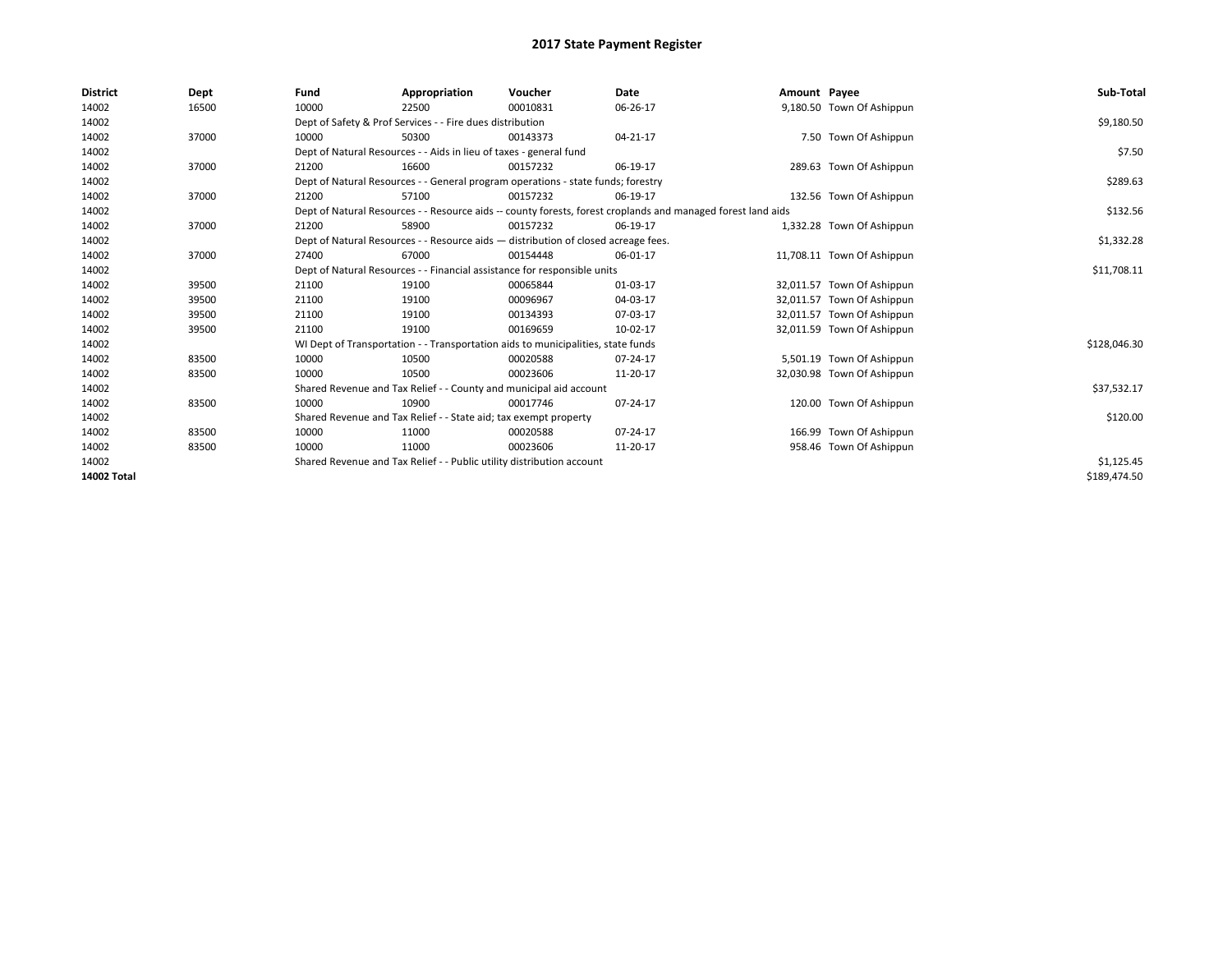| <b>District</b> | Dept  | Fund  | Appropriation                                                                                                | Voucher  | Date     | Amount Payee |                              | Sub-Total    |
|-----------------|-------|-------|--------------------------------------------------------------------------------------------------------------|----------|----------|--------------|------------------------------|--------------|
| 14004           | 16500 | 10000 | 22500                                                                                                        | 00010832 | 06-26-17 |              | 13,306.36 Town Of Beaver Dam |              |
| 14004           |       |       | Dept of Safety & Prof Services - - Fire dues distribution                                                    |          |          |              |                              | \$13,306.36  |
| 14004           | 37000 | 10000 | 50300                                                                                                        | 00124331 | 02-06-17 |              | 3,473.28 Town Of Beaver Dam  |              |
| 14004           | 37000 | 10000 | 50300                                                                                                        | 00142894 | 04-21-17 |              | 518.76 Town Of Beaver Dam    |              |
| 14004           |       |       | Dept of Natural Resources - - Aids in lieu of taxes - general fund                                           |          |          |              |                              | \$3,992.04   |
| 14004           | 37000 | 21200 | 16600                                                                                                        | 00157233 | 06-19-17 |              | 19.23 Town Of Beaver Dam     |              |
| 14004           |       |       | Dept of Natural Resources - - General program operations - state funds; forestry                             |          |          |              |                              | \$19.23      |
| 14004           | 37000 | 21200 | 57100                                                                                                        | 00157233 | 06-19-17 |              | 8.80 Town Of Beaver Dam      |              |
| 14004           |       |       | Dept of Natural Resources - - Resource aids -- county forests, forest croplands and managed forest land aids |          |          |              |                              | \$8.80       |
| 14004           | 37000 | 21200 | 57900                                                                                                        | 00142895 | 04-21-17 |              | 219.08 Town Of Beaver Dam    |              |
| 14004           |       |       | Dept of Natural Resources - - Aids in lieu of taxes - sum sufficient                                         |          |          |              |                              | \$219.08     |
| 14004           | 37000 | 21200 | 58900                                                                                                        | 00157233 | 06-19-17 |              | 88.45 Town Of Beaver Dam     |              |
| 14004           |       |       | Dept of Natural Resources - - Resource aids - distribution of closed acreage fees.                           |          |          |              |                              | \$88.45      |
| 14004           | 37000 | 27400 | 67000                                                                                                        | 00154116 | 06-01-17 |              | 4.940.48 Town Of Beaver Dam  |              |
| 14004           |       |       | Dept of Natural Resources - - Financial assistance for responsible units                                     |          |          |              |                              | \$4,940.48   |
| 14004           | 39500 | 21100 | 19100                                                                                                        | 00065845 | 01-03-17 |              | 31,917.99 Town Of Beaver Dam |              |
| 14004           | 39500 | 21100 | 19100                                                                                                        | 00096968 | 04-03-17 |              | 31.917.99 Town Of Beaver Dam |              |
| 14004           | 39500 | 21100 | 19100                                                                                                        | 00134394 | 07-03-17 |              | 31,917.99 Town Of Beaver Dam |              |
| 14004           | 39500 | 21100 | 19100                                                                                                        | 00169660 | 10-02-17 |              | 31,917.99 Town Of Beaver Dam |              |
| 14004           |       |       | WI Dept of Transportation - - Transportation aids to municipalities, state funds                             |          |          |              |                              | \$127,671.96 |
| 14004           | 83500 | 10000 | 10500                                                                                                        | 00020589 | 07-24-17 |              | 8.628.51 Town Of Beaver Dam  |              |
| 14004           | 83500 | 10000 | 10500                                                                                                        | 00023607 | 11-20-17 |              | 48,894.92 Town Of Beaver Dam |              |
| 14004           |       |       | Shared Revenue and Tax Relief - - County and municipal aid account                                           |          |          |              |                              | \$57,523.43  |
| 14004           | 83500 | 10000 | 10900                                                                                                        | 00017747 | 07-24-17 |              | 378.00 Town Of Beaver Dam    |              |
| 14004           |       |       | Shared Revenue and Tax Relief - - State aid; tax exempt property                                             |          |          |              |                              | \$378.00     |
| 14004           | 83500 | 10000 | 11000                                                                                                        | 00020589 | 07-24-17 |              | 3,188.26 Town Of Beaver Dam  |              |
| 14004           | 83500 | 10000 | 11000                                                                                                        | 00023607 | 11-20-17 |              | 18,401.03 Town Of Beaver Dam |              |
| 14004           |       |       | Shared Revenue and Tax Relief - - Public utility distribution account                                        |          |          |              |                              | \$21,589.29  |
| 14004           | 83500 | 10000 | 50100                                                                                                        | 00015212 | 01-31-17 |              | 166.62 Town Of Beaver Dam    |              |
| 14004           |       |       | Shared Revenue and Tax Relief - - Payments for municipal services                                            |          |          |              |                              | \$166.62     |
| 14004           | 83500 | 52100 | 36300                                                                                                        | 00015745 | 03-27-17 |              | 20,730.48 Town Of Beaver Dam |              |
| 14004           |       |       | Shared Revenue and Tax Relief - - Lottery and gaming credit                                                  |          |          |              |                              | \$20,730.48  |
| 14004 Total     |       |       |                                                                                                              |          |          |              |                              | \$250,634.22 |
|                 |       |       |                                                                                                              |          |          |              |                              |              |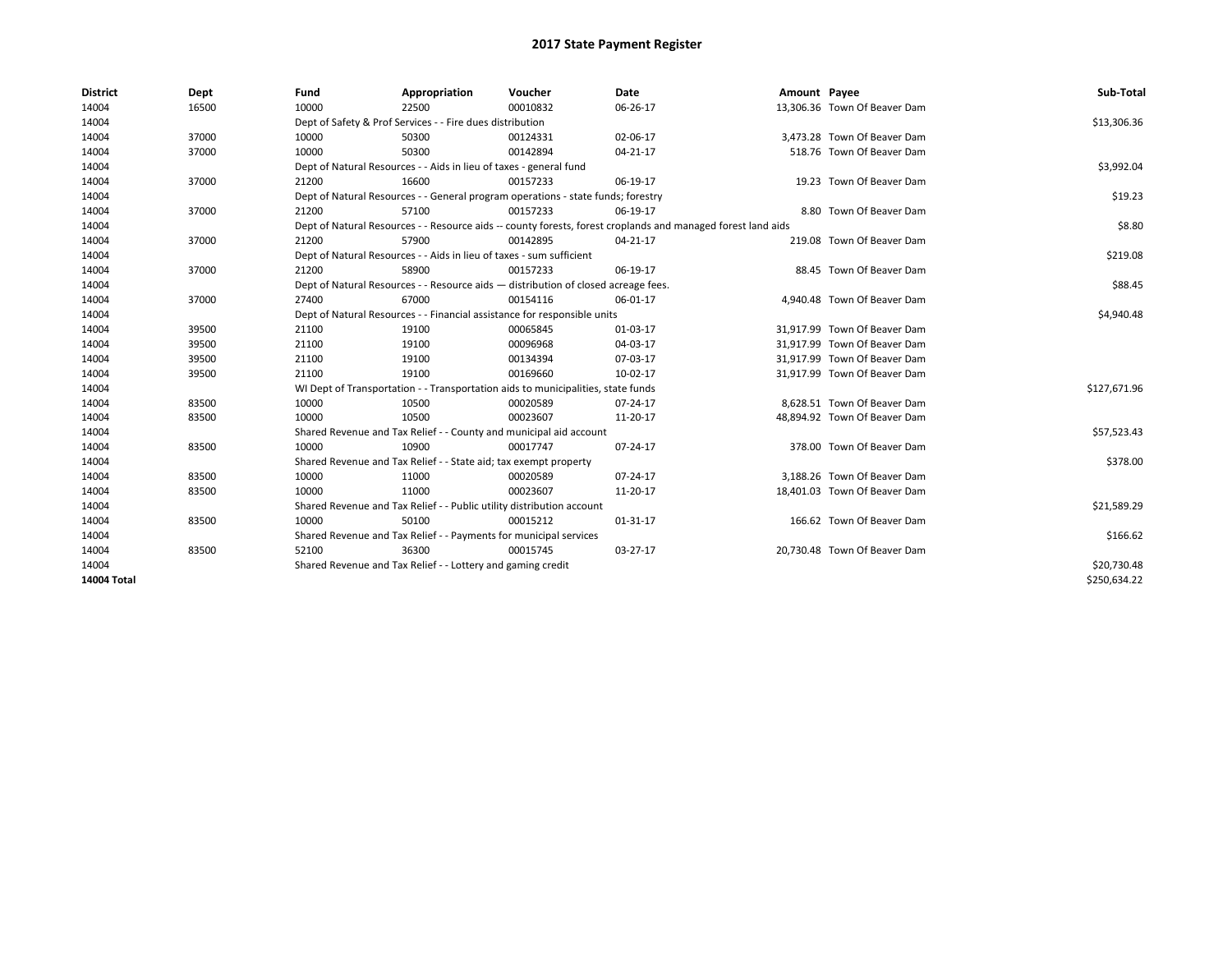| <b>District</b> | Dept  | Fund  | Appropriation                                                                      | Voucher  | <b>Date</b>                                                                                                  | Amount Payee |                           | Sub-Total    |
|-----------------|-------|-------|------------------------------------------------------------------------------------|----------|--------------------------------------------------------------------------------------------------------------|--------------|---------------------------|--------------|
| 14006           | 16500 | 10000 | 22500                                                                              | 00010833 | 06-27-17                                                                                                     |              | 2,936.53 Town Of Burnett  |              |
| 14006           |       |       | Dept of Safety & Prof Services - - Fire dues distribution                          |          |                                                                                                              |              |                           | \$2,936.53   |
| 14006           | 37000 | 10000 | 50300                                                                              | 00124428 | 02-06-17                                                                                                     |              | 1.024.37 Town Of Burnett  |              |
| 14006           | 37000 | 10000 | 50300                                                                              | 00124429 | 02-06-17                                                                                                     |              | 6,880.65 Town Of Burnett  |              |
| 14006           | 37000 | 10000 | 50300                                                                              | 00144066 | 04-21-17                                                                                                     |              | 46.66 Town Of Burnett     |              |
| 14006           |       |       | Dept of Natural Resources - - Aids in lieu of taxes - general fund                 |          |                                                                                                              |              |                           | \$7,951.68   |
| 14006           | 37000 | 21200 | 16600                                                                              | 00157234 | 06-19-17                                                                                                     |              | 41.08 Town Of Burnett     |              |
| 14006           |       |       | Dept of Natural Resources - - General program operations - state funds; forestry   |          |                                                                                                              |              |                           | \$41.08      |
| 14006           | 37000 | 21200 | 57100                                                                              | 00157234 | 06-19-17                                                                                                     |              | 18.80 Town Of Burnett     |              |
| 14006           |       |       |                                                                                    |          | Dept of Natural Resources - - Resource aids -- county forests, forest croplands and managed forest land aids |              |                           | \$18.80      |
| 14006           | 37000 | 21200 | 57900                                                                              | 00144067 | 04-21-17                                                                                                     |              | 3,604.89 Town Of Burnett  |              |
| 14006           |       |       | Dept of Natural Resources - - Aids in lieu of taxes - sum sufficient               |          |                                                                                                              |              |                           | \$3,604.89   |
| 14006           | 37000 | 21200 | 58900                                                                              | 00157234 | 06-19-17                                                                                                     |              | 188.95 Town Of Burnett    |              |
| 14006           |       |       | Dept of Natural Resources - - Resource aids - distribution of closed acreage fees. |          |                                                                                                              |              |                           | \$188.95     |
| 14006           | 37000 | 27400 | 67000                                                                              | 00154160 | 06-01-17                                                                                                     |              | 4.256.44 Town Of Burnett  |              |
| 14006           |       |       | Dept of Natural Resources - - Financial assistance for responsible units           |          |                                                                                                              |              |                           | \$4,256.44   |
| 14006           | 39500 | 21100 | 19100                                                                              | 00065846 | 01-03-17                                                                                                     |              | 15,738.79 Town Of Burnett |              |
| 14006           | 39500 | 21100 | 19100                                                                              | 00096969 | 04-03-17                                                                                                     |              | 15.738.79 Town Of Burnett |              |
| 14006           | 39500 | 21100 | 19100                                                                              | 00134395 | 07-03-17                                                                                                     |              | 15.738.79 Town Of Burnett |              |
| 14006           | 39500 | 21100 | 19100                                                                              | 00169661 | 10-02-17                                                                                                     |              | 15,738.81 Town Of Burnett |              |
| 14006           |       |       | WI Dept of Transportation - - Transportation aids to municipalities, state funds   |          |                                                                                                              |              |                           | \$62,955.18  |
| 14006           | 83500 | 10000 | 10500                                                                              | 00020590 | 07-24-17                                                                                                     |              | 3,696.01 Town Of Burnett  |              |
| 14006           | 83500 | 10000 | 10500                                                                              | 00023608 | 11-20-17                                                                                                     |              | 20,944.07 Town Of Burnett |              |
| 14006           |       |       | Shared Revenue and Tax Relief - - County and municipal aid account                 |          |                                                                                                              |              |                           | \$24,640.08  |
| 14006           | 83500 | 10000 | 10900                                                                              | 00017748 | 07-24-17                                                                                                     |              | 157.00 Town Of Burnett    |              |
| 14006           |       |       | Shared Revenue and Tax Relief - - State aid; tax exempt property                   |          |                                                                                                              |              |                           | \$157.00     |
| 14006 Total     |       |       |                                                                                    |          |                                                                                                              |              |                           | \$106,750.63 |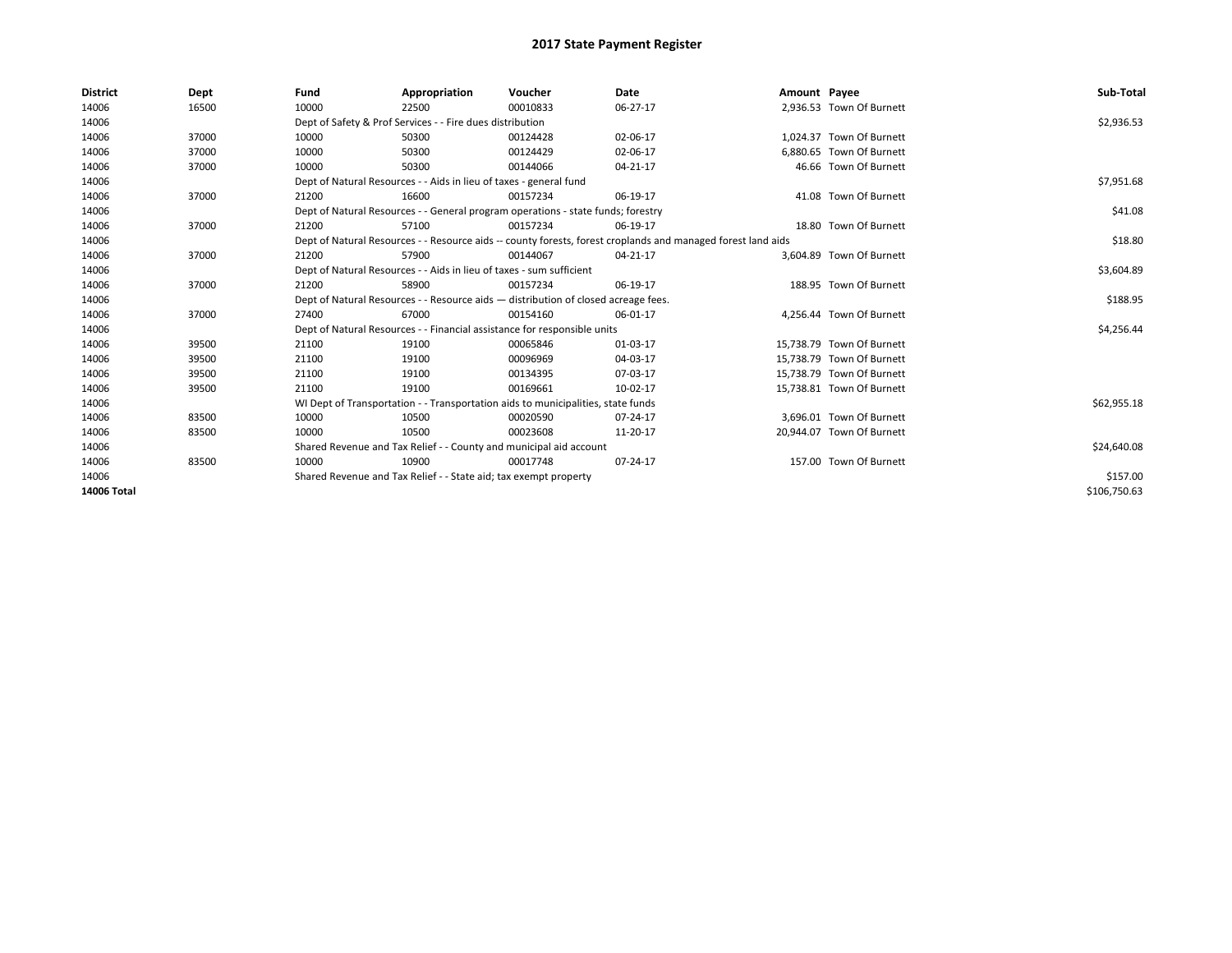| <b>District</b>    | Dept  | Fund  | Appropriation                                                                      | Voucher  | Date                                                                                                         | Amount Payee |                           | Sub-Total    |
|--------------------|-------|-------|------------------------------------------------------------------------------------|----------|--------------------------------------------------------------------------------------------------------------|--------------|---------------------------|--------------|
| 14008              | 16500 | 10000 | 22500                                                                              | 00010834 | 06-26-17                                                                                                     |              | 3,837.24 Town Of Calamus  |              |
| 14008              |       |       | Dept of Safety & Prof Services - - Fire dues distribution                          |          |                                                                                                              |              |                           | \$3,837.24   |
| 14008              | 37000 | 10000 | 50300                                                                              | 00124338 | 02-06-17                                                                                                     |              | 3,536.84 Town Of Calamus  |              |
| 14008              | 37000 | 10000 | 50300                                                                              | 00143094 | $04 - 21 - 17$                                                                                               |              | 66.12 Town Of Calamus     |              |
| 14008              |       |       | Dept of Natural Resources - - Aids in lieu of taxes - general fund                 |          |                                                                                                              |              |                           | \$3,602.96   |
| 14008              | 37000 | 21200 | 16600                                                                              | 00157235 | 06-19-17                                                                                                     |              | 48.94 Town Of Calamus     |              |
| 14008              |       |       | Dept of Natural Resources - - General program operations - state funds; forestry   |          |                                                                                                              |              |                           | \$48.94      |
| 14008              | 37000 | 21200 | 57100                                                                              | 00157235 | 06-19-17                                                                                                     |              | 22.40 Town Of Calamus     |              |
| 14008              |       |       |                                                                                    |          | Dept of Natural Resources - - Resource aids -- county forests, forest croplands and managed forest land aids |              |                           | \$22.40      |
| 14008              | 37000 | 21200 | 58900                                                                              | 00157235 | 06-19-17                                                                                                     |              | 225.13 Town Of Calamus    |              |
| 14008              |       |       | Dept of Natural Resources - - Resource aids - distribution of closed acreage fees. |          |                                                                                                              |              |                           | \$225.13     |
| 14008              | 37000 | 27400 | 67000                                                                              | 00154825 | 06-01-17                                                                                                     |              | 565.75 Town Of Calamus    |              |
| 14008              |       |       | Dept of Natural Resources - - Financial assistance for responsible units           |          |                                                                                                              |              |                           | \$565.75     |
| 14008              | 39500 | 21100 | 19100                                                                              | 00065847 | 01-03-17                                                                                                     |              | 22,069.54 Town Of Calamus |              |
| 14008              | 39500 | 21100 | 19100                                                                              | 00096970 | 04-03-17                                                                                                     |              | 22,069.54 Town Of Calamus |              |
| 14008              | 39500 | 21100 | 19100                                                                              | 00134396 | 07-03-17                                                                                                     |              | 22.069.54 Town Of Calamus |              |
| 14008              | 39500 | 21100 | 19100                                                                              | 00169662 | 10-02-17                                                                                                     |              | 22,069.56 Town Of Calamus |              |
| 14008              |       |       | WI Dept of Transportation - - Transportation aids to municipalities, state funds   |          |                                                                                                              |              |                           | \$88,278.18  |
| 14008              | 83500 | 10000 | 10500                                                                              | 00020591 | 07-24-17                                                                                                     |              | 4.557.69 Town Of Calamus  |              |
| 14008              | 83500 | 10000 | 10500                                                                              | 00023609 | 11-20-17                                                                                                     |              | 25,826.89 Town Of Calamus |              |
| 14008              |       |       | Shared Revenue and Tax Relief - - County and municipal aid account                 |          |                                                                                                              |              |                           | \$30,384.58  |
| 14008              | 83500 | 10000 | 10900                                                                              | 00017749 | 07-24-17                                                                                                     |              | 11.00 Town Of Calamus     |              |
| 14008              |       |       | Shared Revenue and Tax Relief - - State aid; tax exempt property                   |          |                                                                                                              |              |                           | \$11.00      |
| 14008              | 83500 | 10000 | 11000                                                                              | 00020591 | 07-24-17                                                                                                     |              | 101.42 Town Of Calamus    |              |
| 14008              | 83500 | 10000 | 11000                                                                              | 00023609 | 11-20-17                                                                                                     |              | 633.44 Town Of Calamus    |              |
| 14008              |       |       | Shared Revenue and Tax Relief - - Public utility distribution account              |          |                                                                                                              |              |                           | \$734.86     |
| 14008              | 83500 | 52100 | 36300                                                                              | 00015746 | 03-27-17                                                                                                     |              | 2,263.20 Town Of Calamus  |              |
| 14008              |       |       | Shared Revenue and Tax Relief - - Lottery and gaming credit                        |          |                                                                                                              |              |                           | \$2,263.20   |
| <b>14008 Total</b> |       |       |                                                                                    |          |                                                                                                              |              |                           | \$129,974.24 |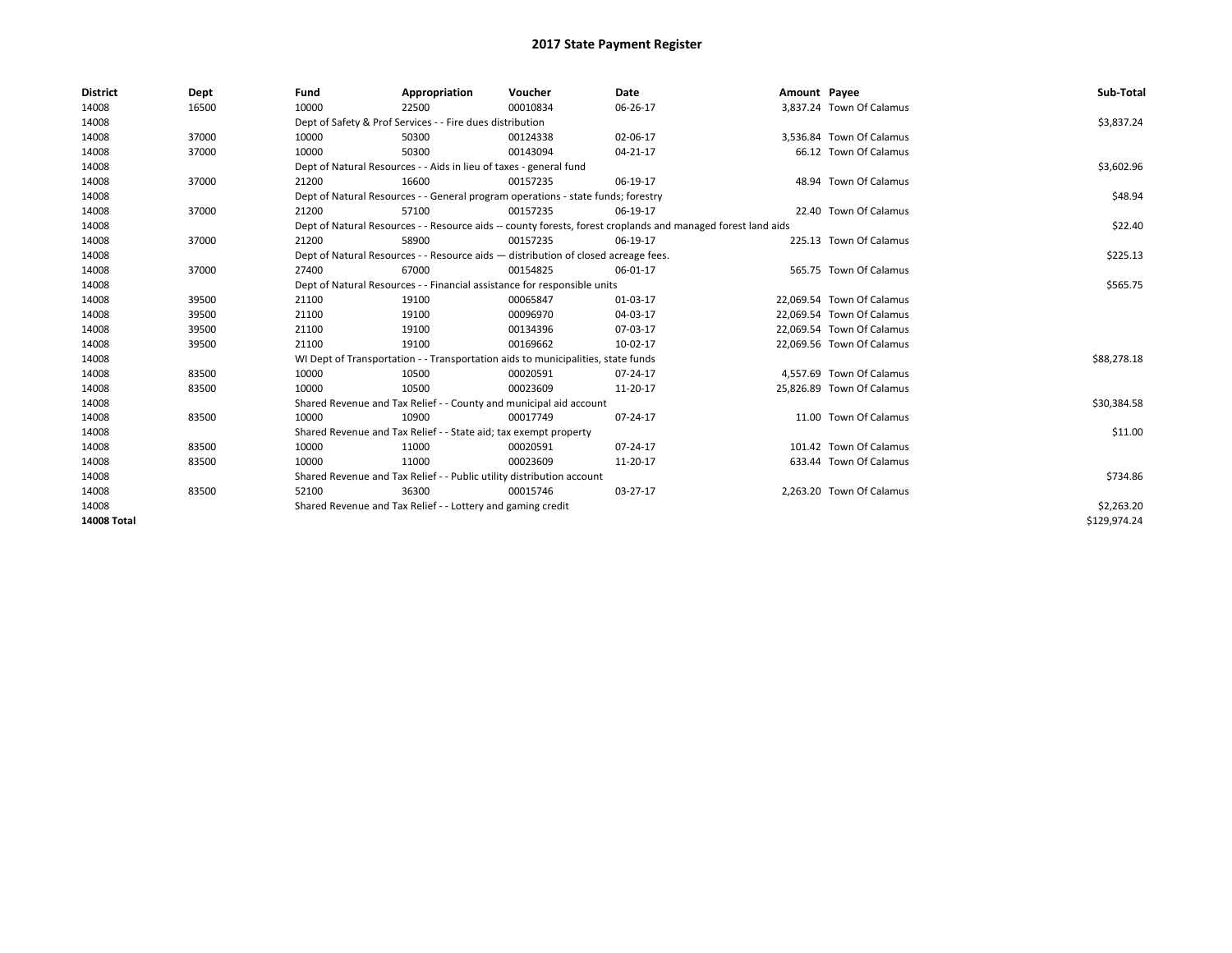| District    | Dept  | Fund  | Appropriation                                                                    | Voucher  | Date           | Amount Payee |                           | Sub-Total   |
|-------------|-------|-------|----------------------------------------------------------------------------------|----------|----------------|--------------|---------------------------|-------------|
| 14010       | 16500 | 10000 | 22500                                                                            | 00012413 | 06-30-17       |              | 2,068.52 Town of Chester  |             |
| 14010       |       |       | Dept of Safety & Prof Services - - Fire dues distribution                        |          |                |              |                           | \$2,068.52  |
| 14010       | 37000 | 10000 | 50300                                                                            | 00124433 | 02-06-17       |              | 682.30 Town of Chester    |             |
| 14010       | 37000 | 10000 | 50300                                                                            | 00144161 | 04-21-17       |              | 61.64 Town of Chester     |             |
| 14010       |       |       | Dept of Natural Resources - - Aids in lieu of taxes - general fund               |          |                |              |                           | \$743.94    |
| 14010       | 37000 | 27400 | 67000                                                                            | 00154393 | 06-01-17       |              | 526.14 Town of Chester    |             |
| 14010       |       |       | Dept of Natural Resources - - Financial assistance for responsible units         |          |                |              |                           | \$526.14    |
| 14010       | 39500 | 21100 | 19100                                                                            | 00065848 | 01-03-17       |              | 9,578.70 Town of Chester  |             |
| 14010       | 39500 | 21100 | 19100                                                                            | 00096971 | 04-03-17       |              | 9,578.70 Town of Chester  |             |
| 14010       | 39500 | 21100 | 19100                                                                            | 00134397 | 07-03-17       |              | 9,578.70 Town of Chester  |             |
| 14010       | 39500 | 21100 | 19100                                                                            | 00169663 | 10-02-17       |              | 9,578.70 Town of Chester  |             |
| 14010       |       |       | WI Dept of Transportation - - Transportation aids to municipalities, state funds |          |                |              |                           | \$38,314.80 |
| 14010       | 83500 | 10000 | 10500                                                                            | 00020592 | 07-24-17       |              | 2.117.27 Town of Chester  |             |
| 14010       | 83500 | 10000 | 10500                                                                            | 00023610 | 11-20-17       |              | 11,997.84 Town of Chester |             |
| 14010       |       |       | Shared Revenue and Tax Relief - - County and municipal aid account               |          |                |              |                           | \$14,115.11 |
| 14010       | 83500 | 10000 | 10900                                                                            | 00017750 | 07-24-17       |              | 92.00 Town of Chester     |             |
| 14010       |       |       | Shared Revenue and Tax Relief - - State aid; tax exempt property                 |          |                |              |                           | \$92.00     |
| 14010       | 83500 | 10000 | 50100                                                                            | 00015213 | $01 - 31 - 17$ |              | 922.03 Town of Chester    |             |
| 14010       |       |       | Shared Revenue and Tax Relief - - Payments for municipal services                |          |                |              |                           | \$922.03    |
| 14010       | 83500 | 52100 | 36300                                                                            | 00015747 | 03-27-17       |              | 1,318.32 Town of Chester  |             |
| 14010       |       |       | Shared Revenue and Tax Relief - - Lottery and gaming credit                      |          |                |              |                           | \$1,318.32  |
| 14010 Total |       |       |                                                                                  |          |                |              |                           | \$58,100.86 |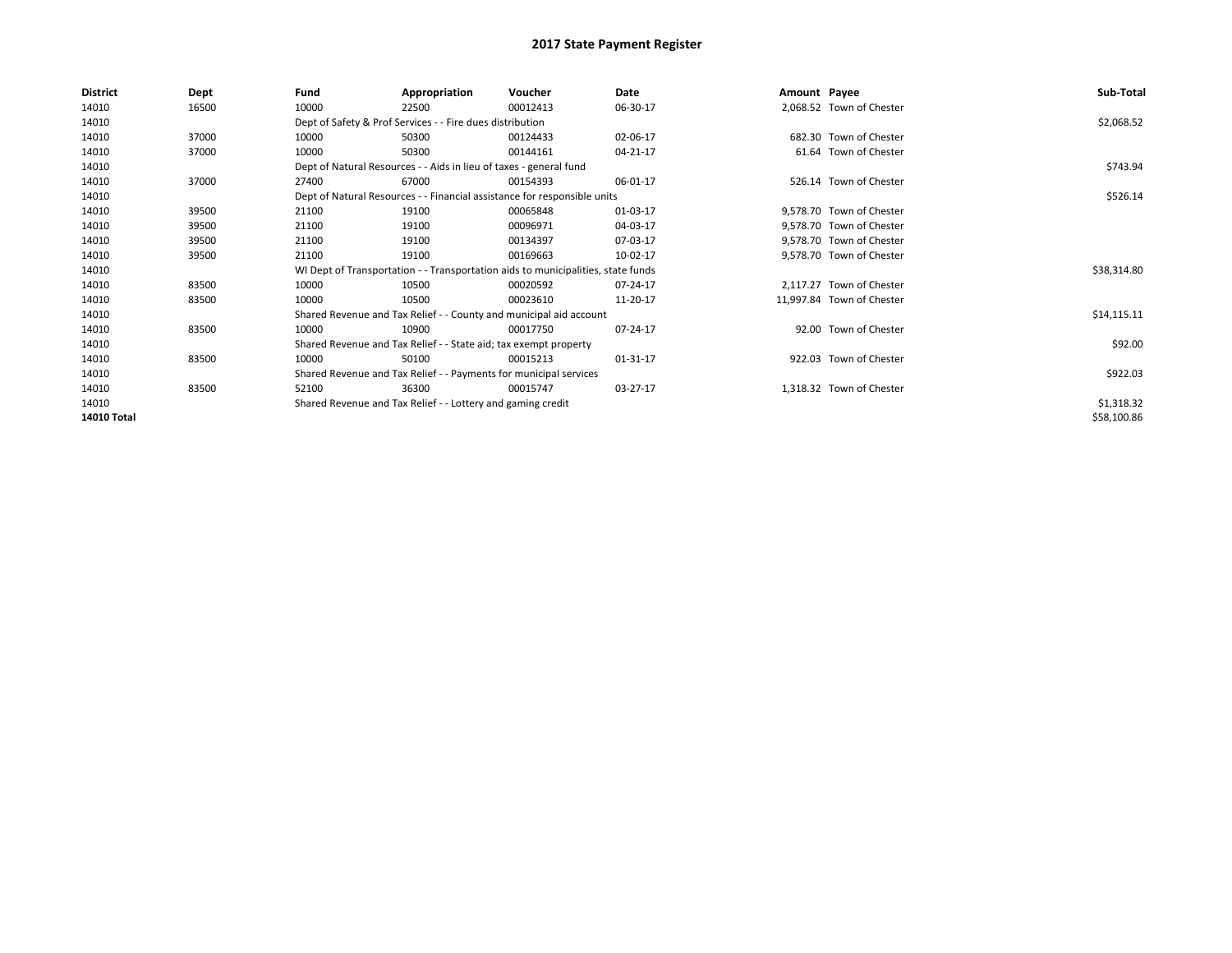| District           | Dept  | Fund  | Appropriation                                                                      | Voucher  | Date                                                                                                         | Amount Payee |                          | Sub-Total    |
|--------------------|-------|-------|------------------------------------------------------------------------------------|----------|--------------------------------------------------------------------------------------------------------------|--------------|--------------------------|--------------|
| 14012              | 16500 | 10000 | 22500                                                                              | 00010835 | 06-26-17                                                                                                     |              | 2,977.79 Town Of Clyman  |              |
| 14012              |       |       | Dept of Safety & Prof Services - - Fire dues distribution                          |          |                                                                                                              |              |                          | \$2,977.79   |
| 14012              | 37000 | 10000 | 50300                                                                              | 00130280 | 02-24-17                                                                                                     |              | 257.80 Town Of Clyman    |              |
| 14012              | 37000 | 10000 | 50300                                                                              | 00142934 | 04-21-17                                                                                                     |              | 19.75 Town Of Clyman     |              |
| 14012              |       |       | Dept of Natural Resources - - Aids in lieu of taxes - general fund                 |          |                                                                                                              |              |                          | \$277.55     |
| 14012              | 37000 | 21200 | 16600                                                                              | 00157236 | 06-19-17                                                                                                     |              | 34.77 Town Of Clyman     |              |
| 14012              |       |       | Dept of Natural Resources - - General program operations - state funds; forestry   |          |                                                                                                              |              |                          | \$34.77      |
| 14012              | 37000 | 21200 | 57100                                                                              | 00157236 | 06-19-17                                                                                                     |              | 15.91 Town Of Clyman     |              |
| 14012              |       |       |                                                                                    |          | Dept of Natural Resources - - Resource aids -- county forests, forest croplands and managed forest land aids |              |                          | \$15.91      |
| 14012              | 37000 | 21200 | 58900                                                                              | 00157236 | 06-19-17                                                                                                     |              | 159.93 Town Of Clyman    |              |
| 14012              |       |       | Dept of Natural Resources - - Resource aids - distribution of closed acreage fees. |          |                                                                                                              |              |                          | \$159.93     |
| 14012              | 39500 | 21100 | 19100                                                                              | 00065849 | 01-03-17                                                                                                     |              | 22,884.28 Town Of Clyman |              |
| 14012              | 39500 | 21100 | 19100                                                                              | 00096972 | 04-03-17                                                                                                     |              | 22,884.28 Town Of Clyman |              |
| 14012              | 39500 | 21100 | 19100                                                                              | 00134398 | 07-03-17                                                                                                     |              | 22,884.28 Town Of Clyman |              |
| 14012              | 39500 | 21100 | 19100                                                                              | 00169664 | 10-02-17                                                                                                     |              | 22,884.30 Town Of Clyman |              |
| 14012              |       |       | WI Dept of Transportation - - Transportation aids to municipalities, state funds   |          |                                                                                                              |              |                          | \$91,537.14  |
| 14012              | 83500 | 10000 | 10500                                                                              | 00020593 | 07-24-17                                                                                                     |              | 2,349.29 Town Of Clyman  |              |
| 14012              | 83500 | 10000 | 10500                                                                              | 00023611 | 11-20-17                                                                                                     |              | 13,645.34 Town Of Clyman |              |
| 14012              |       |       | Shared Revenue and Tax Relief - - County and municipal aid account                 |          |                                                                                                              |              |                          | \$15,994.63  |
| 14012              | 83500 | 10000 | 10900                                                                              | 00017751 | 07-24-17                                                                                                     |              | 8.00 Town Of Clyman      |              |
| 14012              |       |       | Shared Revenue and Tax Relief - - State aid; tax exempt property                   |          |                                                                                                              |              |                          | \$8.00       |
| 14012              | 83500 | 10000 | 11000                                                                              | 00020593 | 07-24-17                                                                                                     |              | 4.62 Town Of Clyman      |              |
| 14012              |       |       | Shared Revenue and Tax Relief - - Public utility distribution account              |          |                                                                                                              |              |                          | \$4.62       |
| <b>14012 Total</b> |       |       |                                                                                    |          |                                                                                                              |              |                          | \$111,010.34 |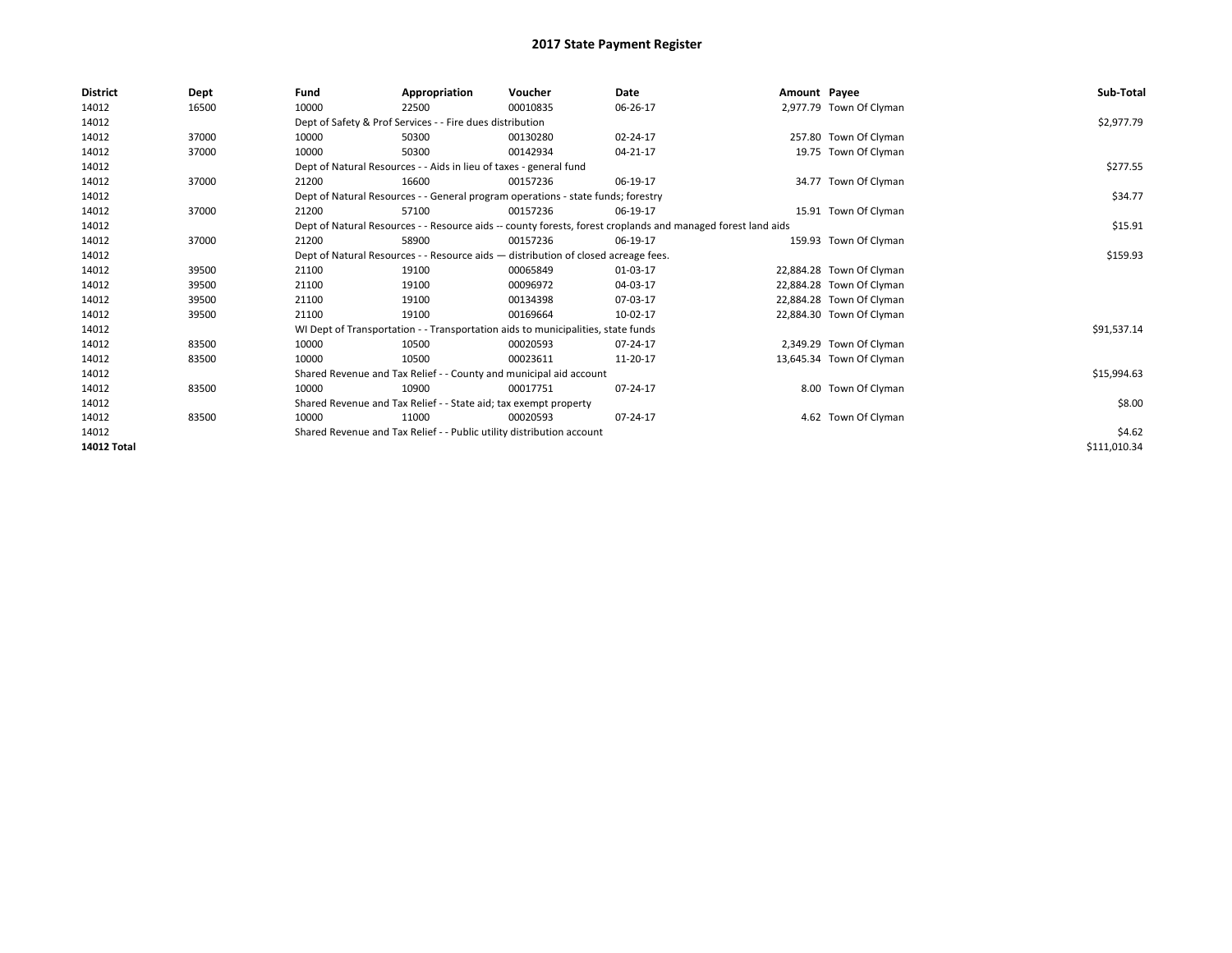| <b>District</b>    | Dept  | Fund  | Appropriation                                                                      | Voucher  | Date                                                                                                         | Amount Payee |                        | Sub-Total    |
|--------------------|-------|-------|------------------------------------------------------------------------------------|----------|--------------------------------------------------------------------------------------------------------------|--------------|------------------------|--------------|
| 14014              | 16500 | 10000 | 22500                                                                              | 00010836 | 06-26-17                                                                                                     |              | 4,239.54 Town Of Elba  |              |
| 14014              |       |       | Dept of Safety & Prof Services - - Fire dues distribution                          |          |                                                                                                              |              |                        | \$4,239.54   |
| 14014              | 37000 | 21200 | 16600                                                                              | 00157237 | 06-19-17                                                                                                     |              | 69.04 Town Of Elba     |              |
| 14014              |       |       | Dept of Natural Resources - - General program operations - state funds; forestry   |          |                                                                                                              |              |                        | \$69.04      |
| 14014              | 37000 | 21200 | 57100                                                                              | 00157237 | 06-19-17                                                                                                     |              | 31.60 Town Of Elba     |              |
| 14014              |       |       |                                                                                    |          | Dept of Natural Resources - - Resource aids -- county forests, forest croplands and managed forest land aids |              |                        | \$31.60      |
| 14014              | 37000 | 21200 | 58900                                                                              | 00157237 | 06-19-17                                                                                                     |              | 317.60 Town Of Elba    |              |
| 14014              |       |       | Dept of Natural Resources - - Resource aids - distribution of closed acreage fees. |          |                                                                                                              |              |                        | \$317.60     |
| 14014              | 39500 | 21100 | 19100                                                                              | 00065850 | 01-03-17                                                                                                     |              | 25,289.97 Town Of Elba |              |
| 14014              | 39500 | 21100 | 19100                                                                              | 00096973 | 04-03-17                                                                                                     |              | 25,289.97 Town Of Elba |              |
| 14014              | 39500 | 21100 | 19100                                                                              | 00134399 | 07-03-17                                                                                                     |              | 25,289.97 Town Of Elba |              |
| 14014              | 39500 | 21100 | 19100                                                                              | 00169665 | 10-02-17                                                                                                     |              | 25,289.97 Town Of Elba |              |
| 14014              |       |       | WI Dept of Transportation - - Transportation aids to municipalities, state funds   |          |                                                                                                              |              |                        | \$101,159.88 |
| 14014              | 39500 | 21100 | 27800                                                                              | 00133444 | 06-27-17                                                                                                     |              | 26,614.55 Town Of Elba |              |
| 14014              |       |       | WI Dept of Transportation - - Local roads improvement program, state funds         |          |                                                                                                              |              |                        | \$26,614.55  |
| 14014              | 83500 | 10000 | 10500                                                                              | 00020594 | 07-24-17                                                                                                     |              | 1,624.61 Town Of Elba  |              |
| 14014              | 83500 | 10000 | 10500                                                                              | 00023612 | 11-20-17                                                                                                     |              | 11,093.64 Town Of Elba |              |
| 14014              |       |       | Shared Revenue and Tax Relief - - County and municipal aid account                 |          |                                                                                                              |              |                        | \$12,718.25  |
| 14014              | 83500 | 10000 | 10900                                                                              | 00017752 | 07-24-17                                                                                                     |              | 624.00 Town Of Elba    |              |
| 14014              | 83500 | 10000 | 10900                                                                              | 00019743 | 07-24-17                                                                                                     |              | 357.00 Town Of Elba    |              |
| 14014              |       |       | Shared Revenue and Tax Relief - - State aid; tax exempt property                   |          |                                                                                                              |              |                        | \$981.00     |
| <b>14014 Total</b> |       |       |                                                                                    |          |                                                                                                              |              |                        | \$146,131.46 |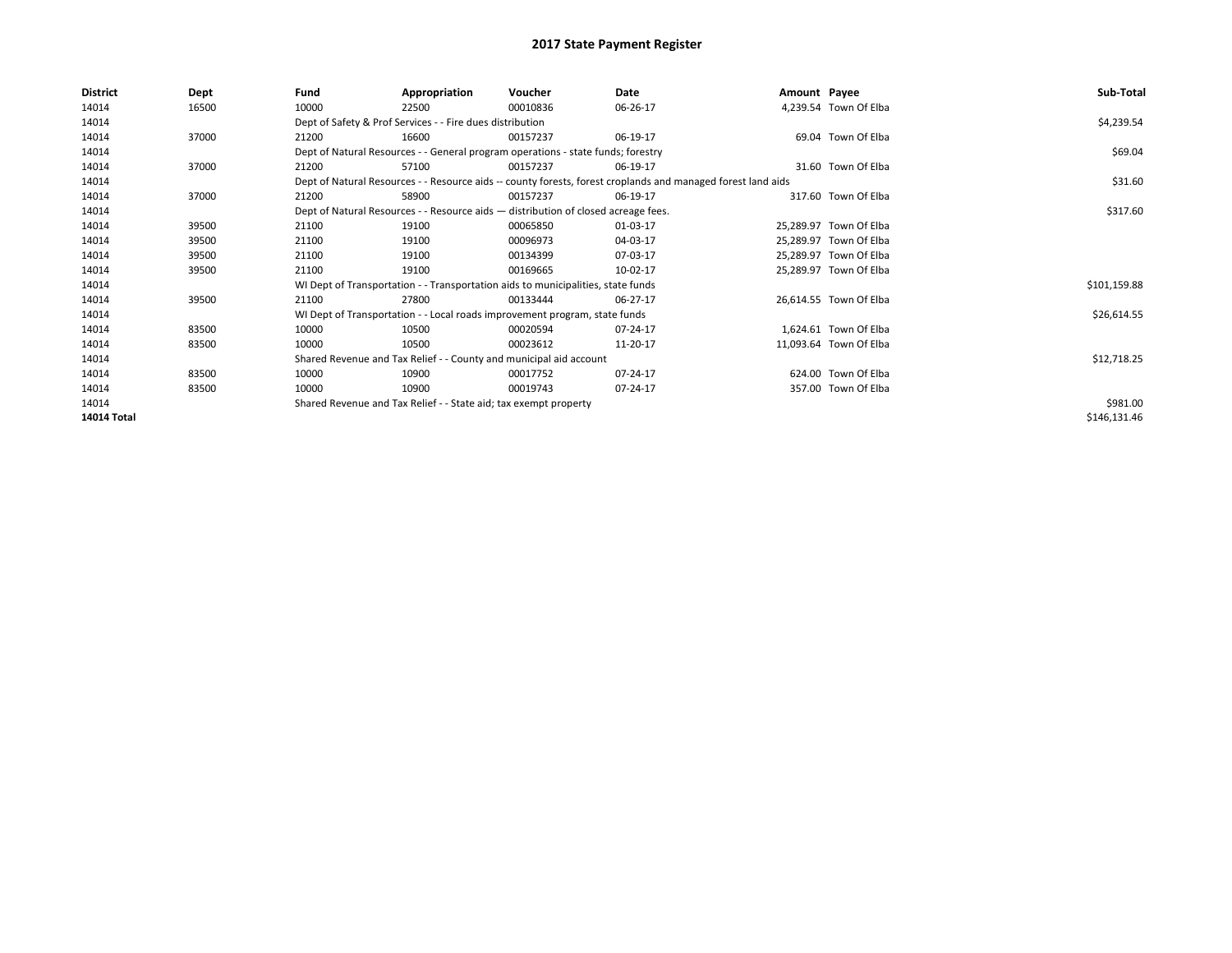| <b>District</b> | Dept  | Fund                                                                  | Appropriation                                                                      | Voucher    | Date                                                                                                         | Amount Payee |                          | Sub-Total    |
|-----------------|-------|-----------------------------------------------------------------------|------------------------------------------------------------------------------------|------------|--------------------------------------------------------------------------------------------------------------|--------------|--------------------------|--------------|
| 14016           | 16500 | 10000                                                                 | 22500                                                                              | 00010837   | 06-26-17                                                                                                     |              | 5,234.81 Emmet, Town of  |              |
| 14016           |       |                                                                       | Dept of Safety & Prof Services - - Fire dues distribution                          |            |                                                                                                              |              |                          | \$5,234.81   |
| 14016           | 37000 | 21200                                                                 | 16600                                                                              | 00157238   | 06-19-17                                                                                                     |              | 57.24 Emmet, Town of     |              |
| 14016           |       |                                                                       | Dept of Natural Resources - - General program operations - state funds; forestry   |            |                                                                                                              |              |                          | \$57.24      |
| 14016           | 37000 | 21200                                                                 | 57100                                                                              | 00157238   | 06-19-17                                                                                                     |              | 29.40 Emmet. Town of     |              |
| 14016           |       |                                                                       |                                                                                    |            | Dept of Natural Resources - - Resource aids -- county forests, forest croplands and managed forest land aids |              |                          | \$29.40      |
| 14016           | 37000 | 21200                                                                 | 58900                                                                              | 00157238   | 06-19-17                                                                                                     |              | 263.33 Emmet, Town of    |              |
| 14016           |       |                                                                       | Dept of Natural Resources - - Resource aids - distribution of closed acreage fees. |            |                                                                                                              |              |                          | \$263.33     |
| 14016           | 37000 | 27400                                                                 | 67000                                                                              | 00154496   | 06-01-17                                                                                                     |              | 4,633.81 Emmet, Town of  |              |
| 14016           |       |                                                                       | Dept of Natural Resources - - Financial assistance for responsible units           |            |                                                                                                              |              |                          | \$4,633.81   |
| 14016           | 39500 | 21100                                                                 | 19100                                                                              | 00065851   | 01-03-17                                                                                                     |              | 21.959.44 Emmet. Town of |              |
| 14016           | 39500 | 21100                                                                 | 19100                                                                              | 00096974   | 04-03-17                                                                                                     |              | 21,959.44 Emmet, Town of |              |
| 14016           | 39500 | 21100                                                                 | 19100                                                                              | 00134400   | 07-03-17                                                                                                     |              | 21.959.44 Emmet. Town of |              |
| 14016           | 39500 | 21100                                                                 | 19100                                                                              | 00169666   | 10-02-17                                                                                                     |              | 21,959.46 Emmet, Town of |              |
| 14016           |       |                                                                       | WI Dept of Transportation - - Transportation aids to municipalities, state funds   |            |                                                                                                              |              |                          | \$87,837.78  |
| 14016           | 83500 | 10000                                                                 | 10500                                                                              | 00020595   | 07-24-17                                                                                                     |              | 2,715.32 Emmet, Town of  |              |
| 14016           | 83500 | 10000                                                                 | 10500                                                                              | 00023613   | 11-20-17                                                                                                     |              | 15,386.83 Emmet, Town of |              |
| 14016           |       |                                                                       | Shared Revenue and Tax Relief - - County and municipal aid account                 |            |                                                                                                              |              |                          | \$18,102.15  |
| 14016           | 83500 | 10000                                                                 | 10900                                                                              | 00017753   | 07-24-17                                                                                                     |              | 249.00 Emmet, Town of    |              |
| 14016           |       |                                                                       | Shared Revenue and Tax Relief - - State aid; tax exempt property                   |            |                                                                                                              |              |                          | \$249.00     |
| 14016           | 83500 | 10000                                                                 | 11000                                                                              | 00020595   | 07-24-17                                                                                                     |              | 191.01 Emmet. Town of    |              |
| 14016           | 83500 | 10000                                                                 | 11000                                                                              | 00023613   | 11-20-17                                                                                                     |              | 1,106.26 Emmet, Town of  |              |
| 14016           |       | Shared Revenue and Tax Relief - - Public utility distribution account |                                                                                    | \$1,297.27 |                                                                                                              |              |                          |              |
| 14016 Total     |       |                                                                       |                                                                                    |            |                                                                                                              |              |                          | \$117,704.79 |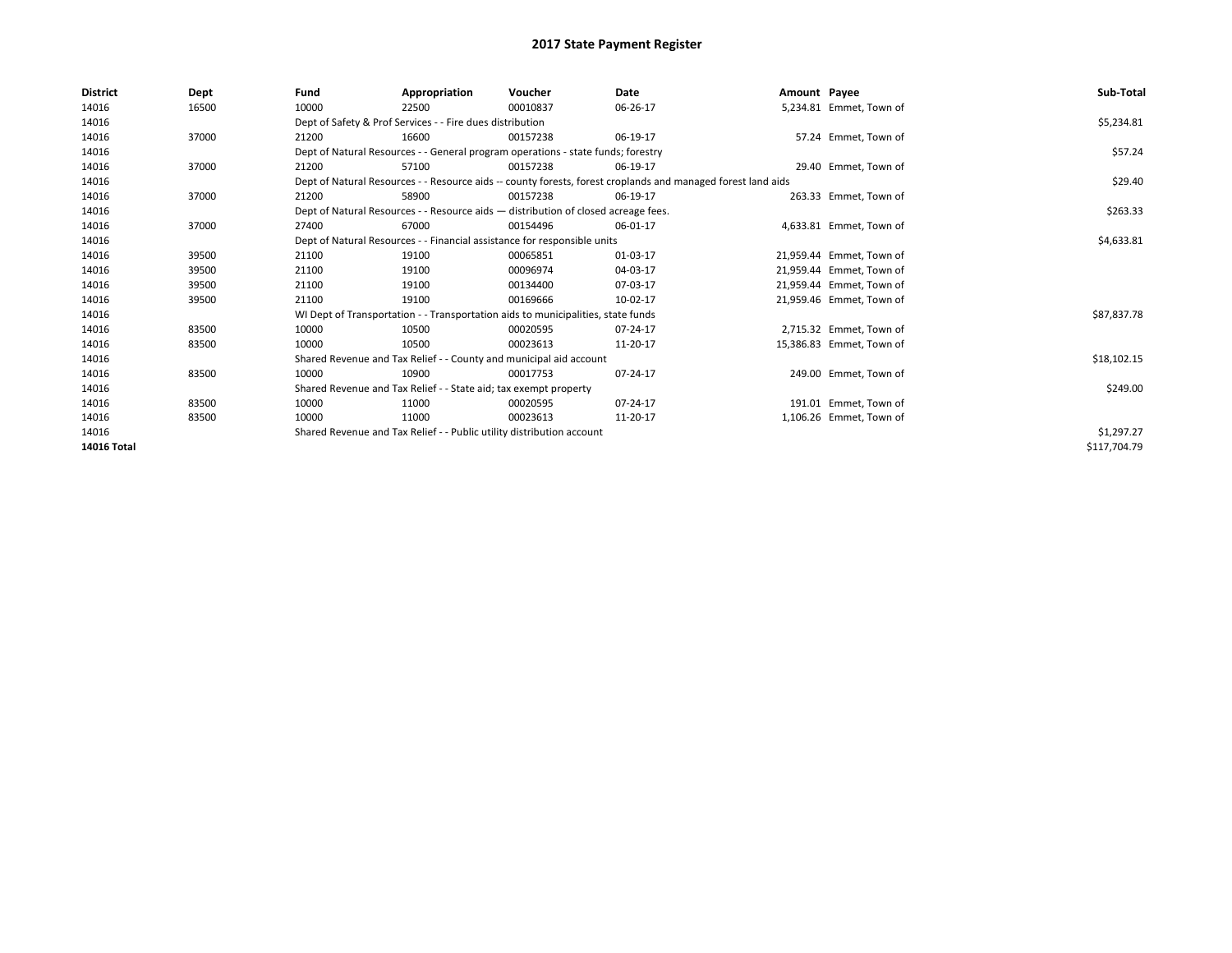| <b>District</b>    | Dept  | Fund                                                                     | Appropriation                                                         | Voucher                                                                            | Date                                                                                                         | Amount Payee |                            | Sub-Total    |
|--------------------|-------|--------------------------------------------------------------------------|-----------------------------------------------------------------------|------------------------------------------------------------------------------------|--------------------------------------------------------------------------------------------------------------|--------------|----------------------------|--------------|
| 14018              | 16500 | 10000                                                                    | 22500                                                                 | 00010838                                                                           | 06-26-17                                                                                                     |              | 7,390.95 Town Of Fox Lake  |              |
| 14018              |       |                                                                          | Dept of Safety & Prof Services - - Fire dues distribution             |                                                                                    |                                                                                                              |              |                            | \$7,390.95   |
| 14018              | 37000 | 10000                                                                    | 50300                                                                 | 00124332                                                                           | 02-06-17                                                                                                     |              | 6.985.75 Town Of Fox Lake  |              |
| 14018              | 37000 | 10000                                                                    | 50300                                                                 | 00142917                                                                           | 04-21-17                                                                                                     |              | 16.24 Town Of Fox Lake     |              |
| 14018              | 37000 | 10000                                                                    | 50300                                                                 | 00142919                                                                           | 04-21-17                                                                                                     |              | 332.71 Town Of Fox Lake    |              |
| 14018              |       |                                                                          | Dept of Natural Resources - - Aids in lieu of taxes - general fund    |                                                                                    |                                                                                                              |              |                            | \$7,334.70   |
| 14018              | 37000 | 21200                                                                    | 16600                                                                 | 00157239                                                                           | 06-19-17                                                                                                     |              | 76.59 Town Of Fox Lake     |              |
| 14018              |       |                                                                          |                                                                       | Dept of Natural Resources - - General program operations - state funds; forestry   |                                                                                                              |              |                            | \$76.59      |
| 14018              | 37000 | 21200                                                                    | 57100                                                                 | 00157239                                                                           | 06-19-17                                                                                                     |              | 35.05 Town Of Fox Lake     |              |
| 14018              |       |                                                                          |                                                                       |                                                                                    | Dept of Natural Resources - - Resource aids -- county forests, forest croplands and managed forest land aids |              |                            | \$35.05      |
| 14018              | 37000 | 21200                                                                    | 57900                                                                 | 00142916                                                                           | 04-21-17                                                                                                     |              | 17.60 Town Of Fox Lake     |              |
| 14018              | 37000 | 21200                                                                    | 57900                                                                 | 00142918                                                                           | 04-21-17                                                                                                     |              | 4.71 Town Of Fox Lake      |              |
| 14018              |       | Dept of Natural Resources - - Aids in lieu of taxes - sum sufficient     | \$22.31                                                               |                                                                                    |                                                                                                              |              |                            |              |
| 14018              | 37000 | 21200                                                                    | 58900                                                                 | 00157239                                                                           | 06-19-17                                                                                                     |              | 352.31 Town Of Fox Lake    |              |
| 14018              |       |                                                                          |                                                                       | Dept of Natural Resources - - Resource aids - distribution of closed acreage fees. |                                                                                                              |              |                            | \$352.31     |
| 14018              | 37000 | 27400                                                                    | 67000                                                                 | 00154380                                                                           | 06-01-17                                                                                                     |              | 6,082.30 Town Of Fox Lake  |              |
| 14018              |       | Dept of Natural Resources - - Financial assistance for responsible units | \$6,082.30                                                            |                                                                                    |                                                                                                              |              |                            |              |
| 14018              | 39500 | 21100                                                                    | 19100                                                                 | 00065852                                                                           | 01-03-17                                                                                                     |              | 20,274.91 Town Of Fox Lake |              |
| 14018              | 39500 | 21100                                                                    | 19100                                                                 | 00096975                                                                           | 04-03-17                                                                                                     |              | 20,274.91 Town Of Fox Lake |              |
| 14018              | 39500 | 21100                                                                    | 19100                                                                 | 00134401                                                                           | 07-03-17                                                                                                     |              | 20,274.91 Town Of Fox Lake |              |
| 14018              | 39500 | 21100                                                                    | 19100                                                                 | 00169667                                                                           | 10-02-17                                                                                                     |              | 20,274.93 Town Of Fox Lake |              |
| 14018              |       |                                                                          |                                                                       | WI Dept of Transportation - - Transportation aids to municipalities, state funds   |                                                                                                              |              |                            | \$81,099.66  |
| 14018              | 83500 | 10000                                                                    | 10500                                                                 | 00020596                                                                           | 07-24-17                                                                                                     |              | 5,470.83 Town Of Fox Lake  |              |
| 14018              | 83500 | 10000                                                                    | 10500                                                                 | 00023614                                                                           | 11-20-17                                                                                                     |              | 31,001.38 Town Of Fox Lake |              |
| 14018              |       |                                                                          |                                                                       | Shared Revenue and Tax Relief - - County and municipal aid account                 |                                                                                                              |              |                            | \$36,472.21  |
| 14018              | 83500 | 10000                                                                    | 10900                                                                 | 00017754                                                                           | 07-24-17                                                                                                     |              | 21.00 Town Of Fox Lake     |              |
| 14018              |       |                                                                          | Shared Revenue and Tax Relief - - State aid; tax exempt property      |                                                                                    |                                                                                                              |              |                            | \$21.00      |
| 14018              | 83500 | 10000                                                                    | 11000                                                                 | 00020596                                                                           | 07-24-17                                                                                                     |              | 82.40 Town Of Fox Lake     |              |
| 14018              | 83500 | 10000                                                                    | 11000                                                                 | 00023614                                                                           | 11-20-17                                                                                                     |              | 496.40 Town Of Fox Lake    |              |
| 14018              |       |                                                                          | Shared Revenue and Tax Relief - - Public utility distribution account |                                                                                    |                                                                                                              |              |                            | \$578.80     |
| 14018              | 83500 | 10000                                                                    | 50100                                                                 | 00015214                                                                           | 01-31-17                                                                                                     |              | 12,878.74 Town Of Fox Lake |              |
| 14018              |       | Shared Revenue and Tax Relief - - Payments for municipal services        |                                                                       | \$12,878.74                                                                        |                                                                                                              |              |                            |              |
| <b>14018 Total</b> |       |                                                                          |                                                                       |                                                                                    |                                                                                                              |              |                            | \$152,344.62 |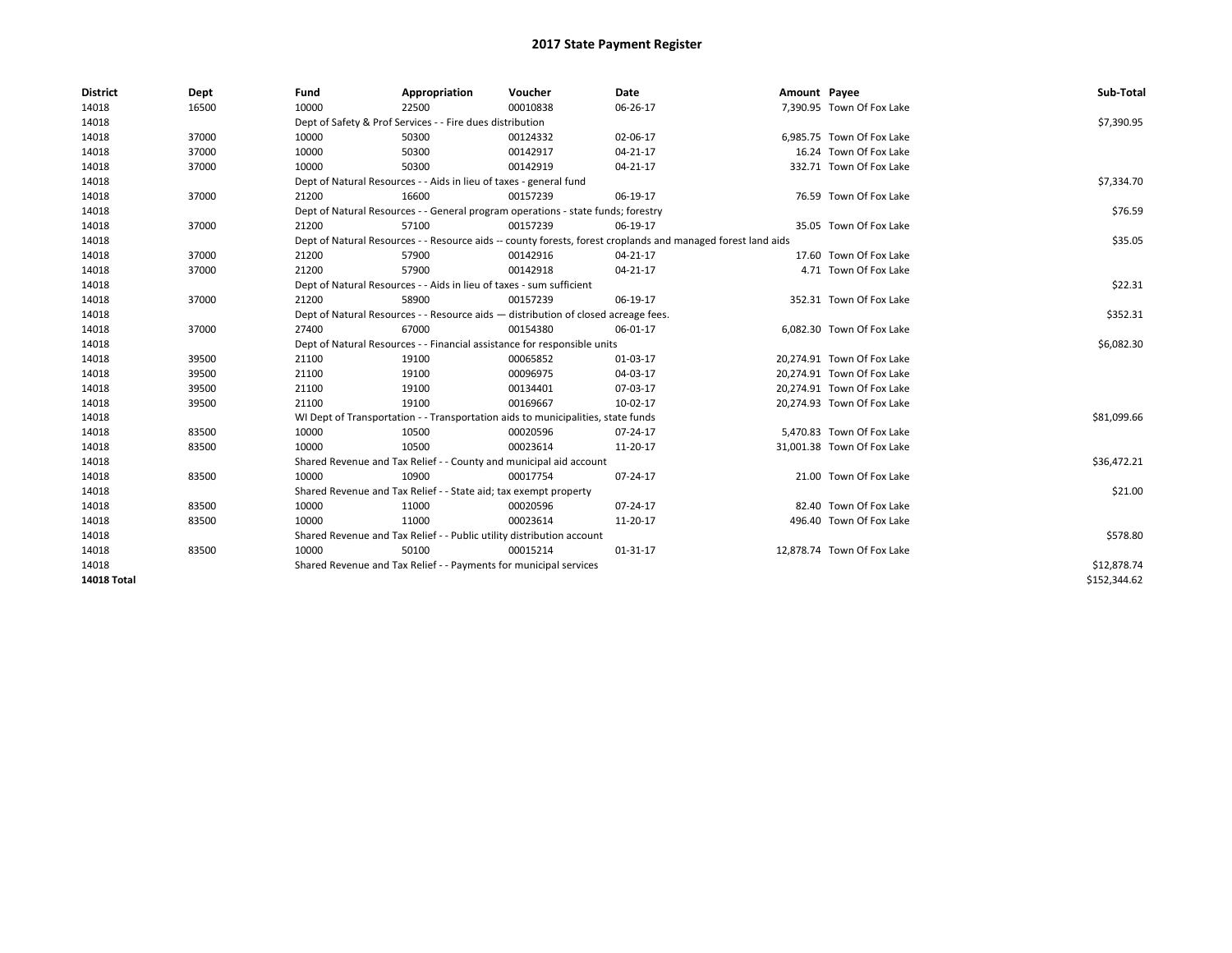| District    | Dept  | Fund  | Appropriation                                                                                                | Voucher  | Date     | Amount Payee |                           | Sub-Total    |  |  |
|-------------|-------|-------|--------------------------------------------------------------------------------------------------------------|----------|----------|--------------|---------------------------|--------------|--|--|
| 14020       | 16500 | 10000 | 22500                                                                                                        | 00010839 | 06-26-17 |              | 4,193.27 Herman, Town of  |              |  |  |
| 14020       |       |       | Dept of Safety & Prof Services - - Fire dues distribution                                                    |          |          |              |                           | \$4,193.27   |  |  |
| 14020       | 37000 | 21200 | 16600                                                                                                        | 00157240 | 06-19-17 |              | 116.31 Herman, Town of    |              |  |  |
| 14020       |       |       | Dept of Natural Resources - - General program operations - state funds; forestry                             |          |          |              |                           | \$116.31     |  |  |
| 14020       | 37000 | 21200 | 57100                                                                                                        | 00157240 | 06-19-17 |              | 53.23 Herman, Town of     |              |  |  |
| 14020       |       |       | Dept of Natural Resources - - Resource aids -- county forests, forest croplands and managed forest land aids |          |          |              |                           | \$53.23      |  |  |
| 14020       | 37000 | 21200 | 58900                                                                                                        | 00157240 | 06-19-17 |              | 535.05 Herman, Town of    |              |  |  |
| 14020       |       |       | Dept of Natural Resources - - Resource aids - distribution of closed acreage fees.                           |          |          |              |                           | \$535.05     |  |  |
| 14020       | 37000 | 27400 | 67000                                                                                                        | 00154398 | 07-24-17 |              | 4,959.46 Herman, Town of  |              |  |  |
| 14020       |       |       | Dept of Natural Resources - - Financial assistance for responsible units                                     |          |          |              |                           |              |  |  |
| 14020       | 39500 | 21100 | 19100                                                                                                        | 00065853 | 01-03-17 |              | 27,101.11 Herman, Town of |              |  |  |
| 14020       | 39500 | 21100 | 19100                                                                                                        | 00096976 | 04-03-17 |              | 27,101.11 Herman, Town of |              |  |  |
| 14020       | 39500 | 21100 | 19100                                                                                                        | 00134402 | 07-03-17 |              | 27,101.11 Herman, Town of |              |  |  |
| 14020       | 39500 | 21100 | 19100                                                                                                        | 00169668 | 10-02-17 |              | 27,101.13 Herman, Town of |              |  |  |
| 14020       |       |       | WI Dept of Transportation - - Transportation aids to municipalities, state funds                             |          |          |              |                           | \$108,404.46 |  |  |
| 14020       | 83500 | 10000 | 10500                                                                                                        | 00020597 | 07-24-17 |              | 3,540.57 Herman, Town of  |              |  |  |
| 14020       | 83500 | 10000 | 10500                                                                                                        | 00023615 | 11-20-17 |              | 20,321.34 Herman, Town of |              |  |  |
| 14020       |       |       | Shared Revenue and Tax Relief - - County and municipal aid account                                           |          |          |              |                           | \$23,861.91  |  |  |
| 14020       | 83500 | 10000 | 10900                                                                                                        | 00017755 | 07-24-17 |              | 71.00 Herman, Town of     |              |  |  |
| 14020       |       |       | Shared Revenue and Tax Relief - - State aid; tax exempt property                                             |          |          |              |                           | \$71.00      |  |  |
| 14020       | 83500 | 10000 | 11000                                                                                                        | 00020597 | 07-24-17 |              | 13,500.00 Herman, Town of |              |  |  |
| 14020       | 83500 | 10000 | 11000                                                                                                        | 00023615 | 11-20-17 |              | 76,500.00 Herman, Town of |              |  |  |
| 14020       |       |       | Shared Revenue and Tax Relief - - Public utility distribution account                                        |          |          |              |                           | \$90,000.00  |  |  |
| 14020 Total |       |       |                                                                                                              |          |          |              |                           | \$232,194.69 |  |  |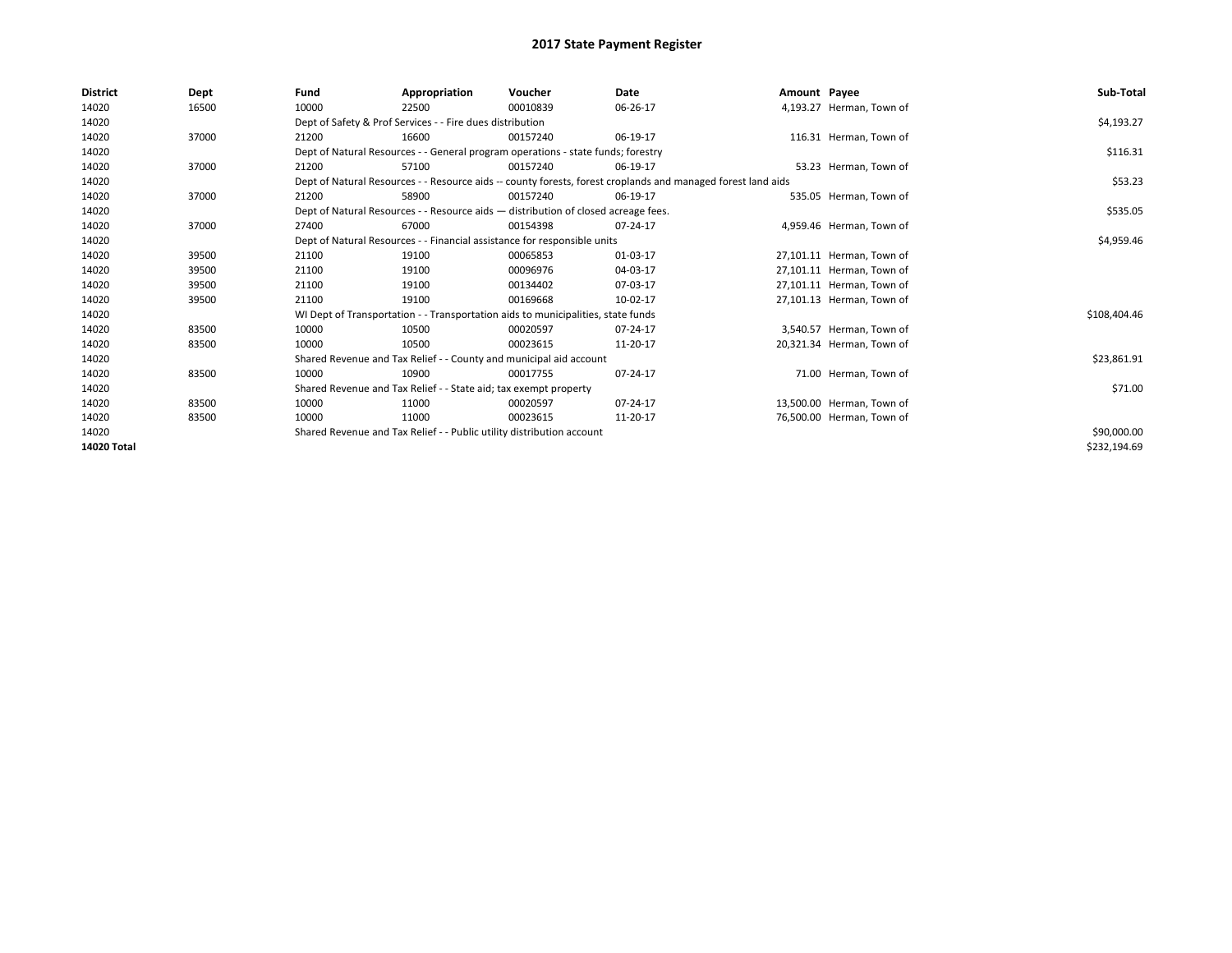| <b>District</b> | Dept  | Fund                                                                               | Appropriation                                                                    | Voucher    | Date                                                                                                         | Amount Payee |                           | Sub-Total    |
|-----------------|-------|------------------------------------------------------------------------------------|----------------------------------------------------------------------------------|------------|--------------------------------------------------------------------------------------------------------------|--------------|---------------------------|--------------|
| 14022           | 16500 | 10000                                                                              | 22500                                                                            | 00010840   | 06-26-17                                                                                                     |              | 7,884.04 Town Of Hubbard  |              |
| 14022           |       |                                                                                    | Dept of Safety & Prof Services - - Fire dues distribution                        |            |                                                                                                              |              |                           | \$7,884.04   |
| 14022           | 37000 | 10000                                                                              | 50300                                                                            | 00143024   | $04 - 21 - 17$                                                                                               |              | 234.01 Town Of Hubbard    |              |
| 14022           |       |                                                                                    | Dept of Natural Resources - - Aids in lieu of taxes - general fund               |            |                                                                                                              |              |                           | \$234.01     |
| 14022           | 37000 | 21200                                                                              | 16600                                                                            | 00157241   | 06-19-17                                                                                                     |              | 67.30 Town Of Hubbard     |              |
| 14022           |       |                                                                                    | Dept of Natural Resources - - General program operations - state funds; forestry |            |                                                                                                              |              |                           | \$67.30      |
| 14022           | 37000 | 21200                                                                              | 57100                                                                            | 00157241   | 06-19-17                                                                                                     |              | 30.80 Town Of Hubbard     |              |
| 14022           |       |                                                                                    |                                                                                  |            | Dept of Natural Resources - - Resource aids -- county forests, forest croplands and managed forest land aids |              |                           | \$30.80      |
| 14022           | 37000 | 21200                                                                              | 57900                                                                            | 00143022   | 04-21-17                                                                                                     |              | 3.12 Town Of Hubbard      |              |
| 14022           | 37000 | 21200                                                                              | 57900                                                                            | 00143023   | 04-21-17                                                                                                     |              | 1.24 Town Of Hubbard      |              |
| 14022           |       | Dept of Natural Resources - - Aids in lieu of taxes - sum sufficient               |                                                                                  | \$4.36     |                                                                                                              |              |                           |              |
| 14022           | 37000 | 21200                                                                              | 58900                                                                            | 00157241   | 06-19-17                                                                                                     |              | 309.56 Town Of Hubbard    |              |
| 14022           |       | Dept of Natural Resources - - Resource aids - distribution of closed acreage fees. |                                                                                  | \$309.56   |                                                                                                              |              |                           |              |
| 14022           | 37000 | 27400                                                                              | 67000                                                                            | 00154362   | 06-01-17                                                                                                     |              | 5,420.63 Town Of Hubbard  |              |
| 14022           |       | Dept of Natural Resources - - Financial assistance for responsible units           |                                                                                  | \$5,420.63 |                                                                                                              |              |                           |              |
| 14022           | 39500 | 21100                                                                              | 19100                                                                            | 00065854   | 01-03-17                                                                                                     |              | 24,535.78 Town Of Hubbard |              |
| 14022           | 39500 | 21100                                                                              | 19100                                                                            | 00096977   | 04-03-17                                                                                                     |              | 24,535.78 Town Of Hubbard |              |
| 14022           | 39500 | 21100                                                                              | 19100                                                                            | 00134403   | 07-03-17                                                                                                     |              | 24,535.78 Town Of Hubbard |              |
| 14022           | 39500 | 21100                                                                              | 19100                                                                            | 00169669   | 10-02-17                                                                                                     |              | 24,535.80 Town Of Hubbard |              |
| 14022           |       |                                                                                    | WI Dept of Transportation - - Transportation aids to municipalities, state funds |            |                                                                                                              |              |                           | \$98,143.14  |
| 14022           | 83500 | 10000                                                                              | 10500                                                                            | 00020598   | 07-24-17                                                                                                     |              | 3.067.60 Town Of Hubbard  |              |
| 14022           | 83500 | 10000                                                                              | 10500                                                                            | 00023616   | 11-20-17                                                                                                     |              | 17,383.04 Town Of Hubbard |              |
| 14022           |       |                                                                                    | Shared Revenue and Tax Relief - - County and municipal aid account               |            |                                                                                                              |              |                           | \$20,450.64  |
| 14022           | 83500 | 10000                                                                              | 10900                                                                            | 00017756   | 07-24-17                                                                                                     |              | 667.00 Town Of Hubbard    |              |
| 14022           |       |                                                                                    | Shared Revenue and Tax Relief - - State aid; tax exempt property                 |            |                                                                                                              |              |                           | \$667.00     |
| 14022           | 83500 | 10000                                                                              | 11000                                                                            | 00020598   | 07-24-17                                                                                                     |              | 1,816.82 Town Of Hubbard  |              |
| 14022           | 83500 | 10000                                                                              | 11000                                                                            | 00023616   | 11-20-17                                                                                                     |              | 10,391.38 Town Of Hubbard |              |
| 14022           |       |                                                                                    | Shared Revenue and Tax Relief - - Public utility distribution account            |            |                                                                                                              |              |                           | \$12,208.20  |
| 14022           | 83500 | 52100                                                                              | 36300                                                                            | 00015748   | 03-27-17                                                                                                     |              | 5.932.56 Town Of Hubbard  |              |
| 14022           |       |                                                                                    | Shared Revenue and Tax Relief - - Lottery and gaming credit                      |            |                                                                                                              |              |                           | \$5,932.56   |
| 14022 Total     |       |                                                                                    |                                                                                  |            |                                                                                                              |              |                           | \$151,352.24 |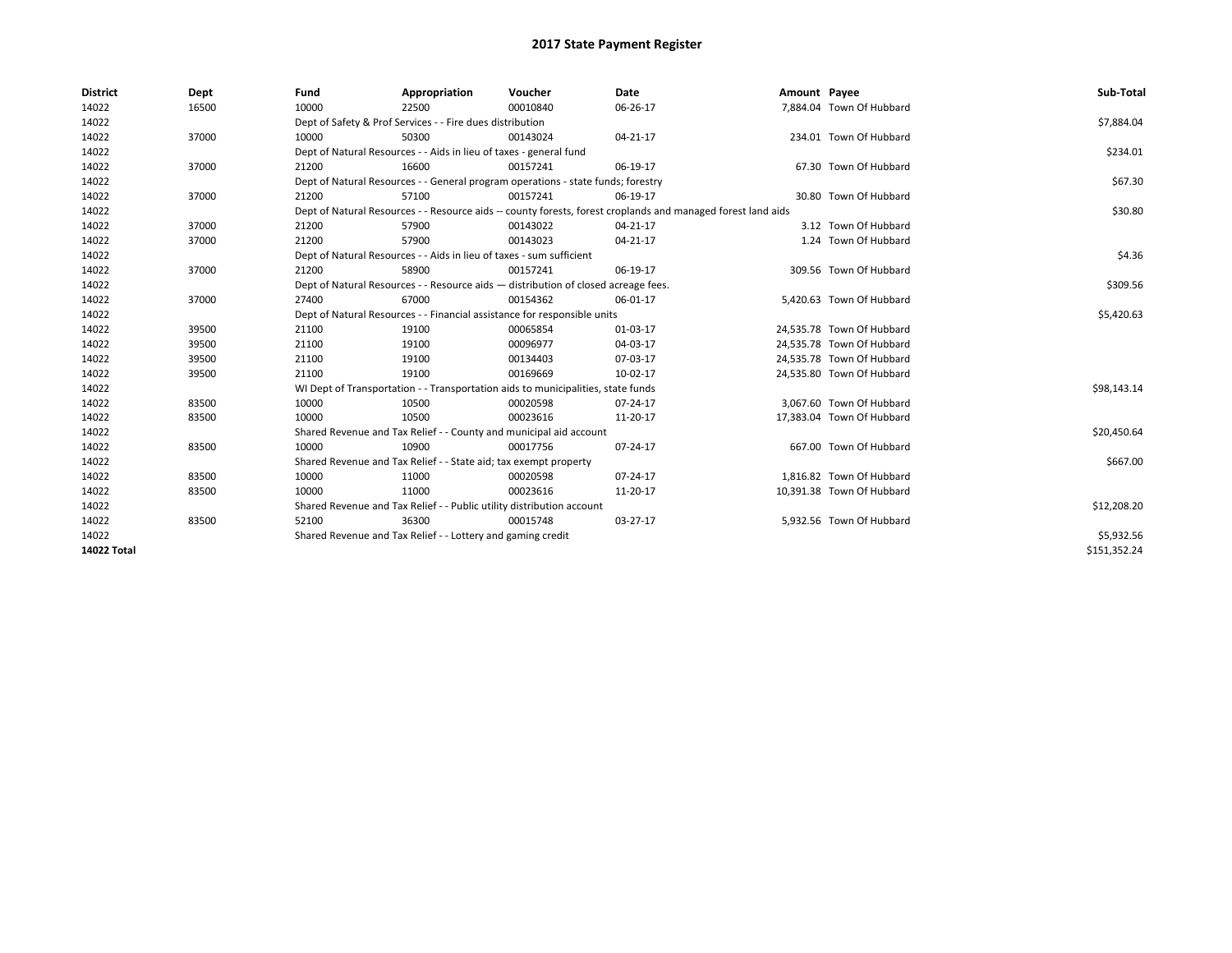| District    | Dept  | Fund                                                                               | Appropriation                                                                    | Voucher  | Date                                                                                                         | Amount Payee |                              | Sub-Total    |
|-------------|-------|------------------------------------------------------------------------------------|----------------------------------------------------------------------------------|----------|--------------------------------------------------------------------------------------------------------------|--------------|------------------------------|--------------|
| 14024       | 16500 | 10000                                                                              | 22500                                                                            | 00010841 | 06-26-17                                                                                                     |              | 5,326.00 Town Of Hustisford  |              |
| 14024       |       |                                                                                    | Dept of Safety & Prof Services - - Fire dues distribution                        |          |                                                                                                              |              |                              | \$5,326.00   |
| 14024       | 37000 | 21200                                                                              | 16600                                                                            | 00157242 | 06-19-17                                                                                                     |              | 85.11 Town Of Hustisford     |              |
| 14024       |       |                                                                                    | Dept of Natural Resources - - General program operations - state funds; forestry |          |                                                                                                              |              |                              | \$85.11      |
| 14024       | 37000 | 21200                                                                              | 57100                                                                            | 00157242 | 06-19-17                                                                                                     |              | 38.95 Town Of Hustisford     |              |
| 14024       |       |                                                                                    |                                                                                  |          | Dept of Natural Resources - - Resource aids -- county forests, forest croplands and managed forest land aids |              |                              | \$38.95      |
| 14024       | 37000 | 21200                                                                              | 58900                                                                            | 00157242 | 06-19-17                                                                                                     |              | 391.50 Town Of Hustisford    |              |
| 14024       |       | Dept of Natural Resources - - Resource aids - distribution of closed acreage fees. |                                                                                  | \$391.50 |                                                                                                              |              |                              |              |
| 14024       | 39500 | 21100                                                                              | 19100                                                                            | 00065855 | 01-03-17                                                                                                     |              | 24,530.28 Town Of Hustisford |              |
| 14024       | 39500 | 21100                                                                              | 19100                                                                            | 00096978 | 04-03-17                                                                                                     |              | 24.530.28 Town Of Hustisford |              |
| 14024       | 39500 | 21100                                                                              | 19100                                                                            | 00134404 | 07-03-17                                                                                                     |              | 24,530.28 Town Of Hustisford |              |
| 14024       | 39500 | 21100                                                                              | 19100                                                                            | 00169670 | 10-02-17                                                                                                     |              | 24,530.28 Town Of Hustisford |              |
| 14024       |       |                                                                                    | WI Dept of Transportation - - Transportation aids to municipalities, state funds |          |                                                                                                              |              |                              | \$98,121.12  |
| 14024       | 83500 | 10000                                                                              | 10500                                                                            | 00020599 | 07-24-17                                                                                                     |              | 2,887.99 Town Of Hustisford  |              |
| 14024       | 83500 | 10000                                                                              | 10500                                                                            | 00023617 | 11-20-17                                                                                                     |              | 16,365.30 Town Of Hustisford |              |
| 14024       |       |                                                                                    | Shared Revenue and Tax Relief - - County and municipal aid account               |          |                                                                                                              |              |                              | \$19,253.29  |
| 14024       | 83500 | 10000                                                                              | 10900                                                                            | 00017757 | 07-24-17                                                                                                     |              | 463.00 Town Of Hustisford    |              |
| 14024       |       |                                                                                    | Shared Revenue and Tax Relief - - State aid; tax exempt property                 |          |                                                                                                              |              |                              | \$463.00     |
| 14024       | 83500 | 10000                                                                              | 11000                                                                            | 00020599 | 07-24-17                                                                                                     |              | 332.86 Town Of Hustisford    |              |
| 14024       | 83500 | 10000                                                                              | 11000                                                                            | 00023617 | 11-20-17                                                                                                     |              | 1,861.79 Town Of Hustisford  |              |
| 14024       |       |                                                                                    | Shared Revenue and Tax Relief - - Public utility distribution account            |          |                                                                                                              |              |                              | \$2,194.65   |
| 14024 Total |       |                                                                                    |                                                                                  |          |                                                                                                              |              |                              | \$125,873.62 |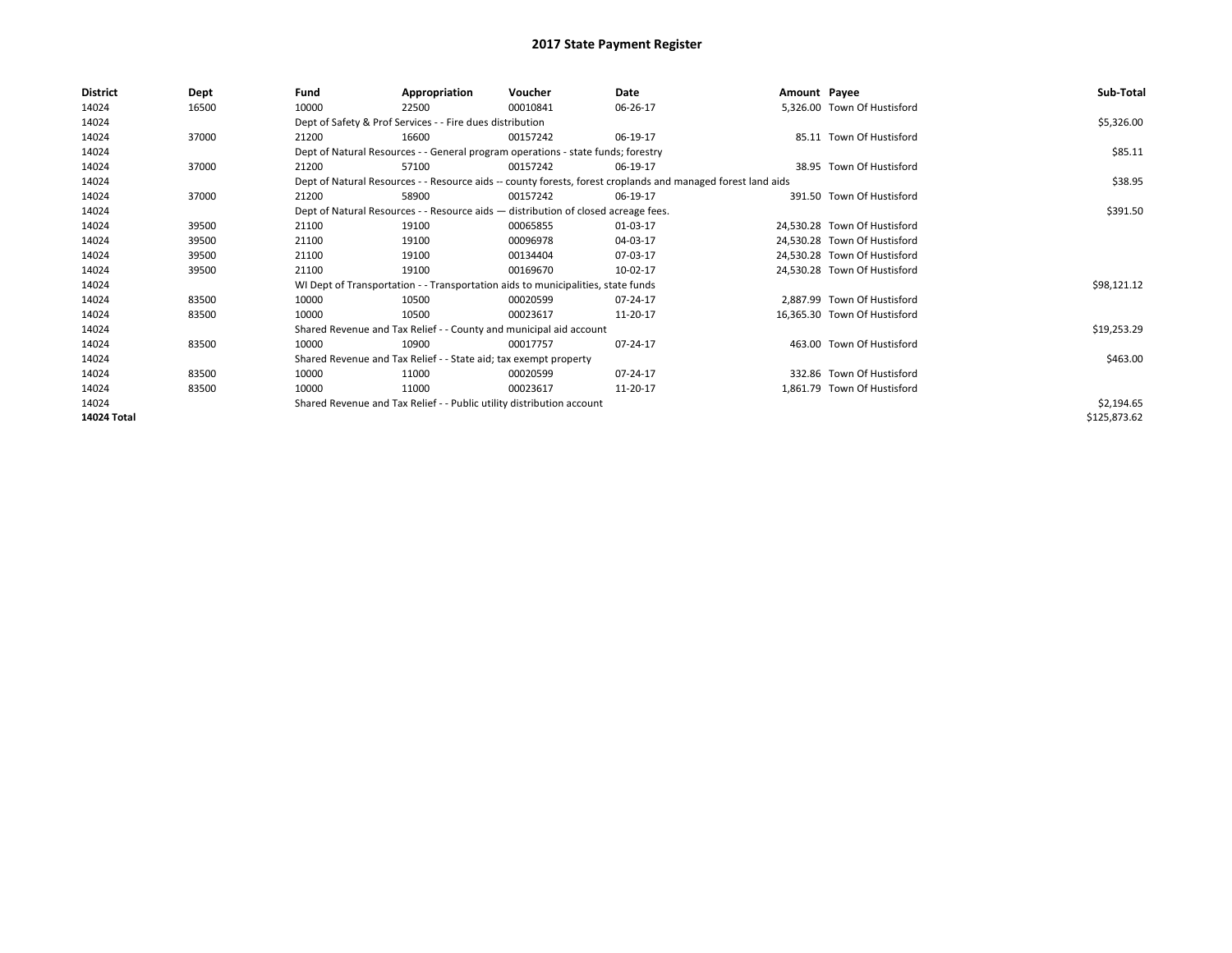| <b>District</b>    | Dept  | Fund  | Appropriation                                                                      | Voucher  | Date                                                                                                         | Amount Payee |                           | Sub-Total    |  |  |
|--------------------|-------|-------|------------------------------------------------------------------------------------|----------|--------------------------------------------------------------------------------------------------------------|--------------|---------------------------|--------------|--|--|
| 14026              | 16500 | 10000 | 22500                                                                              | 00010842 | 06-26-17                                                                                                     |              | 5,052.49 Town Of Lebanon  |              |  |  |
| 14026              |       |       | Dept of Safety & Prof Services - - Fire dues distribution                          |          |                                                                                                              |              |                           | \$5,052.49   |  |  |
| 14026              | 37000 | 10000 | 50300                                                                              | 00124425 | 02-06-17                                                                                                     |              | 1,747.82 Town Of Lebanon  |              |  |  |
| 14026              |       |       | Dept of Natural Resources - - Aids in lieu of taxes - general fund                 |          |                                                                                                              |              |                           | \$1,747.82   |  |  |
| 14026              | 37000 | 21200 | 16600                                                                              | 00157243 | 06-19-17                                                                                                     |              | 66.47 Town Of Lebanon     |              |  |  |
| 14026              |       |       | Dept of Natural Resources - - General program operations - state funds; forestry   |          |                                                                                                              |              |                           |              |  |  |
| 14026              | 37000 | 21200 | 54500                                                                              | 00147354 | 05-16-17                                                                                                     |              | 10.000.00 Town Of Lebanon |              |  |  |
| 14026              |       |       | Dept of Natural Resources - - Resource aids -- fire suppression grants             |          |                                                                                                              |              |                           | \$10,000.00  |  |  |
| 14026              | 37000 | 21200 | 57100                                                                              | 00157243 | 06-19-17                                                                                                     |              | 30.42 Town Of Lebanon     |              |  |  |
| 14026              |       |       |                                                                                    |          | Dept of Natural Resources - - Resource aids -- county forests, forest croplands and managed forest land aids |              |                           | \$30.42      |  |  |
| 14026              | 37000 | 21200 | 58900                                                                              | 00157243 | 06-19-17                                                                                                     |              | 305.75 Town Of Lebanon    |              |  |  |
| 14026              |       |       | Dept of Natural Resources - - Resource aids - distribution of closed acreage fees. |          |                                                                                                              |              |                           | \$305.75     |  |  |
| 14026              | 37000 | 27400 | 67000                                                                              | 00154970 | 06-01-17                                                                                                     |              | 4,932.52 Town Of Lebanon  |              |  |  |
| 14026              |       |       | Dept of Natural Resources - - Financial assistance for responsible units           |          |                                                                                                              |              |                           |              |  |  |
| 14026              | 39500 | 21100 | 19100                                                                              | 00065856 | 01-03-17                                                                                                     |              | 26,231.32 Town Of Lebanon |              |  |  |
| 14026              | 39500 | 21100 | 19100                                                                              | 00096979 | 04-03-17                                                                                                     |              | 26.231.32 Town Of Lebanon |              |  |  |
| 14026              | 39500 | 21100 | 19100                                                                              | 00134405 | 07-03-17                                                                                                     |              | 26,231.32 Town Of Lebanon |              |  |  |
| 14026              | 39500 | 21100 | 19100                                                                              | 00169671 | 10-02-17                                                                                                     |              | 26,231.34 Town Of Lebanon |              |  |  |
| 14026              |       |       | WI Dept of Transportation - - Transportation aids to municipalities, state funds   |          |                                                                                                              |              |                           | \$104,925.30 |  |  |
| 14026              | 39500 | 21100 | 27000                                                                              | 00149690 | 08-01-17                                                                                                     |              | 92,124.35 Town Of Lebanon |              |  |  |
| 14026              |       |       |                                                                                    |          | WI Dept of Transportation - - Local roads improvement program. discretionary grants, state funds             |              |                           | \$92,124.35  |  |  |
| 14026              | 43500 | 00005 | 16300                                                                              | 01LGS    | 11-17-17                                                                                                     |              | 2,000.00 Town Of Lebanon  |              |  |  |
| 14026              |       |       | Department of Health Services - - Guardianship grant program                       |          |                                                                                                              |              |                           | \$2,000.00   |  |  |
| 14026              | 83500 | 10000 | 10500                                                                              | 00020600 | $07 - 24 - 17$                                                                                               |              | 9.916.83 Town Of Lebanon  |              |  |  |
| 14026              | 83500 | 10000 | 10500                                                                              | 00023618 | 11-20-17                                                                                                     |              | 54,190.74 Town Of Lebanon |              |  |  |
| 14026              |       |       | Shared Revenue and Tax Relief - - County and municipal aid account                 |          |                                                                                                              |              |                           | \$64,107.57  |  |  |
| 14026              | 83500 | 10000 | 10900                                                                              | 00017758 | 07-24-17                                                                                                     |              | 6.00 Town Of Lebanon      |              |  |  |
| 14026              |       |       | Shared Revenue and Tax Relief - - State aid; tax exempt property                   |          |                                                                                                              |              |                           | \$6.00       |  |  |
| 14026              | 83500 | 10000 | 11000                                                                              | 00020600 | 07-24-17                                                                                                     |              | 4.63 Town Of Lebanon      |              |  |  |
| 14026              |       |       | Shared Revenue and Tax Relief - - Public utility distribution account              |          |                                                                                                              |              |                           | \$4.63       |  |  |
| <b>14026 Total</b> |       |       |                                                                                    |          |                                                                                                              |              |                           | \$285,303.32 |  |  |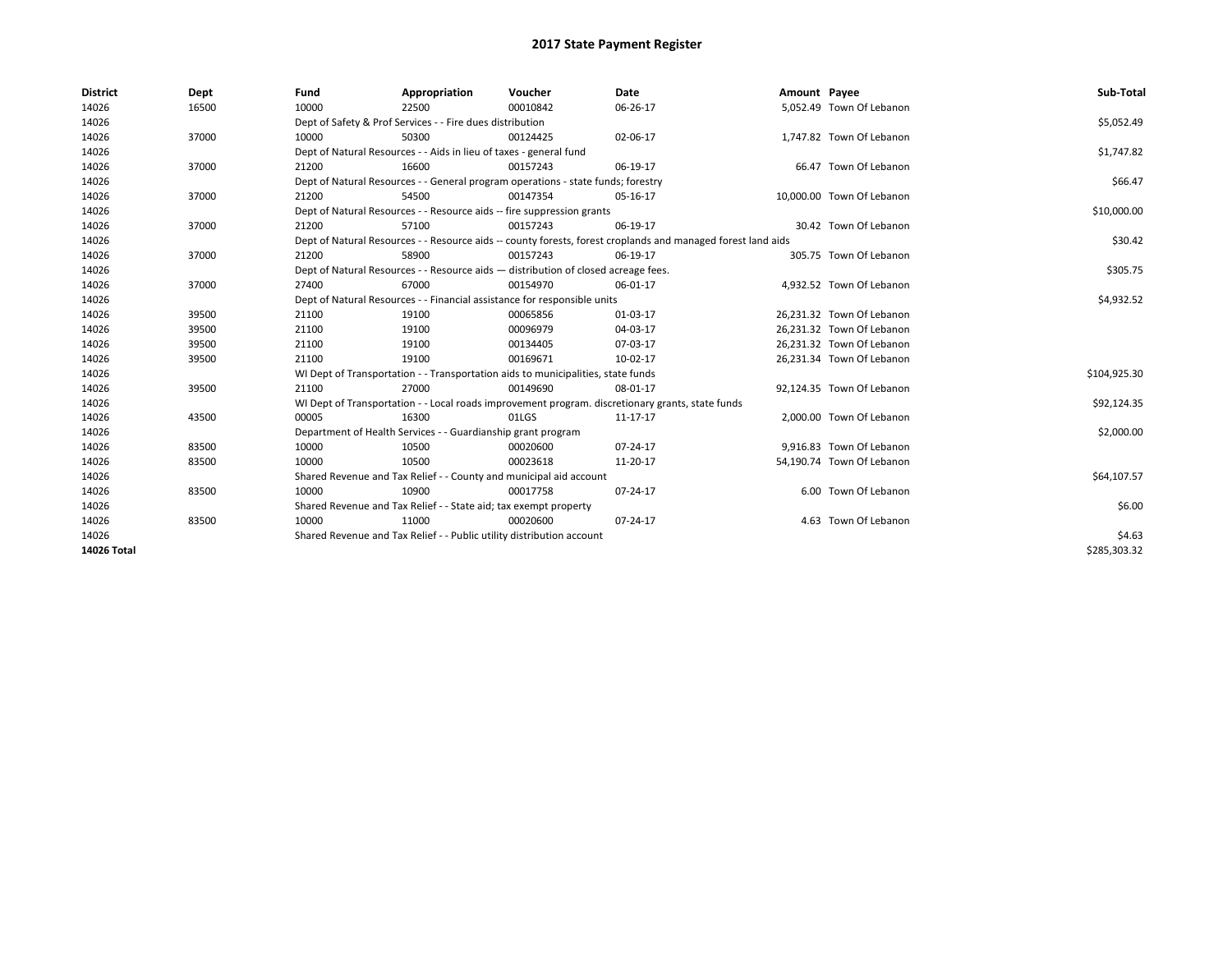| <b>District</b> | Dept  | Fund                                                                  | Appropriation                                                                      | Voucher     | Date                                                                                                         | Amount Payee |                         | Sub-Total    |
|-----------------|-------|-----------------------------------------------------------------------|------------------------------------------------------------------------------------|-------------|--------------------------------------------------------------------------------------------------------------|--------------|-------------------------|--------------|
| 14028           | 16500 | 10000                                                                 | 22500                                                                              | 00010843    | 06-26-17                                                                                                     |              | 3,721.22 Town Of Leroy  |              |
| 14028           |       |                                                                       | Dept of Safety & Prof Services - - Fire dues distribution                          |             |                                                                                                              |              |                         | \$3,721.22   |
| 14028           | 37000 | 21200                                                                 | 16600                                                                              | 00157244    | 06-19-17                                                                                                     |              | 24.47 Town Of Leroy     |              |
| 14028           |       |                                                                       | Dept of Natural Resources - - General program operations - state funds; forestry   |             |                                                                                                              |              |                         | \$24.47      |
| 14028           | 37000 | 21200                                                                 | 57100                                                                              | 00157244    | 06-19-17                                                                                                     |              | 11.20 Town Of Leroy     |              |
| 14028           |       |                                                                       |                                                                                    |             | Dept of Natural Resources - - Resource aids -- county forests, forest croplands and managed forest land aids |              |                         | \$11.20      |
| 14028           | 37000 | 21200                                                                 | 58900                                                                              | 00157244    | 06-19-17                                                                                                     |              | 112.57 Town Of Leroy    |              |
| 14028           |       |                                                                       | Dept of Natural Resources - - Resource aids - distribution of closed acreage fees. |             |                                                                                                              |              |                         | \$112.57     |
| 14028           | 37000 | 27400                                                                 | 67000                                                                              | 00154780    | 06-01-17                                                                                                     |              | 2,182.98 Town Of Leroy  |              |
| 14028           |       |                                                                       | Dept of Natural Resources - - Financial assistance for responsible units           |             |                                                                                                              |              |                         | \$2,182.98   |
| 14028           | 39500 | 21100                                                                 | 19100                                                                              | 00065857    | 01-03-17                                                                                                     |              | 20,792.38 Town Of Leroy |              |
| 14028           | 39500 | 21100                                                                 | 19100                                                                              | 00096980    | 04-03-17                                                                                                     |              | 20,792.38 Town Of Leroy |              |
| 14028           | 39500 | 21100                                                                 | 19100                                                                              | 00134406    | 07-03-17                                                                                                     |              | 20,792.38 Town Of Leroy |              |
| 14028           | 39500 | 21100                                                                 | 19100                                                                              | 00169672    | 10-02-17                                                                                                     |              | 20,792.40 Town Of Leroy |              |
| 14028           |       |                                                                       | WI Dept of Transportation - - Transportation aids to municipalities, state funds   |             |                                                                                                              |              |                         | \$83,169.54  |
| 14028           | 83500 | 10000                                                                 | 10500                                                                              | 00020601    | 07-24-17                                                                                                     |              | 3,509.04 Town Of Leroy  |              |
| 14028           | 83500 | 10000                                                                 | 10500                                                                              | 00023619    | 11-20-17                                                                                                     |              | 19,884.56 Town Of Leroy |              |
| 14028           |       |                                                                       | Shared Revenue and Tax Relief - - County and municipal aid account                 |             |                                                                                                              |              |                         | \$23,393.60  |
| 14028           | 83500 | 10000                                                                 | 10900                                                                              | 00017759    | 07-24-17                                                                                                     |              | 549.00 Town Of Leroy    |              |
| 14028           |       |                                                                       | Shared Revenue and Tax Relief - - State aid; tax exempt property                   |             |                                                                                                              |              |                         | \$549.00     |
| 14028           | 83500 | 10000                                                                 | 11000                                                                              | 00020601    | 07-24-17                                                                                                     |              | 13,875.00 Town Of Leroy |              |
| 14028           | 83500 | 10000                                                                 | 11000                                                                              | 00023619    | 11-20-17                                                                                                     |              | 78,625.00 Town Of Leroy |              |
| 14028           |       | Shared Revenue and Tax Relief - - Public utility distribution account |                                                                                    | \$92,500.00 |                                                                                                              |              |                         |              |
| 14028 Total     |       |                                                                       |                                                                                    |             |                                                                                                              |              |                         | \$205,664.58 |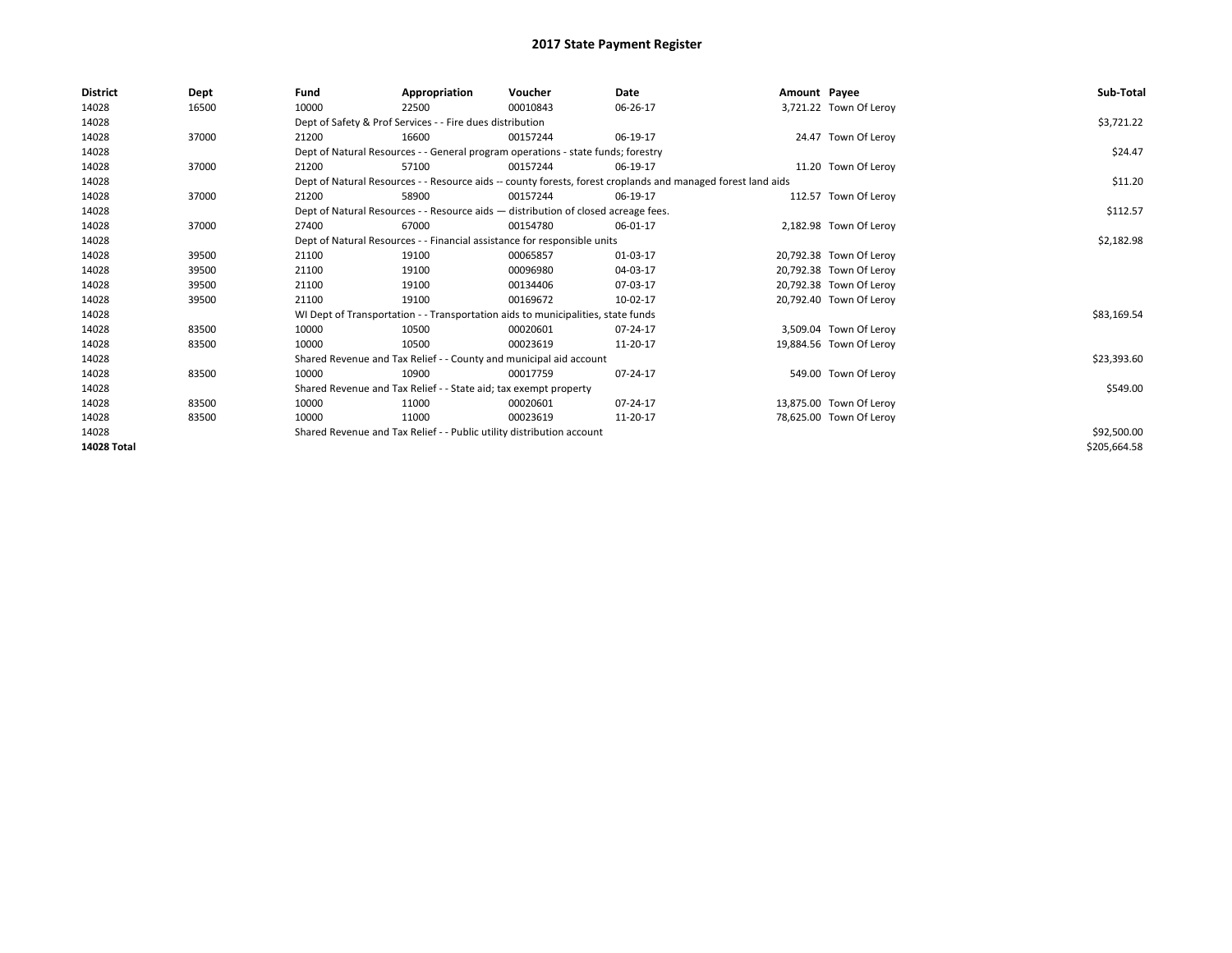| <b>District</b> | Dept  | Fund  | Appropriation                                                                                                | Voucher  | Date     | Amount Payee |                          | Sub-Total    |  |  |  |
|-----------------|-------|-------|--------------------------------------------------------------------------------------------------------------|----------|----------|--------------|--------------------------|--------------|--|--|--|
| 14030           | 16500 | 10000 | 22500                                                                                                        | 00010844 | 06-26-17 |              | 5,405.74 Town Of Lomira  |              |  |  |  |
| 14030           |       |       | Dept of Safety & Prof Services - - Fire dues distribution                                                    |          |          |              |                          | \$5,405.74   |  |  |  |
| 14030           | 37000 | 10000 | 50300                                                                                                        | 00143954 | 04-21-17 |              | 228.34 Town Of Lomira    |              |  |  |  |
| 14030           |       |       | Dept of Natural Resources - - Aids in lieu of taxes - general fund                                           |          |          |              |                          | \$228.34     |  |  |  |
| 14030           | 37000 | 21200 | 16600                                                                                                        | 00157245 | 06-19-17 |              | 36.22 Town Of Lomira     |              |  |  |  |
| 14030           |       |       | Dept of Natural Resources - - General program operations - state funds; forestry                             |          |          |              |                          | \$36.22      |  |  |  |
| 14030           | 37000 | 21200 | 57100                                                                                                        | 00157245 | 06-19-17 |              | 18.58 Town Of Lomira     |              |  |  |  |
| 14030           |       |       | Dept of Natural Resources - - Resource aids -- county forests, forest croplands and managed forest land aids |          |          |              |                          | \$18.58      |  |  |  |
| 14030           | 37000 | 21200 | 57900                                                                                                        | 00143955 | 04-21-17 |              | 22.43 Town Of Lomira     |              |  |  |  |
| 14030           |       |       | Dept of Natural Resources - - Aids in lieu of taxes - sum sufficient                                         |          |          |              |                          |              |  |  |  |
| 14030           | 37000 | 21200 | 58900                                                                                                        | 00157245 | 06-19-17 |              | 166.62 Town Of Lomira    |              |  |  |  |
| 14030           |       |       | Dept of Natural Resources - - Resource aids - distribution of closed acreage fees.                           |          |          |              |                          |              |  |  |  |
| 14030           | 37000 | 27400 | 67000                                                                                                        | 00154594 | 06-01-17 |              | 6,369.90 Town Of Lomira  |              |  |  |  |
| 14030           |       |       | Dept of Natural Resources - - Financial assistance for responsible units                                     |          |          |              |                          |              |  |  |  |
| 14030           | 39500 | 21100 | 19100                                                                                                        | 00065858 | 01-03-17 |              | 20,236.38 Town Of Lomira |              |  |  |  |
| 14030           | 39500 | 21100 | 19100                                                                                                        | 00096981 | 04-03-17 |              | 20.236.38 Town Of Lomira |              |  |  |  |
| 14030           | 39500 | 21100 | 19100                                                                                                        | 00134407 | 07-03-17 |              | 20,236.38 Town Of Lomira |              |  |  |  |
| 14030           | 39500 | 21100 | 19100                                                                                                        | 00169673 | 10-02-17 |              | 20,236.38 Town Of Lomira |              |  |  |  |
| 14030           |       |       | WI Dept of Transportation - - Transportation aids to municipalities, state funds                             |          |          |              |                          | \$80,945.52  |  |  |  |
| 14030           | 83500 | 10000 | 10500                                                                                                        | 00020602 | 07-24-17 |              | 3,979.81 Town Of Lomira  |              |  |  |  |
| 14030           | 83500 | 10000 | 10500                                                                                                        | 00023620 | 11-20-17 |              | 22,552.24 Town Of Lomira |              |  |  |  |
| 14030           |       |       | Shared Revenue and Tax Relief - - County and municipal aid account                                           |          |          |              |                          | \$26,532.05  |  |  |  |
| 14030           | 83500 | 10000 | 10900                                                                                                        | 00017760 | 07-24-17 |              | 295.00 Town Of Lomira    |              |  |  |  |
| 14030           |       |       | Shared Revenue and Tax Relief - - State aid; tax exempt property                                             |          |          |              |                          | \$295.00     |  |  |  |
| 14030           | 83500 | 10000 | 11000                                                                                                        | 00020602 | 07-24-17 |              | 5,532.35 Town Of Lomira  |              |  |  |  |
| 14030           | 83500 | 10000 | 11000                                                                                                        | 00023620 | 11-20-17 |              | 31,475.32 Town Of Lomira |              |  |  |  |
| 14030           |       |       | Shared Revenue and Tax Relief - - Public utility distribution account                                        |          |          |              |                          | \$37,007.67  |  |  |  |
| 14030 Total     |       |       |                                                                                                              |          |          |              |                          | \$157,028.07 |  |  |  |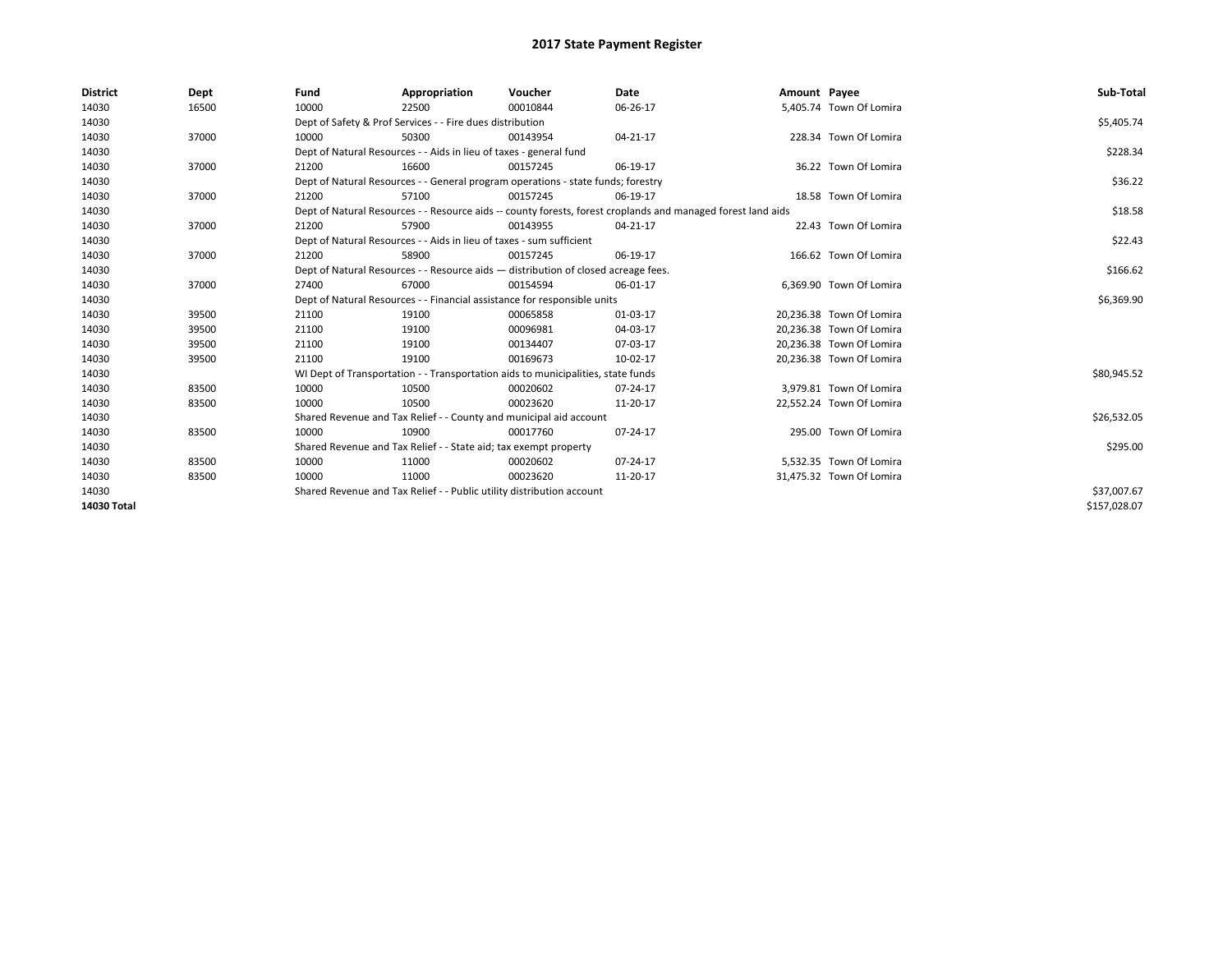| <b>District</b> | Dept  | Fund  | Appropriation                                                                                                | Voucher  | Date     | Amount Payee |                          | Sub-Total    |  |  |
|-----------------|-------|-------|--------------------------------------------------------------------------------------------------------------|----------|----------|--------------|--------------------------|--------------|--|--|
| 14032           | 16500 | 10000 | 22500                                                                                                        | 00010845 | 06-26-17 |              | 4,299.25 Town Of Lowell  |              |  |  |
| 14032           |       |       | Dept of Safety & Prof Services - - Fire dues distribution                                                    |          |          |              |                          | \$4,299.25   |  |  |
| 14032           | 37000 | 10000 | 50300                                                                                                        | 00124390 | 02-06-17 |              | 6,654.13 Town Of Lowell  |              |  |  |
| 14032           | 37000 | 10000 | 50300                                                                                                        | 00143589 | 04-21-17 |              | 462.69 Town Of Lowell    |              |  |  |
| 14032           |       |       | Dept of Natural Resources - - Aids in lieu of taxes - general fund                                           |          |          |              |                          | \$7,116.82   |  |  |
| 14032           | 37000 | 21200 | 16600                                                                                                        | 00157246 | 06-19-17 |              | 16.61 Town Of Lowell     |              |  |  |
| 14032           |       |       | Dept of Natural Resources - - General program operations - state funds; forestry                             |          |          |              |                          | \$16.61      |  |  |
| 14032           | 37000 | 21200 | 57100                                                                                                        | 00157246 | 06-19-17 |              | 11.60 Town Of Lowell     |              |  |  |
| 14032           |       |       | Dept of Natural Resources - - Resource aids -- county forests, forest croplands and managed forest land aids |          |          |              |                          | \$11.60      |  |  |
| 14032           | 37000 | 21200 | 57900                                                                                                        | 00143588 | 04-21-17 |              | 1.070.74 Town Of Lowell  |              |  |  |
| 14032           |       |       | Dept of Natural Resources - - Aids in lieu of taxes - sum sufficient                                         |          |          |              |                          |              |  |  |
| 14032           | 37000 | 21200 | 58900                                                                                                        | 00157246 | 06-19-17 |              | 76.38 Town Of Lowell     |              |  |  |
| 14032           |       |       | Dept of Natural Resources - - Resource aids - distribution of closed acreage fees.                           |          |          |              |                          |              |  |  |
| 14032           | 37000 | 27400 | 67000                                                                                                        | 00154549 | 06-01-17 |              | 2,468.23 Town Of Lowell  |              |  |  |
| 14032           |       |       | Dept of Natural Resources - - Financial assistance for responsible units                                     |          |          |              |                          | \$2,468.23   |  |  |
| 14032           | 39500 | 21100 | 19100                                                                                                        | 00065859 | 01-03-17 |              | 27,348.84 Town Of Lowell |              |  |  |
| 14032           | 39500 | 21100 | 19100                                                                                                        | 00096982 | 04-03-17 |              | 27.348.84 Town Of Lowell |              |  |  |
| 14032           | 39500 | 21100 | 19100                                                                                                        | 00134408 | 07-03-17 |              | 27,348.84 Town Of Lowell |              |  |  |
| 14032           | 39500 | 21100 | 19100                                                                                                        | 00169674 | 10-02-17 |              | 27,348.84 Town Of Lowell |              |  |  |
| 14032           |       |       | WI Dept of Transportation - - Transportation aids to municipalities, state funds                             |          |          |              |                          | \$109,395.36 |  |  |
| 14032           | 83500 | 10000 | 10500                                                                                                        | 00020603 | 07-24-17 |              | 3,912.82 Town Of Lowell  |              |  |  |
| 14032           | 83500 | 10000 | 10500                                                                                                        | 00023621 | 11-20-17 |              | 22,058.35 Town Of Lowell |              |  |  |
| 14032           |       |       | Shared Revenue and Tax Relief - - County and municipal aid account                                           |          |          |              |                          | \$25,971.17  |  |  |
| 14032           | 83500 | 10000 | 10900                                                                                                        | 00017761 | 07-24-17 |              | 22.00 Town Of Lowell     |              |  |  |
| 14032           |       |       | Shared Revenue and Tax Relief - - State aid; tax exempt property                                             |          |          |              |                          | \$22.00      |  |  |
| 14032           | 83500 | 10000 | 11000                                                                                                        | 00020603 | 07-24-17 |              | 114.29 Town Of Lowell    |              |  |  |
| 14032           |       |       | Shared Revenue and Tax Relief - - Public utility distribution account                                        |          |          |              |                          | \$114.29     |  |  |
| 14032 Total     |       |       |                                                                                                              |          |          |              |                          | \$150,562.45 |  |  |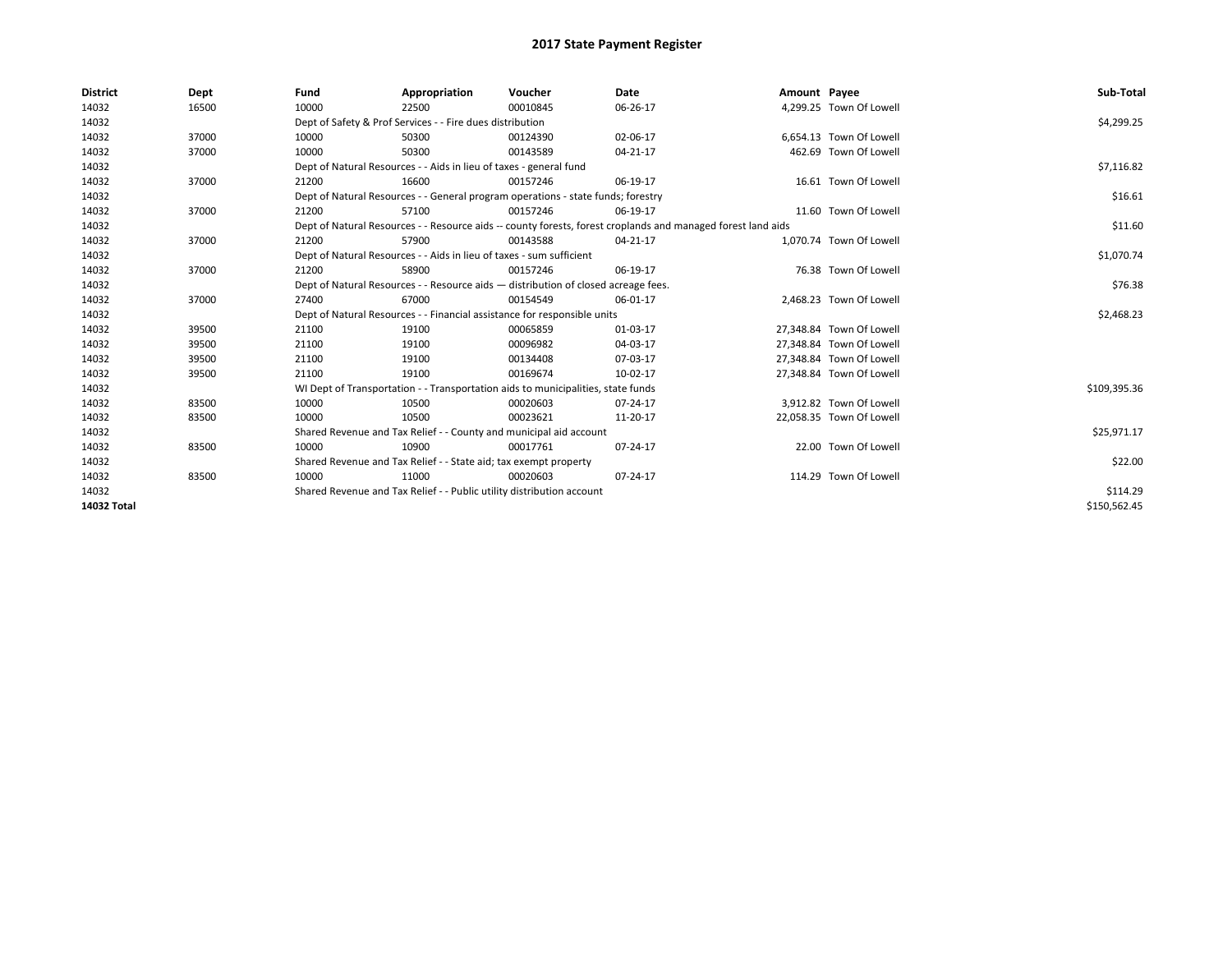| <b>District</b> | Dept  | Fund                                                                                                         | Appropriation                                                      | Voucher                                                                          | Date     | Amount Payee |                              | Sub-Total    |
|-----------------|-------|--------------------------------------------------------------------------------------------------------------|--------------------------------------------------------------------|----------------------------------------------------------------------------------|----------|--------------|------------------------------|--------------|
| 14034           | 16500 | 10000                                                                                                        | 22500                                                              | 00010846                                                                         | 06-26-17 |              | 4,048.13 Oak Grove, Town of  |              |
| 14034           |       |                                                                                                              | Dept of Safety & Prof Services - - Fire dues distribution          |                                                                                  |          |              |                              | \$4,048.13   |
| 14034           | 37000 | 10000                                                                                                        | 50300                                                              | 00124432                                                                         | 02-06-17 |              | 1,582.42 Oak Grove, Town of  |              |
| 14034           | 37000 | 10000                                                                                                        | 50300                                                              | 00144145                                                                         | 04-21-17 |              | 34.44 Oak Grove, Town of     |              |
| 14034           |       |                                                                                                              | Dept of Natural Resources - - Aids in lieu of taxes - general fund |                                                                                  |          |              |                              | \$1,616.86   |
| 14034           | 37000 | 21200                                                                                                        | 16600                                                              | 00157247                                                                         | 06-19-17 |              | 37.49 Oak Grove, Town of     |              |
| 14034           |       |                                                                                                              |                                                                    | Dept of Natural Resources - - General program operations - state funds; forestry |          |              |                              | \$37.49      |
| 14034           | 37000 | 21200                                                                                                        | 57100                                                              | 00157247                                                                         | 06-19-17 |              | 17.16 Oak Grove, Town of     |              |
| 14034           |       | Dept of Natural Resources - - Resource aids -- county forests, forest croplands and managed forest land aids |                                                                    | \$17.16                                                                          |          |              |                              |              |
| 14034           | 37000 | 21200                                                                                                        | 58900                                                              | 00157247                                                                         | 06-19-17 |              | 172.44 Oak Grove, Town of    |              |
| 14034           |       | Dept of Natural Resources - - Resource aids - distribution of closed acreage fees.                           |                                                                    | \$172.44                                                                         |          |              |                              |              |
| 14034           | 37000 | 27400                                                                                                        | 67000                                                              | 00154851                                                                         | 06-01-17 |              | 505.54 Oak Grove, Town of    |              |
| 14034           |       |                                                                                                              |                                                                    | Dept of Natural Resources - - Financial assistance for responsible units         |          |              |                              | \$505.54     |
| 14034           | 39500 | 21100                                                                                                        | 19100                                                              | 00065860                                                                         | 01-03-17 |              | 17,951.80 Oak Grove, Town of |              |
| 14034           | 39500 | 21100                                                                                                        | 19100                                                              | 00096983                                                                         | 04-03-17 |              | 17,951.80 Oak Grove, Town of |              |
| 14034           | 39500 | 21100                                                                                                        | 19100                                                              | 00134409                                                                         | 07-03-17 |              | 17,951.80 Oak Grove, Town of |              |
| 14034           | 39500 | 21100                                                                                                        | 19100                                                              | 00169675                                                                         | 10-02-17 |              | 17,951.82 Oak Grove, Town of |              |
| 14034           |       |                                                                                                              |                                                                    | WI Dept of Transportation - - Transportation aids to municipalities, state funds |          |              |                              | \$71,807.22  |
| 14034           | 83500 | 10000                                                                                                        | 10500                                                              | 00020604                                                                         | 07-24-17 |              | 3,550.38 Oak Grove, Town of  |              |
| 14034           | 83500 | 10000                                                                                                        | 10500                                                              | 00023622                                                                         | 11-20-17 |              | 20,118.81 Oak Grove, Town of |              |
| 14034           |       |                                                                                                              |                                                                    | Shared Revenue and Tax Relief - - County and municipal aid account               |          |              |                              | \$23,669.19  |
| 14034           | 83500 | 10000                                                                                                        | 10900                                                              | 00017762                                                                         | 07-24-17 |              | 154.00 Oak Grove, Town of    |              |
| 14034           |       |                                                                                                              | Shared Revenue and Tax Relief - - State aid; tax exempt property   |                                                                                  |          |              |                              | \$154.00     |
| 14034 Total     |       |                                                                                                              |                                                                    |                                                                                  |          |              |                              | \$102,028.03 |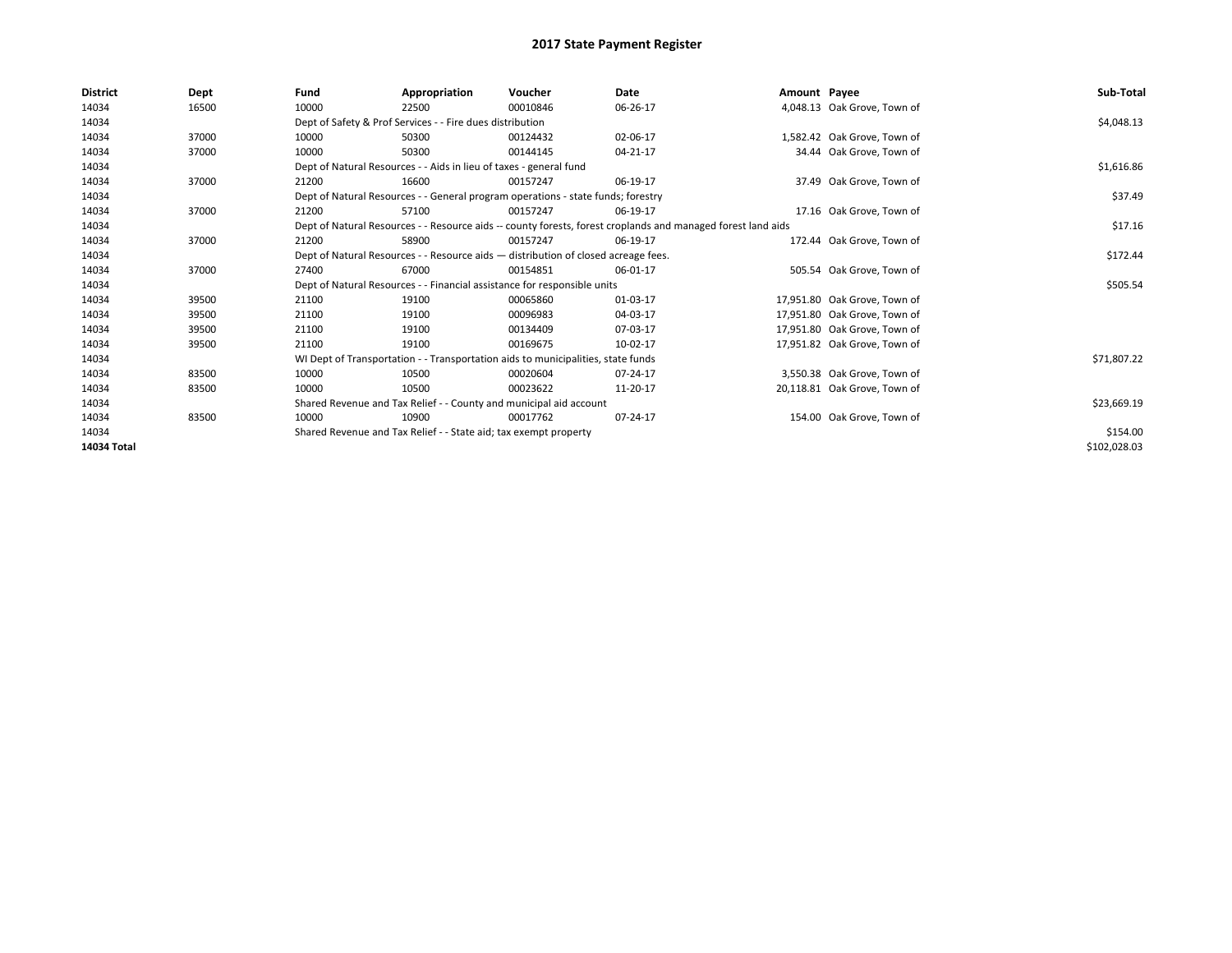| <b>District</b> | Dept  | Fund                                                               | Appropriation                                                                                                | Voucher     | Date     | Amount Payee |                            | Sub-Total    |  |  |
|-----------------|-------|--------------------------------------------------------------------|--------------------------------------------------------------------------------------------------------------|-------------|----------|--------------|----------------------------|--------------|--|--|
| 14036           | 16500 | 10000                                                              | 22500                                                                                                        | 00010847    | 06-26-17 |              | 3.908.18 Town Of Portland  |              |  |  |
| 14036           |       |                                                                    | Dept of Safety & Prof Services - - Fire dues distribution                                                    |             |          |              |                            | \$3,908.18   |  |  |
| 14036           | 37000 | 10000                                                              | 50300                                                                                                        | 00124322    | 02-06-17 |              | 7,276.14 Town Of Portland  |              |  |  |
| 14036           | 37000 | 10000                                                              | 50300                                                                                                        | 00142797    | 04-21-17 |              | 828.76 Town Of Portland    |              |  |  |
| 14036           |       |                                                                    | Dept of Natural Resources - - Aids in lieu of taxes - general fund                                           |             |          |              |                            | \$8,104.90   |  |  |
| 14036           | 37000 | 21200                                                              | 16600                                                                                                        | 00157248    | 06-19-17 |              | 123.34 Town Of Portland    |              |  |  |
| 14036           |       |                                                                    | Dept of Natural Resources - - General program operations - state funds; forestry                             |             |          |              |                            | \$123.34     |  |  |
| 14036           | 37000 | 21200                                                              | 57100                                                                                                        | 00157248    | 06-19-17 |              | 56.45 Town Of Portland     |              |  |  |
| 14036           |       |                                                                    | Dept of Natural Resources - - Resource aids -- county forests, forest croplands and managed forest land aids |             |          |              |                            | \$56.45      |  |  |
| 14036           | 37000 | 21200                                                              | 57900                                                                                                        | 00142796    | 04-21-17 |              | 480.24 Town Of Portland    |              |  |  |
| 14036           |       |                                                                    | Dept of Natural Resources - - Aids in lieu of taxes - sum sufficient                                         |             |          |              |                            |              |  |  |
| 14036           | 37000 | 21200                                                              | 58900                                                                                                        | 00157248    | 06-19-17 |              | 567.38 Town Of Portland    |              |  |  |
| 14036           |       |                                                                    | Dept of Natural Resources - - Resource aids - distribution of closed acreage fees.                           |             |          |              |                            |              |  |  |
| 14036           | 37000 | 27400                                                              | 67000                                                                                                        | 00154985    | 06-01-17 |              | 2,551.46 Town Of Portland  |              |  |  |
| 14036           |       |                                                                    | Dept of Natural Resources - - Financial assistance for responsible units                                     |             |          |              |                            | \$2,551.46   |  |  |
| 14036           | 39500 | 21100                                                              | 19100                                                                                                        | 00065861    | 01-03-17 |              | 23.693.52 Town Of Portland |              |  |  |
| 14036           | 39500 | 21100                                                              | 19100                                                                                                        | 00096984    | 04-03-17 |              | 23,693.52 Town Of Portland |              |  |  |
| 14036           | 39500 | 21100                                                              | 19100                                                                                                        | 00134410    | 07-03-17 |              | 23,693.52 Town Of Portland |              |  |  |
| 14036           | 39500 | 21100                                                              | 19100                                                                                                        | 00169676    | 10-02-17 |              | 23,693.52 Town Of Portland |              |  |  |
| 14036           |       |                                                                    | WI Dept of Transportation - - Transportation aids to municipalities, state funds                             |             |          |              |                            | \$94,774.08  |  |  |
| 14036           | 83500 | 10000                                                              | 10500                                                                                                        | 00020605    | 07-24-17 |              | 3,478.44 Town Of Portland  |              |  |  |
| 14036           | 83500 | 10000                                                              | 10500                                                                                                        | 00023623    | 11-20-17 |              | 19,711.18 Town Of Portland |              |  |  |
| 14036           |       | Shared Revenue and Tax Relief - - County and municipal aid account |                                                                                                              | \$23,189.62 |          |              |                            |              |  |  |
| 14036           | 83500 | 10000                                                              | 10900                                                                                                        | 00017763    | 07-24-17 |              | 35.00 Town Of Portland     |              |  |  |
| 14036           |       | Shared Revenue and Tax Relief - - State aid; tax exempt property   |                                                                                                              | \$35.00     |          |              |                            |              |  |  |
| 14036 Total     |       |                                                                    |                                                                                                              |             |          |              |                            | \$133,790.65 |  |  |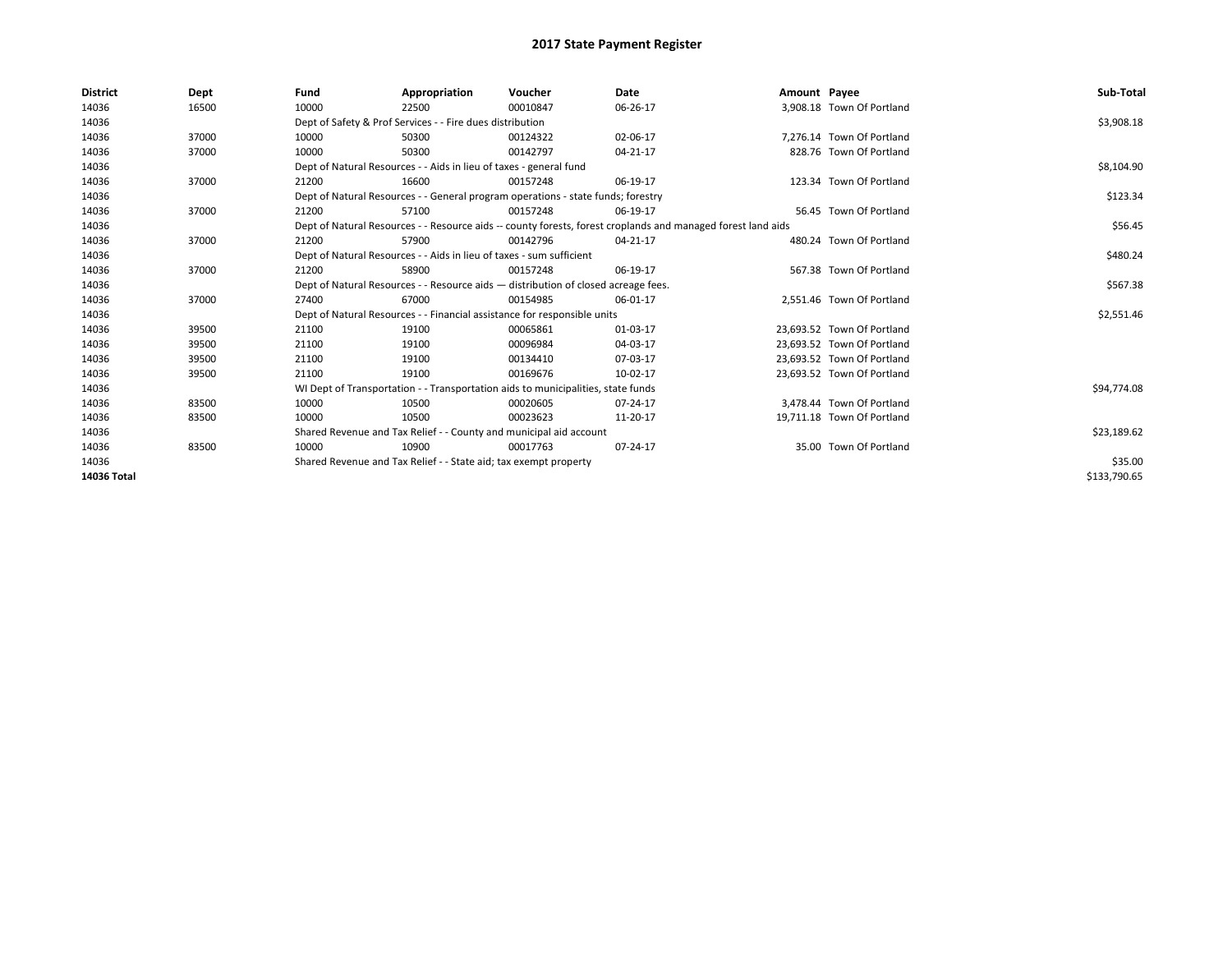| <b>District</b> | Dept  | Fund  | Appropriation                                                                                                | Voucher  | <b>Date</b> | Amount Payee |                           | Sub-Total    |  |  |  |
|-----------------|-------|-------|--------------------------------------------------------------------------------------------------------------|----------|-------------|--------------|---------------------------|--------------|--|--|--|
| 14038           | 16500 | 10000 | 22500                                                                                                        | 00010848 | 06-26-17    |              | 7,582.53 Town Of Rubicon  |              |  |  |  |
| 14038           |       |       | Dept of Safety & Prof Services - - Fire dues distribution                                                    |          |             |              |                           | \$7,582.53   |  |  |  |
| 14038           | 37000 | 21200 | 16600                                                                                                        | 00157249 | 06-19-17    |              | 120.80 Town Of Rubicon    |              |  |  |  |
| 14038           |       |       | Dept of Natural Resources - - General program operations - state funds; forestry                             |          |             |              |                           | \$120.80     |  |  |  |
| 14038           | 37000 | 21200 | 57100                                                                                                        | 00157249 | 06-19-17    |              | 55.29 Town Of Rubicon     |              |  |  |  |
| 14038           |       |       | Dept of Natural Resources - - Resource aids -- county forests, forest croplands and managed forest land aids |          |             |              |                           | \$55.29      |  |  |  |
| 14038           | 37000 | 21200 | 57900                                                                                                        | 00143720 | 04-21-17    |              | 135.35 Town Of Rubicon    |              |  |  |  |
| 14038           |       |       | Dept of Natural Resources - - Aids in lieu of taxes - sum sufficient                                         |          |             |              |                           |              |  |  |  |
| 14038           | 37000 | 21200 | 58900                                                                                                        | 00157249 | 06-19-17    |              | 555.69 Town Of Rubicon    |              |  |  |  |
| 14038           |       |       | Dept of Natural Resources - - Resource aids - distribution of closed acreage fees.                           |          |             |              |                           |              |  |  |  |
| 14038           | 37000 | 27400 | 67000                                                                                                        | 00154525 | 06-01-17    |              | 9.010.07 Town Of Rubicon  |              |  |  |  |
| 14038           |       |       | Dept of Natural Resources - - Financial assistance for responsible units                                     |          |             |              |                           |              |  |  |  |
| 14038           | 39500 | 21100 | 19100                                                                                                        | 00065862 | 01-03-17    |              | 28,521.40 Town Of Rubicon |              |  |  |  |
| 14038           | 39500 | 21100 | 19100                                                                                                        | 00096985 | 04-03-17    |              | 28,521.40 Town Of Rubicon |              |  |  |  |
| 14038           | 39500 | 21100 | 19100                                                                                                        | 00134411 | 07-03-17    |              | 28,521.40 Town Of Rubicon |              |  |  |  |
| 14038           | 39500 | 21100 | 19100                                                                                                        | 00169677 | 10-02-17    |              | 28.521.42 Town Of Rubicon |              |  |  |  |
| 14038           |       |       | WI Dept of Transportation - - Transportation aids to municipalities, state funds                             |          |             |              |                           | \$114,085.62 |  |  |  |
| 14038           | 83500 | 10000 | 10500                                                                                                        | 00020606 | 07-24-17    |              | 3.826.41 Town Of Rubicon  |              |  |  |  |
| 14038           | 83500 | 10000 | 10500                                                                                                        | 00023624 | 11-20-17    |              | 21,683.01 Town Of Rubicon |              |  |  |  |
| 14038           |       |       | Shared Revenue and Tax Relief - - County and municipal aid account                                           |          |             |              |                           | \$25,509.42  |  |  |  |
| 14038           | 83500 | 10000 | 10900                                                                                                        | 00017764 | 07-24-17    |              | 31.00 Town Of Rubicon     |              |  |  |  |
| 14038           |       |       | Shared Revenue and Tax Relief - - State aid; tax exempt property                                             |          |             |              |                           | \$31.00      |  |  |  |
| 14038           | 83500 | 10000 | 11000                                                                                                        | 00020606 | 07-24-17    |              | 3.104.38 Town Of Rubicon  |              |  |  |  |
| 14038           | 83500 | 10000 | 11000                                                                                                        | 00023624 | 11-20-17    |              | 17,792.73 Town Of Rubicon |              |  |  |  |
| 14038           |       |       | Shared Revenue and Tax Relief - - Public utility distribution account                                        |          |             |              |                           | \$20,897.11  |  |  |  |
| 14038 Total     |       |       |                                                                                                              |          |             |              |                           | \$177,982.88 |  |  |  |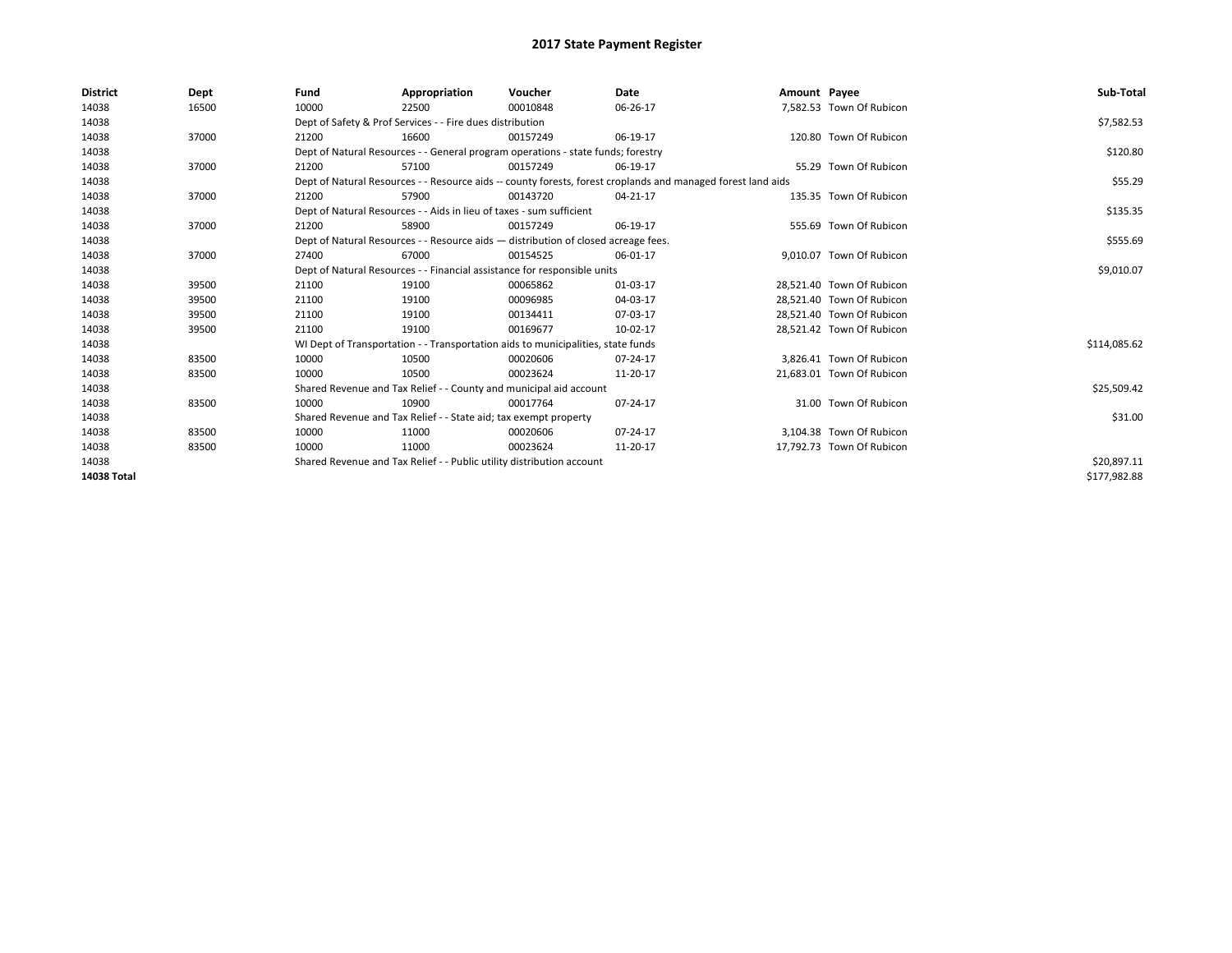| <b>District</b> | Dept  | Fund                                                             | Appropriation                                                                                                | Voucher  | Date           | Amount Payee |                           | Sub-Total   |  |  |
|-----------------|-------|------------------------------------------------------------------|--------------------------------------------------------------------------------------------------------------|----------|----------------|--------------|---------------------------|-------------|--|--|
| 14040           | 16500 | 10000                                                            | 22500                                                                                                        | 00010849 | 06-26-17       |              | 2,076.83 Town Of Shields  |             |  |  |
| 14040           |       |                                                                  | Dept of Safety & Prof Services - - Fire dues distribution                                                    |          |                |              |                           | \$2,076.83  |  |  |
| 14040           | 37000 | 10000                                                            | 50300                                                                                                        | 00124346 | 02-06-17       |              | 97.89 Town Of Shields     |             |  |  |
| 14040           | 37000 | 10000                                                            | 50300                                                                                                        | 00143168 | $04 - 21 - 17$ |              | 944.48 Town Of Shields    |             |  |  |
| 14040           |       |                                                                  | Dept of Natural Resources - - Aids in lieu of taxes - general fund                                           |          |                |              |                           | \$1,042.37  |  |  |
| 14040           | 37000 | 21200                                                            | 16600                                                                                                        | 00157250 | 06-19-17       |              | 71.12 Town Of Shields     |             |  |  |
| 14040           |       |                                                                  | Dept of Natural Resources - - General program operations - state funds; forestry                             |          |                |              |                           | \$71.12     |  |  |
| 14040           | 37000 | 21200                                                            | 57100                                                                                                        | 00157250 | 06-19-17       |              | 32.55 Town Of Shields     |             |  |  |
| 14040           |       |                                                                  | Dept of Natural Resources - - Resource aids -- county forests, forest croplands and managed forest land aids |          | \$32.55        |              |                           |             |  |  |
| 14040           | 37000 | 21200                                                            | 57900                                                                                                        | 00143167 | 04-21-17       |              | 1,344.30 Town Of Shields  |             |  |  |
| 14040           |       |                                                                  | Dept of Natural Resources - - Aids in lieu of taxes - sum sufficient                                         |          |                |              |                           |             |  |  |
| 14040           | 37000 | 21200                                                            | 58900                                                                                                        | 00157250 | 06-19-17       |              | 327.15 Town Of Shields    |             |  |  |
| 14040           |       |                                                                  | Dept of Natural Resources - - Resource aids - distribution of closed acreage fees.                           |          |                |              |                           |             |  |  |
| 14040           | 37000 | 27400                                                            | 67000                                                                                                        | 00154823 | 06-01-17       |              | 1,304.25 Town Of Shields  |             |  |  |
| 14040           |       |                                                                  | Dept of Natural Resources - - Financial assistance for responsible units                                     |          |                |              |                           | \$1,304.25  |  |  |
| 14040           | 39500 | 21100                                                            | 19100                                                                                                        | 00065863 | 01-03-17       |              | 15.771.82 Town Of Shields |             |  |  |
| 14040           | 39500 | 21100                                                            | 19100                                                                                                        | 00096986 | 04-03-17       |              | 15,771.82 Town Of Shields |             |  |  |
| 14040           | 39500 | 21100                                                            | 19100                                                                                                        | 00134412 | 07-03-17       |              | 15,771.82 Town Of Shields |             |  |  |
| 14040           | 39500 | 21100                                                            | 19100                                                                                                        | 00169678 | 10-02-17       |              | 15,771.84 Town Of Shields |             |  |  |
| 14040           |       |                                                                  | WI Dept of Transportation - - Transportation aids to municipalities, state funds                             |          |                |              |                           | \$63,087.30 |  |  |
| 14040           | 83500 | 10000                                                            | 10500                                                                                                        | 00020607 | 07-24-17       |              | 2.186.96 Town Of Shields  |             |  |  |
| 14040           | 83500 | 10000                                                            | 10500                                                                                                        | 00023625 | 11-20-17       |              | 12,392.76 Town Of Shields |             |  |  |
| 14040           |       |                                                                  | Shared Revenue and Tax Relief - - County and municipal aid account                                           |          |                |              |                           |             |  |  |
| 14040           | 83500 | 10000                                                            | 10900                                                                                                        | 00017765 | 07-24-17       |              | 8.00 Town Of Shields      |             |  |  |
| 14040           |       | Shared Revenue and Tax Relief - - State aid; tax exempt property |                                                                                                              | \$8.00   |                |              |                           |             |  |  |
| 14040 Total     |       |                                                                  |                                                                                                              |          |                |              |                           | \$83,873.59 |  |  |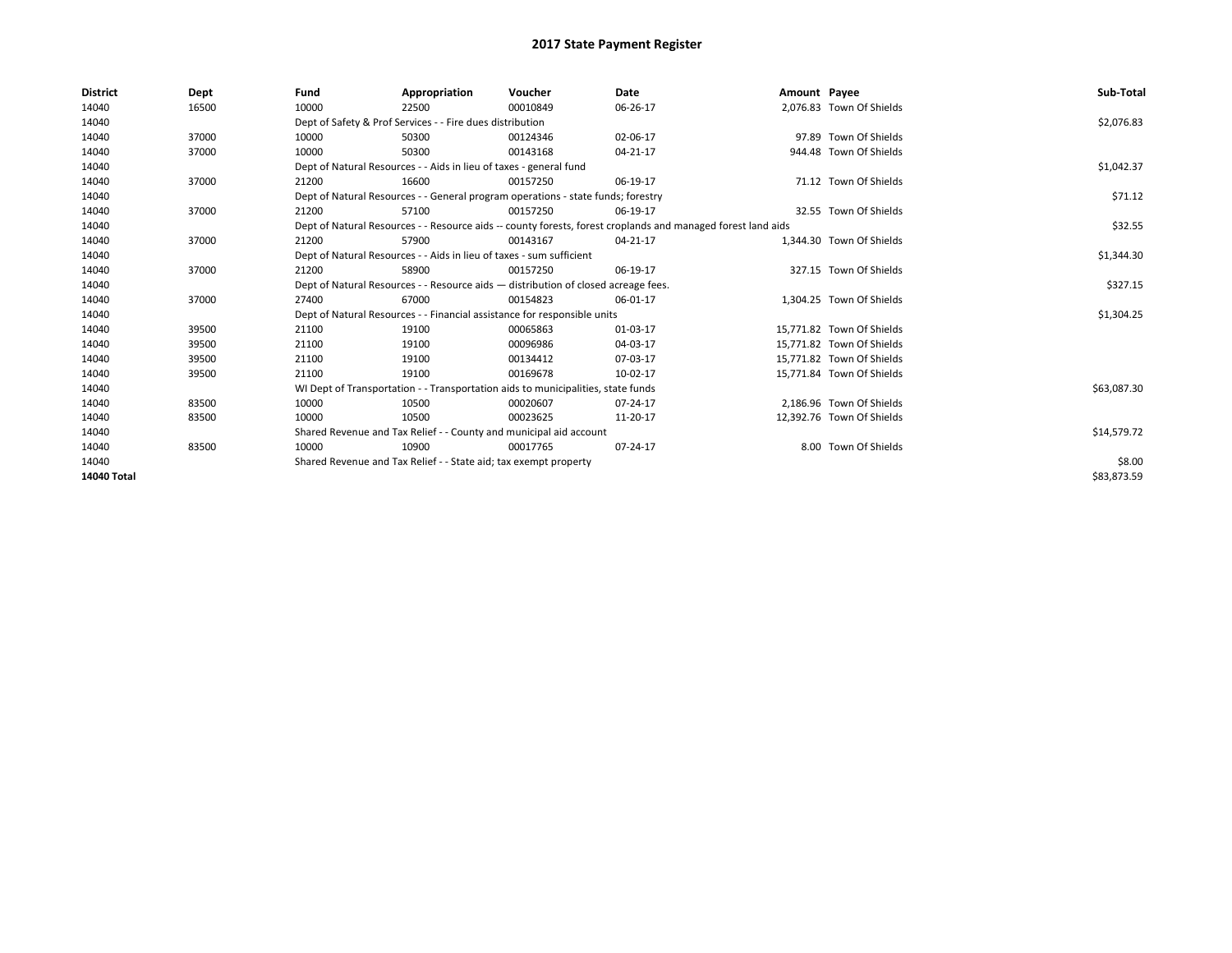| <b>District</b> | Dept  | Fund  | Appropriation                                                                                                | Voucher  | Date     | Amount Payee |                           | Sub-Total    |
|-----------------|-------|-------|--------------------------------------------------------------------------------------------------------------|----------|----------|--------------|---------------------------|--------------|
| 14042           | 16500 | 10000 | 22500                                                                                                        | 00010850 | 06-26-17 |              | 3,805.92 Town Of Theresa  |              |
| 14042           |       |       | Dept of Safety & Prof Services - - Fire dues distribution                                                    |          |          |              |                           | \$3,805.92   |
| 14042           | 37000 | 10000 | 50300                                                                                                        | 00144017 | 04-21-17 |              | 577.77 Town Of Theresa    |              |
| 14042           |       |       | Dept of Natural Resources - - Aids in lieu of taxes - general fund                                           |          |          |              |                           | \$577.77     |
| 14042           | 37000 | 21200 | 16600                                                                                                        | 00157251 | 06-19-17 |              | 74.59 Town Of Theresa     |              |
| 14042           |       |       | Dept of Natural Resources - - General program operations - state funds; forestry                             | \$74.59  |          |              |                           |              |
| 14042           | 37000 | 21200 | 57100                                                                                                        | 00157251 | 06-19-17 |              | 34.14 Town Of Theresa     |              |
| 14042           |       |       | Dept of Natural Resources - - Resource aids -- county forests, forest croplands and managed forest land aids | \$34.14  |          |              |                           |              |
| 14042           | 37000 | 21200 | 57900                                                                                                        | 00144018 | 04-21-17 |              | 1,157.56 Town Of Theresa  |              |
| 14042           |       |       | Dept of Natural Resources - - Aids in lieu of taxes - sum sufficient                                         |          |          |              |                           | \$1,157.56   |
| 14042           | 37000 | 21200 | 58900                                                                                                        | 00157251 | 06-19-17 |              | 343.13 Town Of Theresa    |              |
| 14042           |       |       | Dept of Natural Resources - - Resource aids - distribution of closed acreage fees.                           |          |          |              |                           | \$343.13     |
| 14042           | 37000 | 27400 | 67000                                                                                                        | 00154603 | 06-01-17 |              | 3,009.16 Town Of Theresa  |              |
| 14042           |       |       | Dept of Natural Resources - - Financial assistance for responsible units                                     |          |          |              |                           | \$3,009.16   |
| 14042           | 39500 | 21100 | 19100                                                                                                        | 00065864 | 01-03-17 |              | 25,647.79 Town Of Theresa |              |
| 14042           | 39500 | 21100 | 19100                                                                                                        | 00096987 | 04-03-17 |              | 25,647.79 Town Of Theresa |              |
| 14042           | 39500 | 21100 | 19100                                                                                                        | 00134413 | 07-03-17 |              | 25,647.79 Town Of Theresa |              |
| 14042           | 39500 | 21100 | 19100                                                                                                        | 00169679 | 10-02-17 |              | 25,647.81 Town Of Theresa |              |
| 14042           |       |       | WI Dept of Transportation - - Transportation aids to municipalities, state funds                             |          |          |              |                           | \$102,591.18 |
| 14042           | 39500 | 21100 | 27800                                                                                                        | 00177268 | 10-10-17 |              | 47,302.26 Town Of Theresa |              |
| 14042           |       |       | WI Dept of Transportation - - Local roads improvement program, state funds                                   |          |          |              |                           | \$47,302.26  |
| 14042           | 83500 | 10000 | 10500                                                                                                        | 00020608 | 07-24-17 |              | 4,463.25 Town Of Theresa  |              |
| 14042           | 83500 | 10000 | 10500                                                                                                        | 00023626 | 11-20-17 |              | 25,291.78 Town Of Theresa |              |
| 14042           |       |       | Shared Revenue and Tax Relief - - County and municipal aid account                                           |          |          |              |                           | \$29,755.03  |
| 14042           | 83500 | 10000 | 10900                                                                                                        | 00017766 | 07-24-17 |              | 7.00 Town Of Theresa      |              |
| 14042           |       |       | Shared Revenue and Tax Relief - - State aid; tax exempt property                                             |          |          |              |                           | \$7.00       |
| 14042           | 83500 | 10000 | 11000                                                                                                        | 00020608 | 07-24-17 |              | 57.80 Town Of Theresa     |              |
| 14042           | 83500 | 10000 | 11000                                                                                                        | 00023626 | 11-20-17 |              | 380.81 Town Of Theresa    |              |
| 14042           |       |       | Shared Revenue and Tax Relief - - Public utility distribution account                                        |          |          |              |                           | \$438.61     |
| 14042           | 83500 | 10000 | 50100                                                                                                        | 00015215 | 01-31-17 |              | 204.00 Town Of Theresa    |              |
| 14042           |       |       | Shared Revenue and Tax Relief - - Payments for municipal services                                            |          |          |              |                           | \$204.00     |
| 14042 Total     |       |       |                                                                                                              |          |          |              |                           | \$189,300.35 |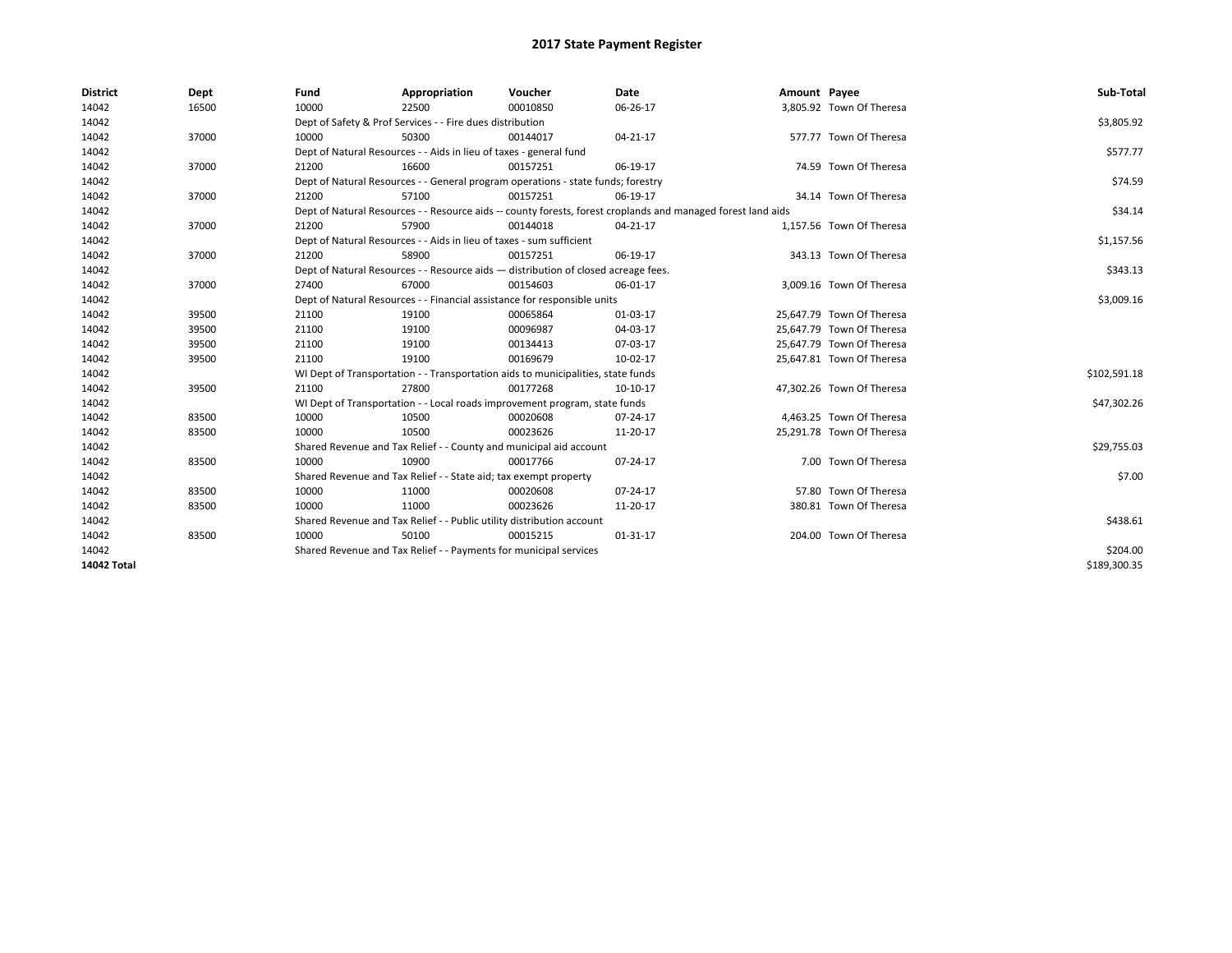| <b>District</b> | Dept  | Fund  | Appropriation                                                        | Voucher                                                                            | Date                                                                                                         | Amount Payee |                           | Sub-Total    |
|-----------------|-------|-------|----------------------------------------------------------------------|------------------------------------------------------------------------------------|--------------------------------------------------------------------------------------------------------------|--------------|---------------------------|--------------|
| 14044           | 16500 | 10000 | 22500                                                                | 00010851                                                                           | 06-26-17                                                                                                     |              | 4,620.65 Town Of Trenton  |              |
| 14044           |       |       | Dept of Safety & Prof Services - - Fire dues distribution            |                                                                                    |                                                                                                              |              |                           | \$4,620.65   |
| 14044           | 37000 | 10000 | 50300                                                                | 00126555                                                                           | 02-07-17                                                                                                     |              | 9,826.62 Town Of Trenton  |              |
| 14044           | 37000 | 10000 | 50300                                                                | 00142927                                                                           | 04-21-17                                                                                                     |              | 14.48 Town Of Trenton     |              |
| 14044           | 37000 | 10000 | 50300                                                                | 00142928                                                                           | 04-21-17                                                                                                     |              | 81.35 Town Of Trenton     |              |
| 14044           |       |       | Dept of Natural Resources - - Aids in lieu of taxes - general fund   |                                                                                    |                                                                                                              |              |                           | \$9,922.45   |
| 14044           | 37000 | 21200 | 16600                                                                | 00157252                                                                           | 06-19-17                                                                                                     |              | 28.07 Town Of Trenton     |              |
| 14044           |       |       |                                                                      | Dept of Natural Resources - - General program operations - state funds; forestry   |                                                                                                              |              |                           | \$28.07      |
| 14044           | 37000 | 21200 | 57100                                                                | 00157252                                                                           | 06-19-17                                                                                                     |              | 12.85 Town Of Trenton     |              |
| 14044           |       |       |                                                                      |                                                                                    | Dept of Natural Resources - - Resource aids -- county forests, forest croplands and managed forest land aids |              |                           | \$12.85      |
| 14044           | 37000 | 21200 | 57900                                                                | 00142926                                                                           | 04-21-17                                                                                                     |              | 2.88 Town Of Trenton      |              |
| 14044           |       |       | Dept of Natural Resources - - Aids in lieu of taxes - sum sufficient |                                                                                    |                                                                                                              |              |                           | \$2.88       |
| 14044           | 37000 | 21200 | 58900                                                                | 00157252                                                                           | 06-19-17                                                                                                     |              | 129.13 Town Of Trenton    |              |
| 14044           |       |       |                                                                      | Dept of Natural Resources - - Resource aids - distribution of closed acreage fees. |                                                                                                              |              |                           | \$129.13     |
| 14044           | 37000 | 27400 | 67000                                                                | 00154906                                                                           | 06-01-17                                                                                                     |              | 1,297.92 Town Of Trenton  |              |
| 14044           |       |       |                                                                      | Dept of Natural Resources - - Financial assistance for responsible units           |                                                                                                              |              |                           | \$1,297.92   |
| 14044           | 39500 | 21100 | 19100                                                                | 00065865                                                                           | 01-03-17                                                                                                     |              | 40,208.52 Town Of Trenton |              |
| 14044           | 39500 | 21100 | 19100                                                                | 00096988                                                                           | 04-03-17                                                                                                     |              | 40,208.52 Town Of Trenton |              |
| 14044           | 39500 | 21100 | 19100                                                                | 00134414                                                                           | 07-03-17                                                                                                     |              | 40,208.52 Town Of Trenton |              |
| 14044           | 39500 | 21100 | 19100                                                                | 00169680                                                                           | 10-02-17                                                                                                     |              | 40,208.52 Town Of Trenton |              |
| 14044           |       |       |                                                                      | WI Dept of Transportation - - Transportation aids to municipalities, state funds   |                                                                                                              |              |                           | \$160,834.08 |
| 14044           | 83500 | 10000 | 10500                                                                | 00020609                                                                           | 07-24-17                                                                                                     |              | 2.517.79 Town Of Trenton  |              |
| 14044           | 83500 | 10000 | 10500                                                                | 00023627                                                                           | 11-20-17                                                                                                     |              | 14,267.46 Town Of Trenton |              |
| 14044           |       |       | Shared Revenue and Tax Relief - - County and municipal aid account   |                                                                                    |                                                                                                              |              |                           | \$16,785.25  |
| 14044           | 83500 | 10000 | 10900                                                                | 00017767                                                                           | 07-24-17                                                                                                     |              | 47.00 Town Of Trenton     |              |
| 14044           |       |       | Shared Revenue and Tax Relief - - State aid; tax exempt property     |                                                                                    |                                                                                                              |              |                           | \$47.00      |
| 14044           | 83500 | 10000 | 50100                                                                | 00015216                                                                           | 01-31-17                                                                                                     |              | 136.58 Town Of Trenton    |              |
| 14044           |       |       | Shared Revenue and Tax Relief - - Payments for municipal services    |                                                                                    |                                                                                                              |              |                           | \$136.58     |
| 14044 Total     |       |       |                                                                      |                                                                                    |                                                                                                              |              |                           | \$193,816.86 |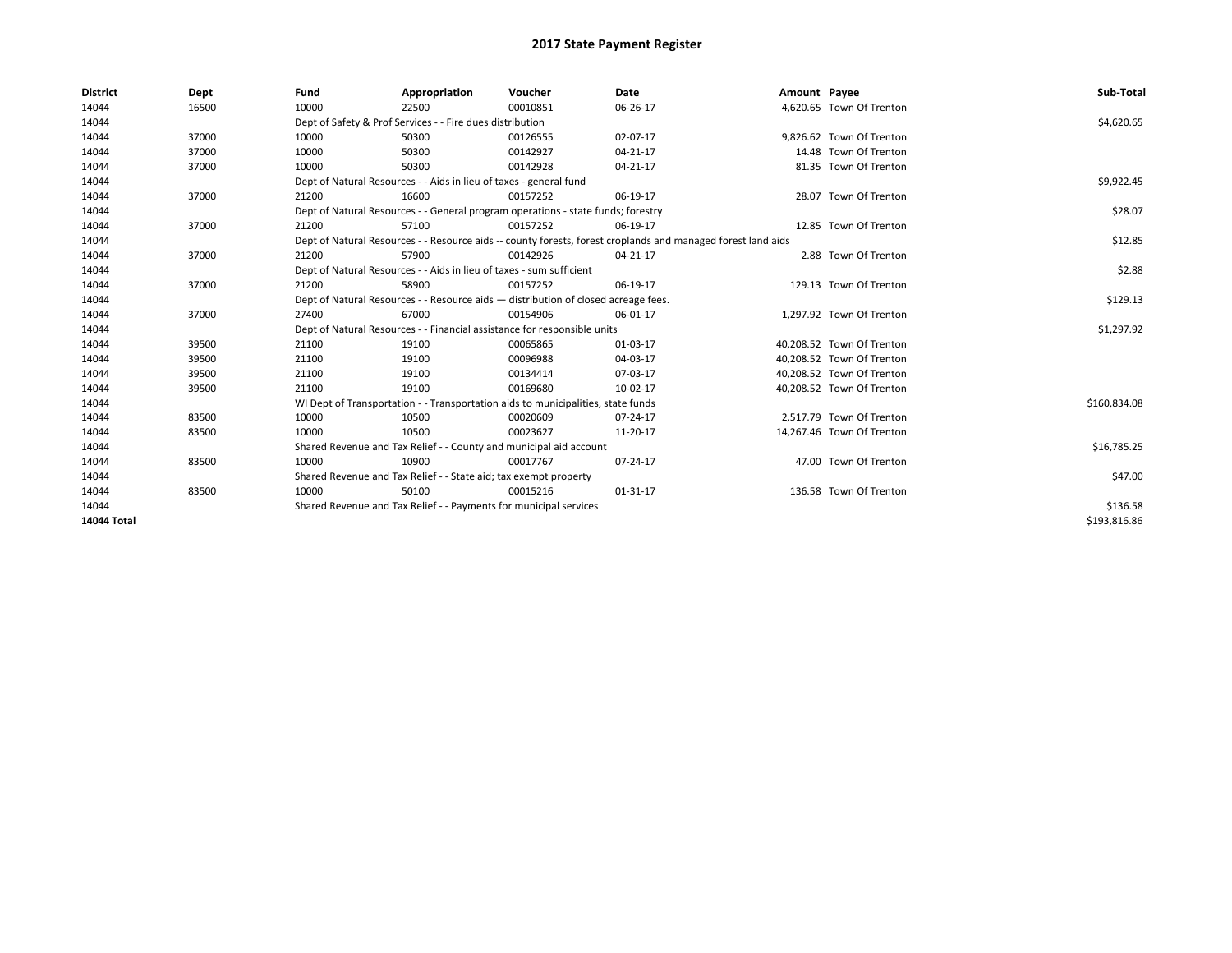| <b>District</b> | Dept  | Fund  | Appropriation                                                                    | Voucher  | Date     | Amount Payee |                            | Sub-Total    |
|-----------------|-------|-------|----------------------------------------------------------------------------------|----------|----------|--------------|----------------------------|--------------|
| 14046           | 16500 | 10000 | 22500                                                                            | 00010852 | 06-26-17 |              | 5,167.20 Town Of Westford  |              |
| 14046           |       |       | Dept of Safety & Prof Services - - Fire dues distribution                        |          |          |              |                            | \$5,167.20   |
| 14046           | 37000 | 10000 | 50300                                                                            | 00124336 | 02-06-17 |              | 11,277.38 Town Of Westford |              |
| 14046           | 37000 | 10000 | 50300                                                                            | 00143016 | 04-21-17 |              | 27.36 Town Of Westford     |              |
| 14046           | 37000 | 10000 | 50300                                                                            | 00143017 | 04-21-17 |              | 133.64 Town Of Westford    |              |
| 14046           |       |       | Dept of Natural Resources - - Aids in lieu of taxes - general fund               |          |          |              |                            | \$11,438.38  |
| 14046           | 37000 | 21200 | 57900                                                                            | 00143015 | 04-21-17 |              | 406.60 Town Of Westford    |              |
| 14046           | 37000 | 21200 | 57900                                                                            | 00143018 | 04-21-17 |              | 0.47 Town Of Westford      |              |
| 14046           |       |       | Dept of Natural Resources - - Aids in lieu of taxes - sum sufficient             |          |          |              |                            | \$407.07     |
| 14046           | 37000 | 27400 | 67000                                                                            | 00154067 | 06-01-17 |              | 539.61 Town Of Westford    |              |
| 14046           |       |       | Dept of Natural Resources - - Financial assistance for responsible units         |          |          |              |                            | \$539.61     |
| 14046           | 39500 | 21100 | 19100                                                                            | 00065866 | 01-03-17 |              | 17,682.06 Town Of Westford |              |
| 14046           | 39500 | 21100 | 19100                                                                            | 00096989 | 04-03-17 |              | 17,682.06 Town Of Westford |              |
| 14046           | 39500 | 21100 | 19100                                                                            | 00134415 | 07-03-17 |              | 17,682.06 Town Of Westford |              |
| 14046           | 39500 | 21100 | 19100                                                                            | 00169681 | 10-02-17 |              | 17,682.06 Town Of Westford |              |
| 14046           |       |       | WI Dept of Transportation - - Transportation aids to municipalities, state funds |          |          |              |                            | \$70,728.24  |
| 14046           | 83500 | 10000 | 10500                                                                            | 00020610 | 07-24-17 |              | 2.479.77 Town Of Westford  |              |
| 14046           | 83500 | 10000 | 10500                                                                            | 00023628 | 11-20-17 |              | 14,048.10 Town Of Westford |              |
| 14046           |       |       | Shared Revenue and Tax Relief - - County and municipal aid account               |          |          |              |                            | \$16,527.87  |
| 14046           | 83500 | 10000 | 10900                                                                            | 00017768 | 07-24-17 |              | 18.00 Town Of Westford     |              |
| 14046           |       |       | Shared Revenue and Tax Relief - - State aid; tax exempt property                 |          |          |              |                            | \$18.00      |
| 14046           | 83500 | 10000 | 11000                                                                            | 00020610 | 07-24-17 |              | 3.97 Town Of Westford      |              |
| 14046           |       |       | Shared Revenue and Tax Relief - - Public utility distribution account            |          |          |              |                            | \$3.97       |
| 14046 Total     |       |       |                                                                                  |          |          |              |                            | \$104,830.34 |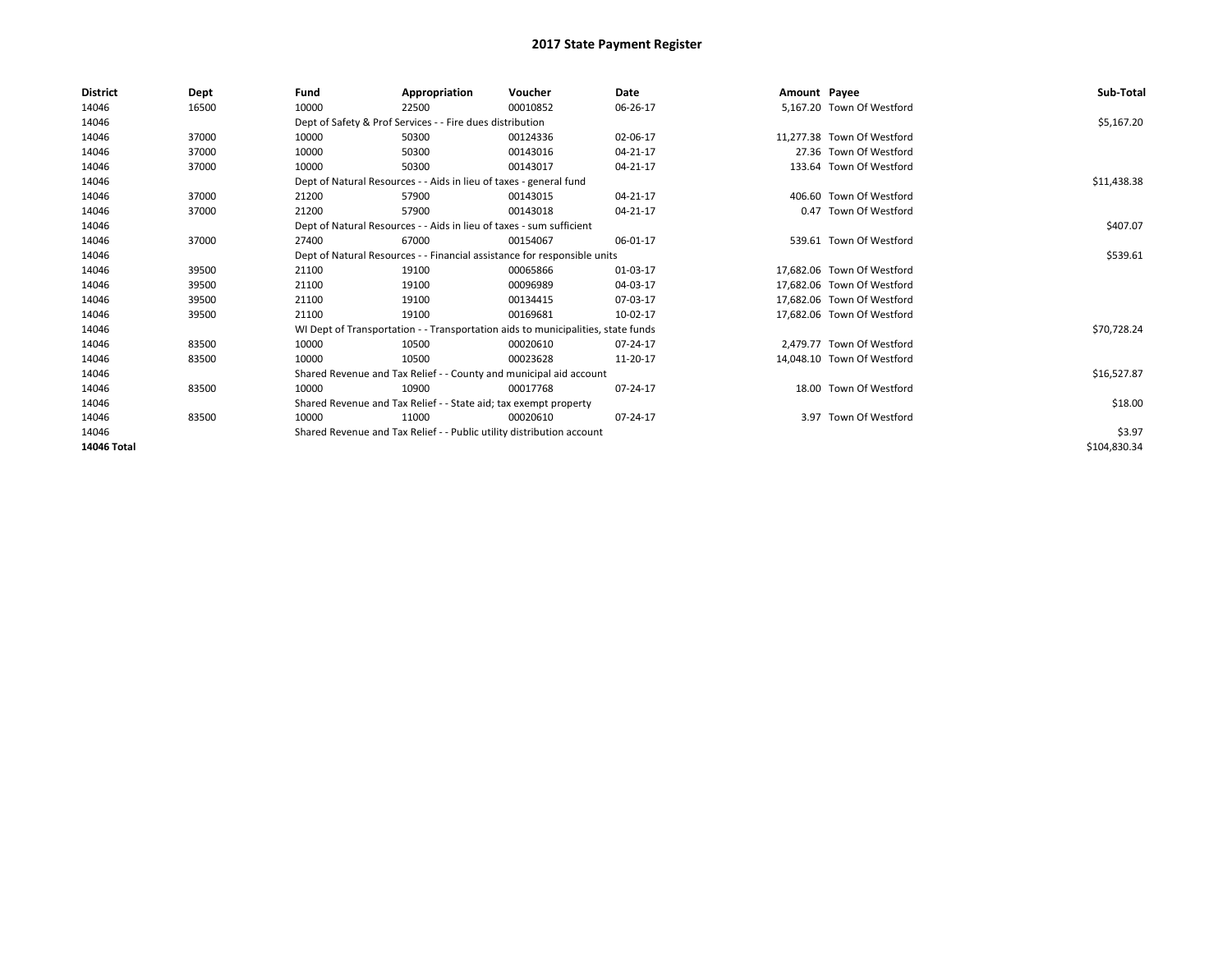| <b>District</b>    | Dept  | Fund  | Appropriation                                                                                                | Voucher  | <b>Date</b> | Amount Payee |                                 | Sub-Total   |
|--------------------|-------|-------|--------------------------------------------------------------------------------------------------------------|----------|-------------|--------------|---------------------------------|-------------|
| 14048              | 16500 | 10000 | 22500                                                                                                        | 00010853 | 06-26-17    |              | 3,059.04 Williamstown, Town of  |             |
| 14048              |       |       | Dept of Safety & Prof Services - - Fire dues distribution                                                    |          |             |              |                                 | \$3,059.04  |
| 14048              | 37000 | 10000 | 50300                                                                                                        | 00124337 | 02-06-17    |              | 6,727.74 Williamstown, Town of  |             |
| 14048              |       |       | Dept of Natural Resources - - Aids in lieu of taxes - general fund                                           |          |             |              |                                 | \$6,727.74  |
| 14048              | 37000 | 21200 | 16600                                                                                                        | 00157253 | 06-19-17    |              | 15.73 Williamstown, Town of     |             |
| 14048              |       |       | Dept of Natural Resources - - General program operations - state funds; forestry                             |          |             |              |                                 | \$15.73     |
| 14048              | 37000 | 21200 | 57100                                                                                                        | 00157253 | 06-19-17    |              | 7.20 Williamstown, Town of      |             |
| 14048              |       |       | Dept of Natural Resources - - Resource aids -- county forests, forest croplands and managed forest land aids |          | \$7.20      |              |                                 |             |
| 14048              | 37000 | 21200 | 57900                                                                                                        | 00143038 | 04-21-17    |              | 5,908.34 Williamstown, Town of  |             |
| 14048              |       |       | Dept of Natural Resources - - Aids in lieu of taxes - sum sufficient                                         |          |             |              |                                 | \$5,908.34  |
| 14048              | 37000 | 21200 | 58900                                                                                                        | 00157253 | 06-19-17    |              | 72.36 Williamstown, Town of     |             |
| 14048              |       |       | Dept of Natural Resources - - Resource aids - distribution of closed acreage fees.                           |          |             |              |                                 | \$72.36     |
| 14048              | 37000 | 27400 | 67000                                                                                                        | 00154583 | 06-01-17    |              | 403.32 Williamstown, Town of    |             |
| 14048              |       |       | Dept of Natural Resources - - Financial assistance for responsible units                                     |          |             |              |                                 | \$403.32    |
| 14048              | 39500 | 21100 | 19100                                                                                                        | 00065867 | 01-03-17    |              | 14,406.58 Williamstown, Town of |             |
| 14048              | 39500 | 21100 | 19100                                                                                                        | 00096990 | 04-03-17    |              | 14,406.58 Williamstown, Town of |             |
| 14048              | 39500 | 21100 | 19100                                                                                                        | 00134416 | 07-03-17    |              | 14,406.58 Williamstown, Town of |             |
| 14048              | 39500 | 21100 | 19100                                                                                                        | 00169682 | 10-02-17    |              | 14.406.60 Williamstown. Town of |             |
| 14048              |       |       | WI Dept of Transportation - - Transportation aids to municipalities, state funds                             |          |             |              |                                 | \$57,626.34 |
| 14048              | 83500 | 10000 | 10500                                                                                                        | 00020611 | 07-24-17    |              | 1,748.54 Williamstown, Town of  |             |
| 14048              | 83500 | 10000 | 10500                                                                                                        | 00023629 | 11-20-17    |              | 9,908.39 Williamstown, Town of  |             |
| 14048              |       |       | Shared Revenue and Tax Relief - - County and municipal aid account                                           |          |             |              |                                 | \$11,656.93 |
| 14048              | 83500 | 10000 | 11000                                                                                                        | 00020611 | 07-24-17    |              | 655.38 Williamstown, Town of    |             |
| 14048              | 83500 | 10000 | 11000                                                                                                        | 00023629 | 11-20-17    |              | 3,766.19 Williamstown, Town of  |             |
| 14048              |       |       | Shared Revenue and Tax Relief - - Public utility distribution account                                        |          |             |              |                                 | \$4,421.57  |
| <b>14048 Total</b> |       |       |                                                                                                              |          |             |              |                                 | \$89,898.57 |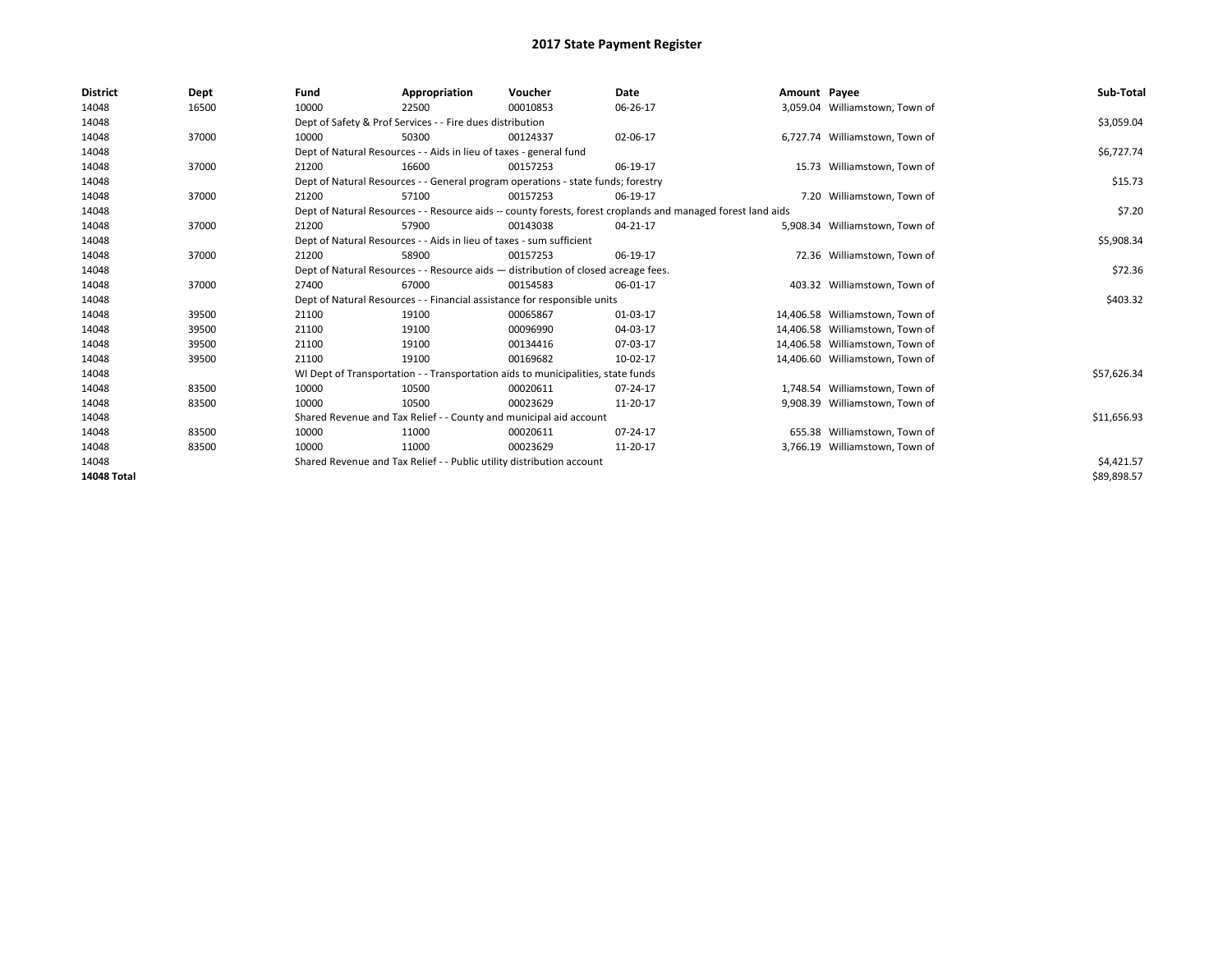| <b>District</b> | Dept  | Fund  | Appropriation                                                                    | Voucher  | Date     | Amount Payee |                                  | Sub-Total   |  |  |
|-----------------|-------|-------|----------------------------------------------------------------------------------|----------|----------|--------------|----------------------------------|-------------|--|--|
| 14106           | 16500 | 10000 | 22500                                                                            | 00010854 | 06-26-17 |              | 2,545.49 Village Of Brownsville  |             |  |  |
| 14106           |       |       | Dept of Safety & Prof Services - - Fire dues distribution                        |          |          |              |                                  | \$2,545.49  |  |  |
| 14106           | 37000 | 27400 | 67000                                                                            | 00154252 | 06-01-17 |              | 1,725.01 Village Of Brownsville  |             |  |  |
| 14106           |       |       | Dept of Natural Resources - - Financial assistance for responsible units         |          |          |              |                                  | \$1,725.01  |  |  |
| 14106           | 37000 | 27400 | 67300                                                                            | 00154252 | 06-01-17 |              | 152.02 Village Of Brownsville    |             |  |  |
| 14106           |       |       | Dept of Natural Resources - - Recycling consolidation grants                     |          |          |              |                                  |             |  |  |
| 14106           | 39500 | 21100 | 18500                                                                            | 00120511 | 06-12-17 |              | 4,000.00 Village Of Brownsville  |             |  |  |
| 14106           |       |       | WI Dept of Transportation - - Highway safety, local assistance, federal funds    |          |          |              |                                  | \$4,000.00  |  |  |
| 14106           | 39500 | 21100 | 19100                                                                            | 00065868 | 01-03-17 |              | 9,028.42 Village Of Brownsville  |             |  |  |
| 14106           | 39500 | 21100 | 19100                                                                            | 00096991 | 04-03-17 |              | 9,028.42 Village Of Brownsville  |             |  |  |
| 14106           | 39500 | 21100 | 19100                                                                            | 00134417 | 07-03-17 |              | 9,028.42 Village Of Brownsville  |             |  |  |
| 14106           | 39500 | 21100 | 19100                                                                            | 00169683 | 10-02-17 |              | 9,028.43 Village Of Brownsville  |             |  |  |
| 14106           |       |       | WI Dept of Transportation - - Transportation aids to municipalities, state funds |          |          |              |                                  | \$36,113.69 |  |  |
| 14106           | 45500 | 10000 | 23100                                                                            | 00030813 | 06-30-17 |              | 160.00 Village Of Brownsville    |             |  |  |
| 14106           |       |       | Department of Justice - - Law enforcement training fund, local assistance        |          |          |              |                                  | \$160.00    |  |  |
| 14106           | 83500 | 10000 | 10500                                                                            | 00020612 | 07-24-17 |              | 3,405.99 Village Of Brownsville  |             |  |  |
| 14106           | 83500 | 10000 | 10500                                                                            | 00023630 | 11-20-17 |              | 19,300.63 Village Of Brownsville |             |  |  |
| 14106           |       |       | Shared Revenue and Tax Relief - - County and municipal aid account               |          |          |              |                                  | \$22,706.62 |  |  |
| 14106           | 83500 | 10000 | 10900                                                                            | 00017769 | 07-24-17 |              | 2,672.00 Village Of Brownsville  |             |  |  |
| 14106           |       |       | Shared Revenue and Tax Relief - - State aid; tax exempt property                 |          |          |              |                                  | \$2,672.00  |  |  |
| 14106 Total     |       |       |                                                                                  |          |          |              |                                  | \$70,074.83 |  |  |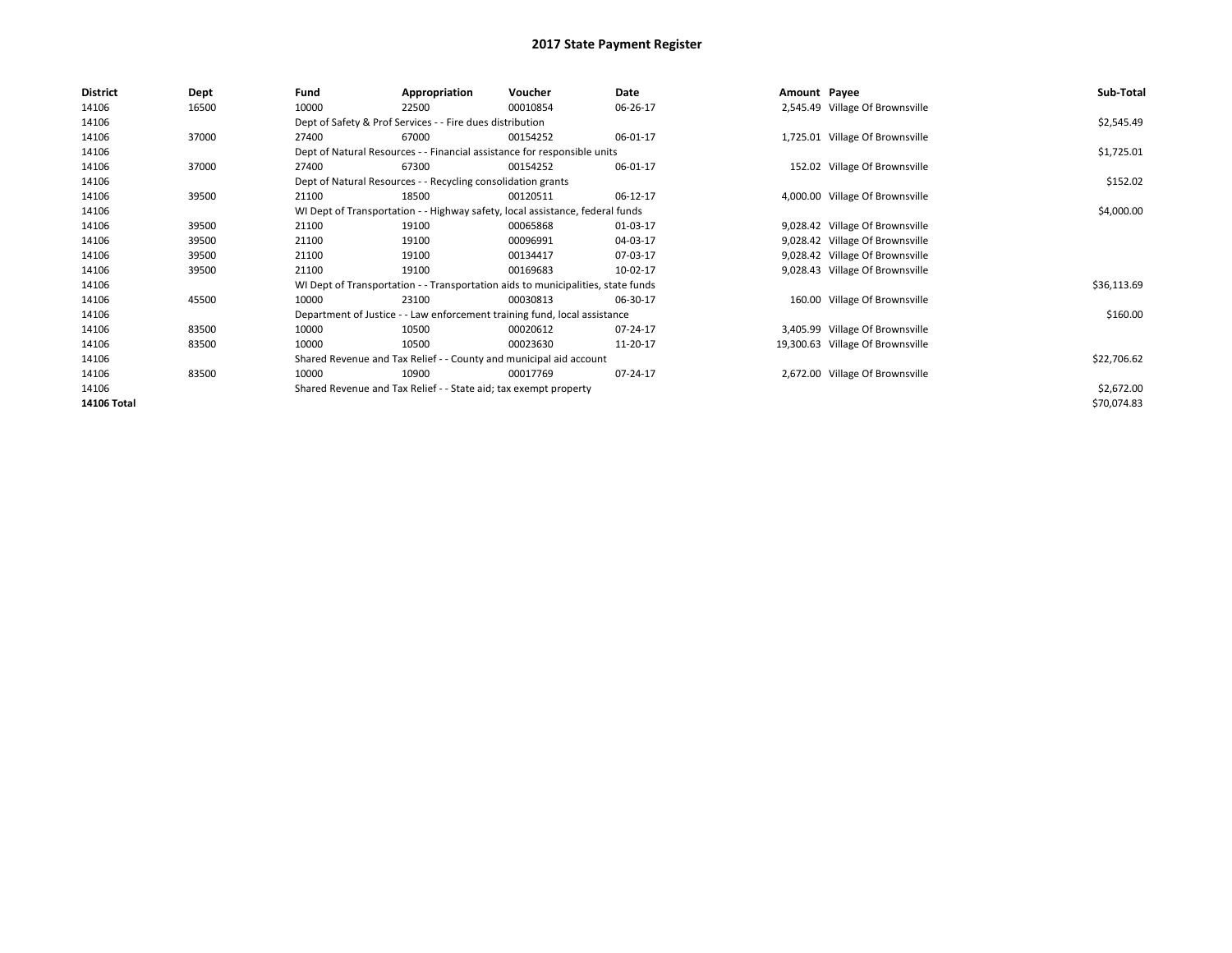| <b>District</b>    | Dept  | Fund  | Appropriation                                                    | <b>Voucher</b>                                                                   | Date     | Amount Payee |                             | Sub-Total    |
|--------------------|-------|-------|------------------------------------------------------------------|----------------------------------------------------------------------------------|----------|--------------|-----------------------------|--------------|
| 14111              | 16500 | 10000 | 22500                                                            | 00010855                                                                         | 06-26-17 |              | 860.20 Village Of Clyman    |              |
| 14111              |       |       | Dept of Safety & Prof Services - - Fire dues distribution        |                                                                                  |          |              |                             | \$860.20     |
| 14111              | 37000 | 27400 | 67000                                                            | 00154959                                                                         | 06-01-17 |              | 684.61 Village Of Clyman    |              |
| 14111              |       |       |                                                                  | Dept of Natural Resources - - Financial assistance for responsible units         |          |              |                             | \$684.61     |
| 14111              | 37000 | 27400 | 67300                                                            | 00154959                                                                         | 06-01-17 |              | 106.39 Village Of Clyman    |              |
| 14111              |       |       | Dept of Natural Resources - - Recycling consolidation grants     |                                                                                  | \$106.39 |              |                             |              |
| 14111              | 39500 | 21100 | 19100                                                            | 00065869                                                                         | 01-03-17 |              | 6,910.46 Village Of Clyman  |              |
| 14111              | 39500 | 21100 | 19100                                                            | 00096992                                                                         | 04-03-17 |              | 6,910.46 Village Of Clyman  |              |
| 14111              | 39500 | 21100 | 19100                                                            | 00134418                                                                         | 07-03-17 |              | 6,910.46 Village Of Clyman  |              |
| 14111              | 39500 | 21100 | 19100                                                            | 00169684                                                                         | 10-02-17 |              | 6,910.49 Village Of Clyman  |              |
| 14111              |       |       |                                                                  | WI Dept of Transportation - - Transportation aids to municipalities, state funds |          |              |                             | \$27,641.87  |
| 14111              | 83500 | 10000 | 10500                                                            | 00020613                                                                         | 07-24-17 |              | 15,589.53 Village Of Clyman |              |
| 14111              | 83500 | 10000 | 10500                                                            | 00023631                                                                         | 11-20-17 |              | 88,340.64 Village Of Clyman |              |
| 14111              |       |       |                                                                  | Shared Revenue and Tax Relief - - County and municipal aid account               |          |              |                             | \$103,930.17 |
| 14111              | 83500 | 10000 | 10900                                                            | 00017770                                                                         | 07-24-17 |              | 103.00 Village Of Clyman    |              |
| 14111              |       |       | Shared Revenue and Tax Relief - - State aid; tax exempt property |                                                                                  |          |              |                             | \$103.00     |
| <b>14111 Total</b> |       |       |                                                                  |                                                                                  |          |              |                             | \$133,326.24 |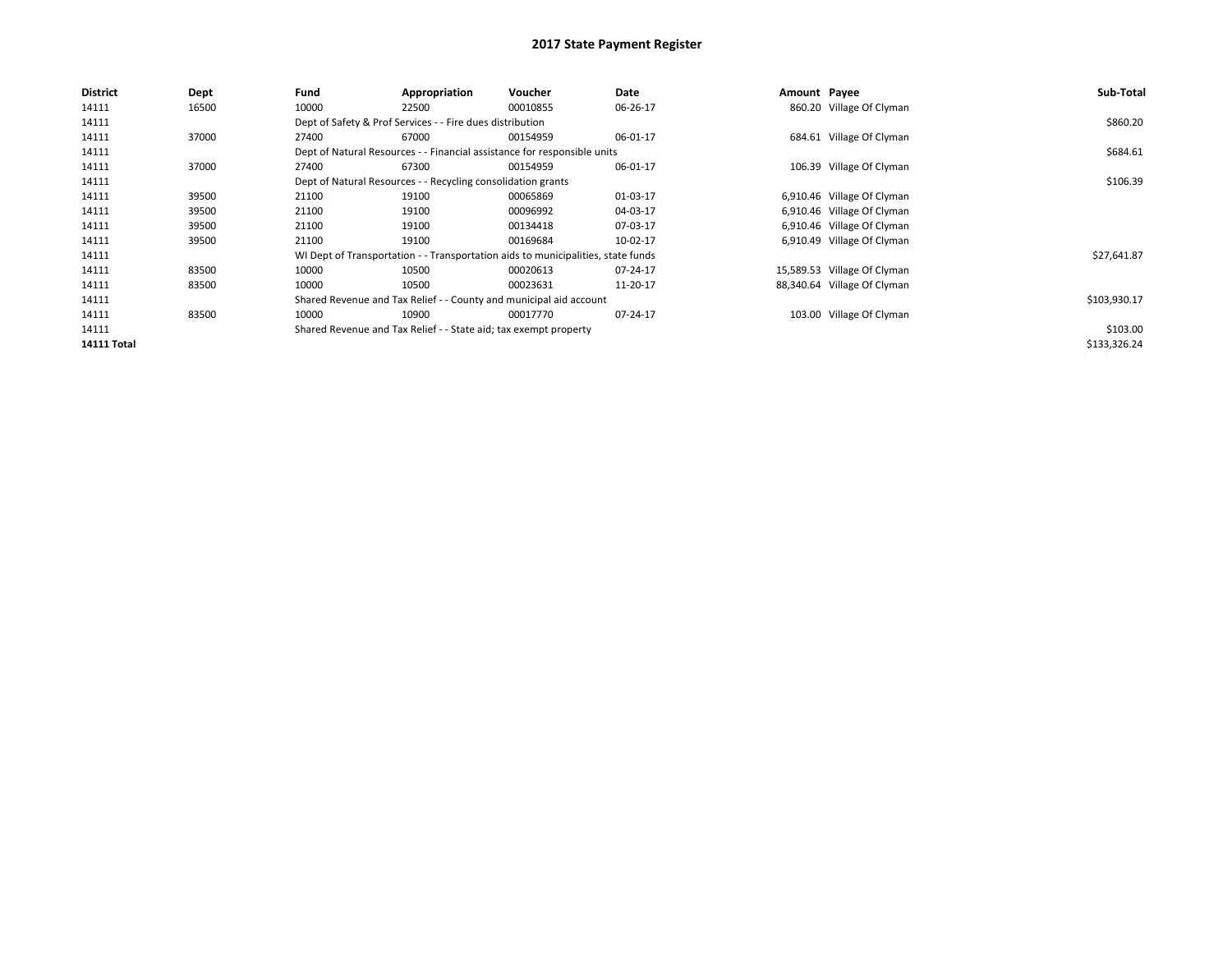| <b>District</b> | <b>Dept</b> | Fund                                                               | Appropriation                                                                    | Voucher      | Date     | Amount Payee |                                  | Sub-Total    |
|-----------------|-------------|--------------------------------------------------------------------|----------------------------------------------------------------------------------|--------------|----------|--------------|----------------------------------|--------------|
| 14136           | 16500       | 10000                                                              | 22500                                                                            | 00010856     | 06-26-17 |              | 2,952.09 Village Of Hustisford   |              |
| 14136           |             |                                                                    | Dept of Safety & Prof Services - - Fire dues distribution                        |              |          |              |                                  | \$2,952.09   |
| 14136           | 37000       | 27400                                                              | 67000                                                                            | 00154816     | 06-01-17 |              | 7,080.96 Village Of Hustisford   |              |
| 14136           |             |                                                                    | Dept of Natural Resources - - Financial assistance for responsible units         |              |          |              |                                  | \$7,080.96   |
| 14136           | 39500       | 21100                                                              | 19100                                                                            | 00065870     | 01-03-17 |              | 13,292.94 Village Of Hustisford  |              |
| 14136           | 39500       | 21100                                                              | 19100                                                                            | 00096993     | 04-03-17 |              | 13,292.94 Village Of Hustisford  |              |
| 14136           | 39500       | 21100                                                              | 19100                                                                            | 00134419     | 07-03-17 |              | 13,292.94 Village Of Hustisford  |              |
| 14136           | 39500       | 21100                                                              | 19100                                                                            | 00169685     | 10-02-17 |              | 13,292.95 Village Of Hustisford  |              |
| 14136           |             |                                                                    | WI Dept of Transportation - - Transportation aids to municipalities, state funds |              |          |              |                                  | \$53,171.77  |
| 14136           | 45500       | 10000                                                              | 23100                                                                            | 00039653     | 12-22-17 |              | 480.00 Village Of Hustisford     |              |
| 14136           |             |                                                                    | Department of Justice - - Law enforcement training fund, local assistance        |              |          |              |                                  | \$480.00     |
| 14136           | 83500       | 10000                                                              | 10100                                                                            | 00020614     | 07-24-17 |              | 26,194.52 Village Of Hustisford  |              |
| 14136           |             |                                                                    | Shared Revenue and Tax Relief - - Expenditure restraint program account          |              |          |              |                                  | \$26,194.52  |
| 14136           | 83500       | 10000                                                              | 10500                                                                            | 00020614     | 07-24-17 |              | 19,848.29 Village Of Hustisford  |              |
| 14136           | 83500       | 10000                                                              | 10500                                                                            | 00023632     | 11-20-17 |              | 112,473.66 Village Of Hustisford |              |
| 14136           |             | Shared Revenue and Tax Relief - - County and municipal aid account |                                                                                  | \$132,321.95 |          |              |                                  |              |
| 14136           | 83500       | 10000                                                              | 10900                                                                            | 00017771     | 07-24-17 |              | 2,251.00 Village Of Hustisford   |              |
| 14136           |             | Shared Revenue and Tax Relief - - State aid; tax exempt property   |                                                                                  | \$2,251.00   |          |              |                                  |              |
| 14136 Total     |             |                                                                    |                                                                                  |              |          |              |                                  | \$224,452.29 |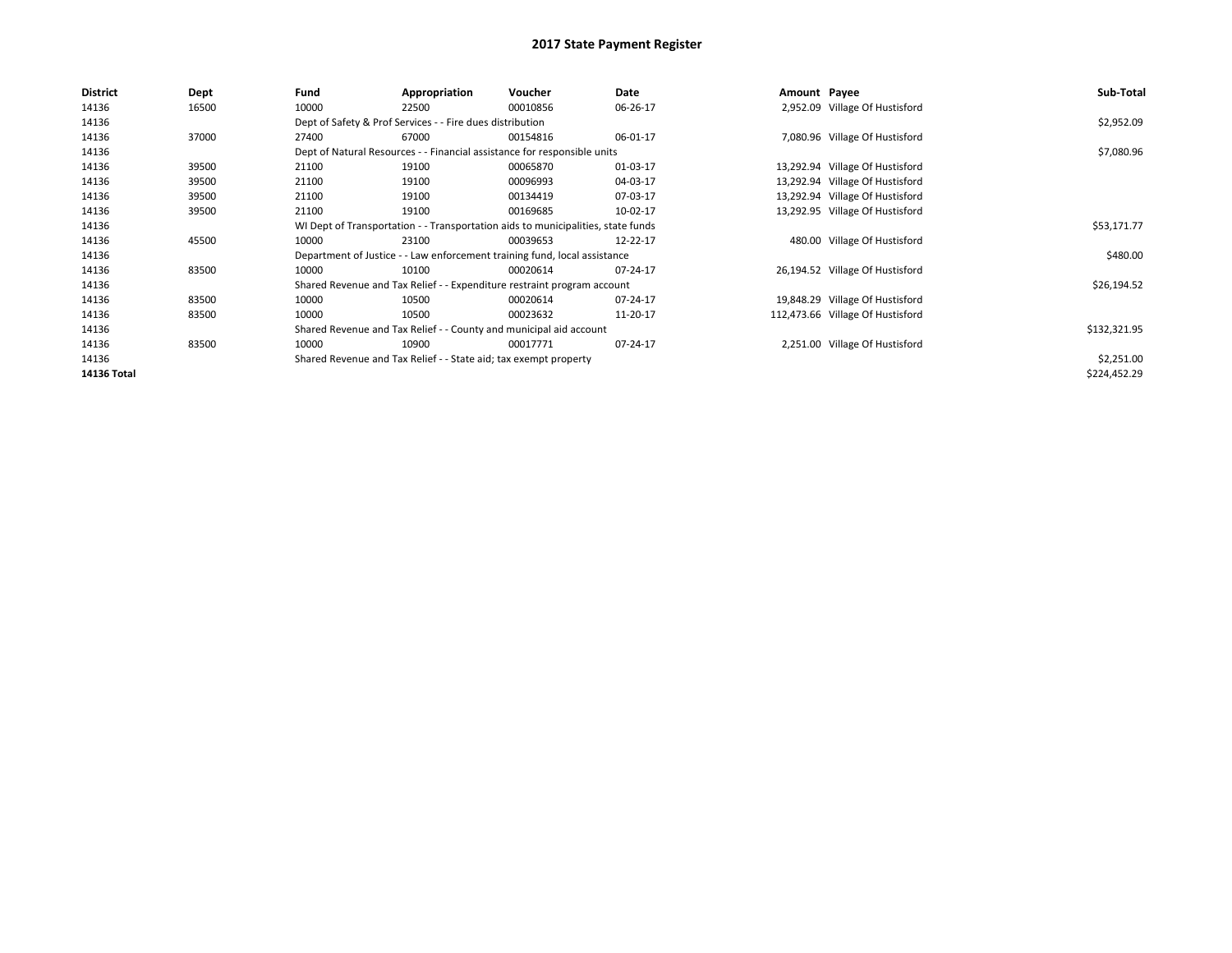| <b>District</b>    | Dept  | Fund  | Appropriation                                                                    | Voucher  | Date     | Amount Payee |                                  | Sub-Total    |  |  |
|--------------------|-------|-------|----------------------------------------------------------------------------------|----------|----------|--------------|----------------------------------|--------------|--|--|
| 14141              | 16500 | 10000 | 22500                                                                            | 00010857 | 06-26-17 |              | 2,292.32 Village Of Iron Ridge   |              |  |  |
| 14141              |       |       | Dept of Safety & Prof Services - - Fire dues distribution                        |          |          |              |                                  | \$2,292.32   |  |  |
| 14141              | 37000 | 27400 | 67000                                                                            | 00154512 | 06-01-17 |              | 6,023.63 Village Of Iron Ridge   |              |  |  |
| 14141              |       |       | Dept of Natural Resources - - Financial assistance for responsible units         |          |          |              |                                  | \$6,023.63   |  |  |
| 14141              | 39500 | 21100 | 19100                                                                            | 00065871 | 01-03-17 |              | 7,953.31 Village Of Iron Ridge   |              |  |  |
| 14141              | 39500 | 21100 | 19100                                                                            | 00096994 | 04-03-17 |              | 7,953.31 Village Of Iron Ridge   |              |  |  |
| 14141              | 39500 | 21100 | 19100                                                                            | 00134420 | 07-03-17 |              | 7,953.31 Village Of Iron Ridge   |              |  |  |
| 14141              | 39500 | 21100 | 19100                                                                            | 00169686 | 10-02-17 |              | 7,953.34 Village Of Iron Ridge   |              |  |  |
| 14141              |       |       | WI Dept of Transportation - - Transportation aids to municipalities, state funds |          |          |              |                                  | \$31,813.27  |  |  |
| 14141              | 45500 | 10000 | 23100                                                                            | 00039602 | 12-22-17 |              | 320.00 Village Of Iron Ridge     |              |  |  |
| 14141              |       |       | Department of Justice - - Law enforcement training fund, local assistance        |          |          |              |                                  | \$320.00     |  |  |
| 14141              | 83500 | 10000 | 10500                                                                            | 00020615 | 07-24-17 |              | 25,643.89 Village Of Iron Ridge  |              |  |  |
| 14141              | 83500 | 10000 | 10500                                                                            | 00023633 | 11-20-17 |              | 145,315.40 Village Of Iron Ridge |              |  |  |
| 14141              |       |       | Shared Revenue and Tax Relief - - County and municipal aid account               |          |          |              |                                  | \$170,959.29 |  |  |
| 14141              | 83500 | 10000 | 10900                                                                            | 00017772 | 07-24-17 |              | 878.00 Village Of Iron Ridge     |              |  |  |
| 14141              |       |       | Shared Revenue and Tax Relief - - State aid; tax exempt property                 |          |          |              |                                  | \$878.00     |  |  |
| 14141              | 83500 | 52100 | 36300                                                                            | 00015749 | 03-27-17 |              | 6,303.93 Village Of Iron Ridge   |              |  |  |
| 14141              |       |       | Shared Revenue and Tax Relief - - Lottery and gaming credit                      |          |          |              |                                  |              |  |  |
| <b>14141 Total</b> |       |       |                                                                                  |          |          |              |                                  | \$218,590.44 |  |  |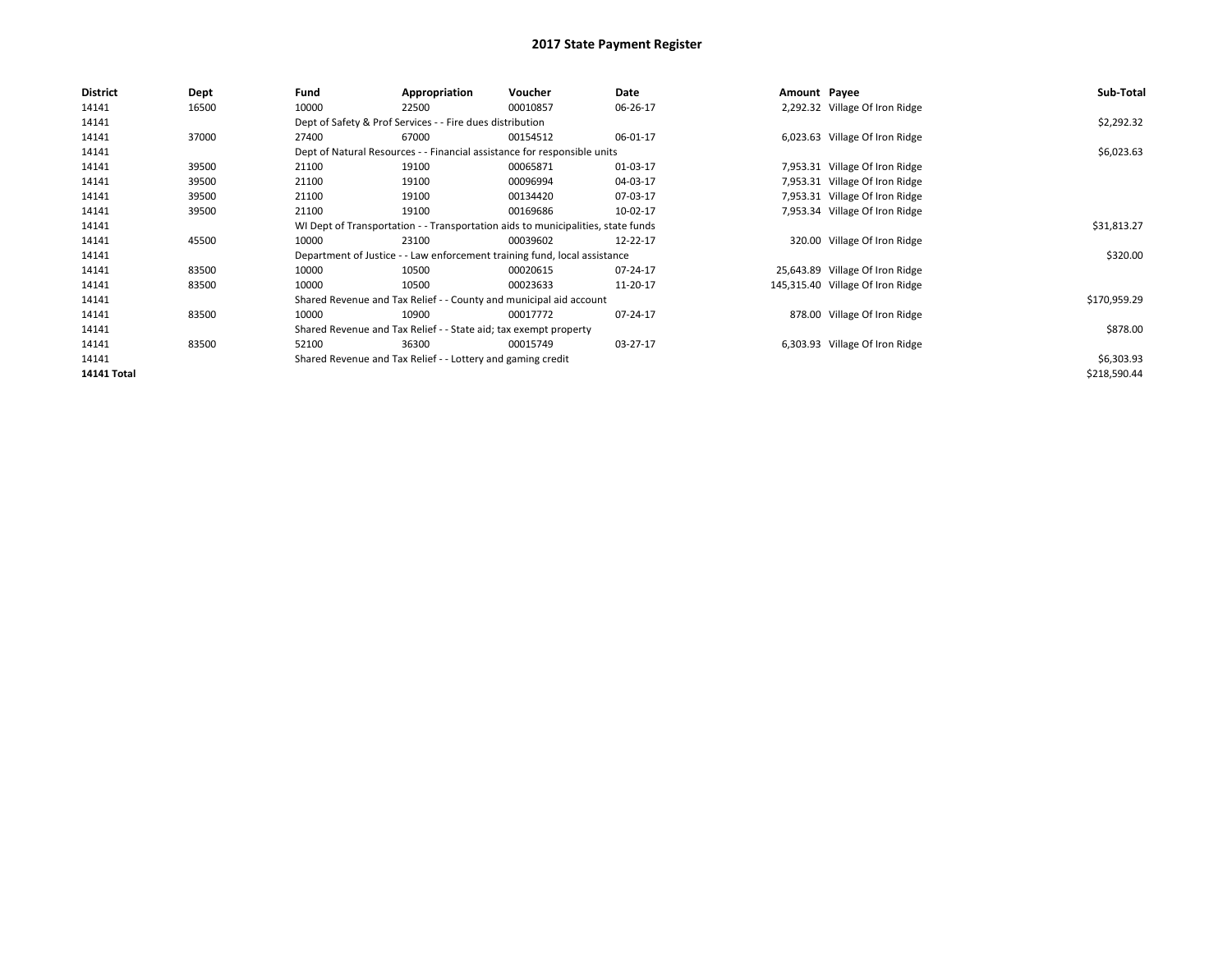| <b>District</b> | Dept  | Fund  | Appropriation                                                                    | Voucher  | Date     | Amount Payee |                               | Sub-Total   |
|-----------------|-------|-------|----------------------------------------------------------------------------------|----------|----------|--------------|-------------------------------|-------------|
| 14143           | 16500 | 10000 | 22500                                                                            | 00010858 | 06-26-17 |              | 457.35 Village Of Kekoskee    |             |
| 14143           |       |       | Dept of Safety & Prof Services - - Fire dues distribution                        |          |          |              |                               | \$457.35    |
| 14143           | 37000 | 27400 | 67000                                                                            | 00154896 | 06-01-17 |              | 848.75 Village Of Kekoskee    |             |
| 14143           |       |       | Dept of Natural Resources - - Financial assistance for responsible units         |          |          |              |                               | \$848.75    |
| 14143           | 39500 | 21100 | 19100                                                                            | 00065872 | 01-03-17 |              | 842.26 Village Of Kekoskee    |             |
| 14143           | 39500 | 21100 | 19100                                                                            | 00096995 | 04-03-17 |              | 842.26 Village Of Kekoskee    |             |
| 14143           | 39500 | 21100 | 19100                                                                            | 00134421 | 07-03-17 |              | 842.26 Village Of Kekoskee    |             |
| 14143           | 39500 | 21100 | 19100                                                                            | 00169687 | 10-02-17 |              | 842.28 Village Of Kekoskee    |             |
| 14143           |       |       | WI Dept of Transportation - - Transportation aids to municipalities, state funds |          |          |              |                               | \$3,369.06  |
| 14143           | 83500 | 10000 | 10500                                                                            | 00020616 | 07-24-17 |              | 4,091.12 Village Of Kekoskee  |             |
| 14143           | 83500 | 10000 | 10500                                                                            | 00023634 | 11-20-17 |              | 23,183.00 Village Of Kekoskee |             |
| 14143           |       |       | Shared Revenue and Tax Relief - - County and municipal aid account               |          |          |              |                               | \$27,274.12 |
| 14143           | 83500 | 10000 | 10900                                                                            | 00017773 | 07-24-17 |              | 1.00 Village Of Kekoskee      |             |
| 14143           |       |       | Shared Revenue and Tax Relief - - State aid; tax exempt property                 |          |          |              |                               | \$1.00      |
| 14143 Total     |       |       |                                                                                  |          |          |              |                               | \$31,950.28 |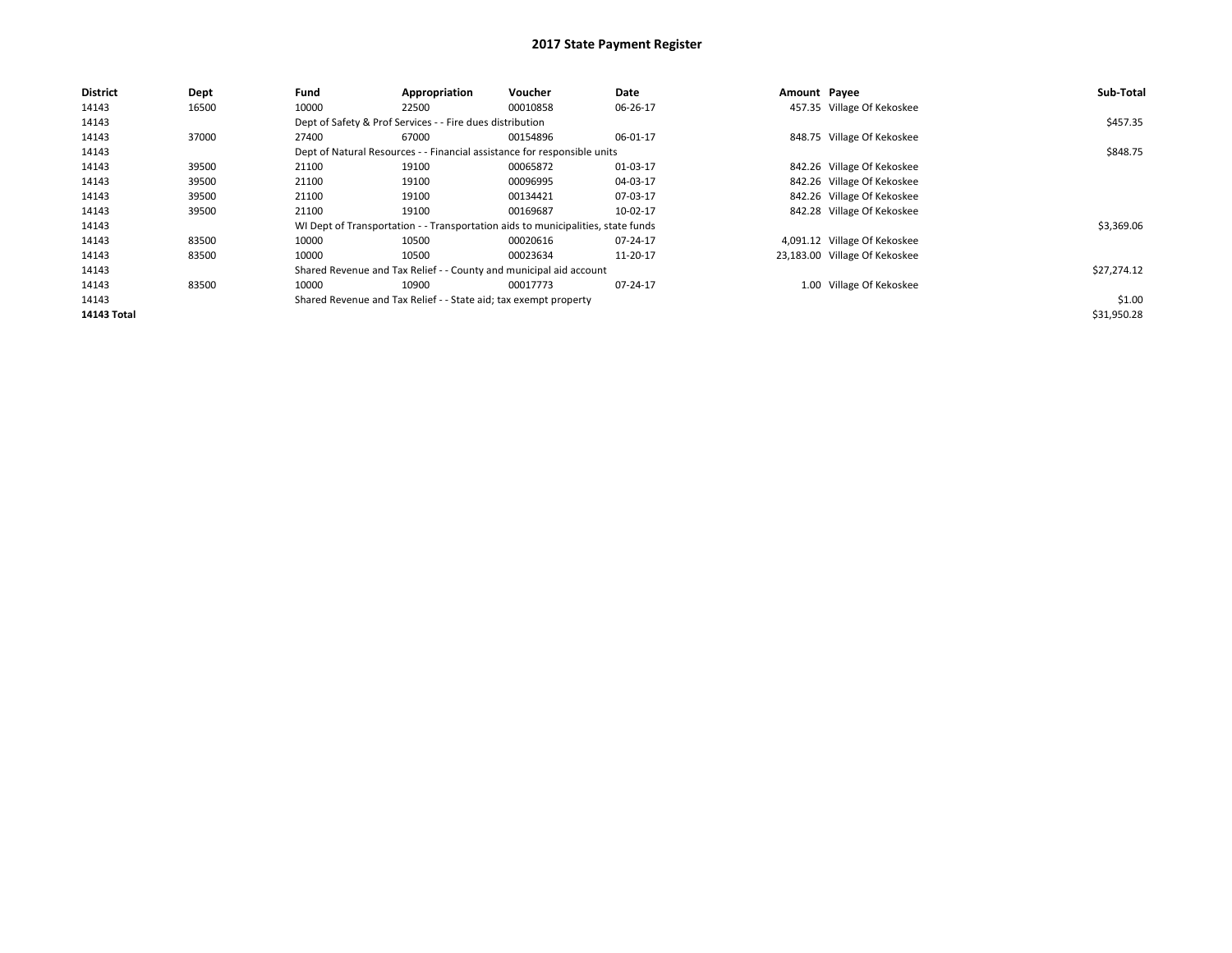| <b>District</b> | Dept  | Fund  | Appropriation                                                                    | Voucher  | Date           | Amount Payee |                              | Sub-Total    |  |  |
|-----------------|-------|-------|----------------------------------------------------------------------------------|----------|----------------|--------------|------------------------------|--------------|--|--|
| 14146           | 16500 | 10000 | 22500                                                                            | 00010859 | 06-26-17       |              | 7,437.87 Village Of Lomira   |              |  |  |
| 14146           |       |       | Dept of Safety & Prof Services - - Fire dues distribution                        |          |                |              |                              | \$7,437.87   |  |  |
| 14146           | 37000 | 27400 | 67000                                                                            | 00154444 | 06-01-17       |              | 9,846.05 Village Of Lomira   |              |  |  |
| 14146           |       |       | Dept of Natural Resources - - Financial assistance for responsible units         |          |                |              |                              | \$9,846.05   |  |  |
| 14146           | 37000 | 27400 | 67300                                                                            | 00154444 | 06-01-17       |              | 623.44 Village Of Lomira     |              |  |  |
| 14146           |       |       | Dept of Natural Resources - - Recycling consolidation grants                     |          |                |              |                              | \$623.44     |  |  |
| 14146           | 39500 | 21100 | 19100                                                                            | 00065873 | 01-03-17       |              | 28,684.68 Village Of Lomira  |              |  |  |
| 14146           | 39500 | 21100 | 19100                                                                            | 00096996 | 04-03-17       |              | 28,684.68 Village Of Lomira  |              |  |  |
| 14146           | 39500 | 21100 | 19100                                                                            | 00134422 | 07-03-17       |              | 28,684.68 Village Of Lomira  |              |  |  |
| 14146           | 39500 | 21100 | 19100                                                                            | 00169688 | 10-02-17       |              | 28,684.70 Village Of Lomira  |              |  |  |
| 14146           |       |       | WI Dept of Transportation - - Transportation aids to municipalities, state funds |          | \$114,738.74   |              |                              |              |  |  |
| 14146           | 39500 | 21100 | 36800                                                                            | 00102832 | 04-04-17       |              | 7,180.06 Village Of Lomira   |              |  |  |
| 14146           | 39500 | 21100 | 36800                                                                            | 00073202 | $01-12-17$     |              | 7,360.25 Village Of Lomira   |              |  |  |
| 14146           | 39500 | 21100 | 36800                                                                            | 00137632 | 06-30-17       |              | 7,392.33 Village Of Lomira   |              |  |  |
| 14146           | 39500 | 21100 | 36800                                                                            | 00174110 | 10-04-17       |              | 8,541.16 Village Of Lomira   |              |  |  |
| 14146           |       |       | WI Dept of Transportation - - Routine maintenance activities, state funds        |          |                |              |                              | \$30,473.80  |  |  |
| 14146           | 45500 | 10000 | 23100                                                                            | 00039577 | 12-22-17       |              | 640.00 Village Of Lomira     |              |  |  |
| 14146           |       |       | Department of Justice - - Law enforcement training fund, local assistance        |          |                |              |                              | \$640.00     |  |  |
| 14146           | 83500 | 10000 | 10500                                                                            | 00020617 | 07-24-17       |              | 30,340.75 Village Of Lomira  |              |  |  |
| 14146           | 83500 | 10000 | 10500                                                                            | 00023635 | 11-20-17       |              | 171,930.91 Village Of Lomira |              |  |  |
| 14146           |       |       | Shared Revenue and Tax Relief - - County and municipal aid account               |          |                |              |                              | \$202,271.66 |  |  |
| 14146           | 83500 | 10000 | 10900                                                                            | 00017774 | $07 - 24 - 17$ |              | 18,310.00 Village Of Lomira  |              |  |  |
| 14146           | 83500 | 10000 | 10900                                                                            | 00019744 | 07-24-17       |              | 6,365.00 Village Of Lomira   |              |  |  |
| 14146           |       |       | Shared Revenue and Tax Relief - - State aid; tax exempt property                 |          |                |              |                              | \$24,675.00  |  |  |
| 14146           | 83500 | 10000 | 11000                                                                            | 00020617 | 07-24-17       |              | 122.94 Village Of Lomira     |              |  |  |
| 14146           | 83500 | 10000 | 11000                                                                            | 00023635 | 11-20-17       |              | 725.25 Village Of Lomira     |              |  |  |
| 14146           |       |       | Shared Revenue and Tax Relief - - Public utility distribution account            |          |                |              |                              |              |  |  |
| 14146 Total     |       |       |                                                                                  |          |                |              |                              | \$391,554.75 |  |  |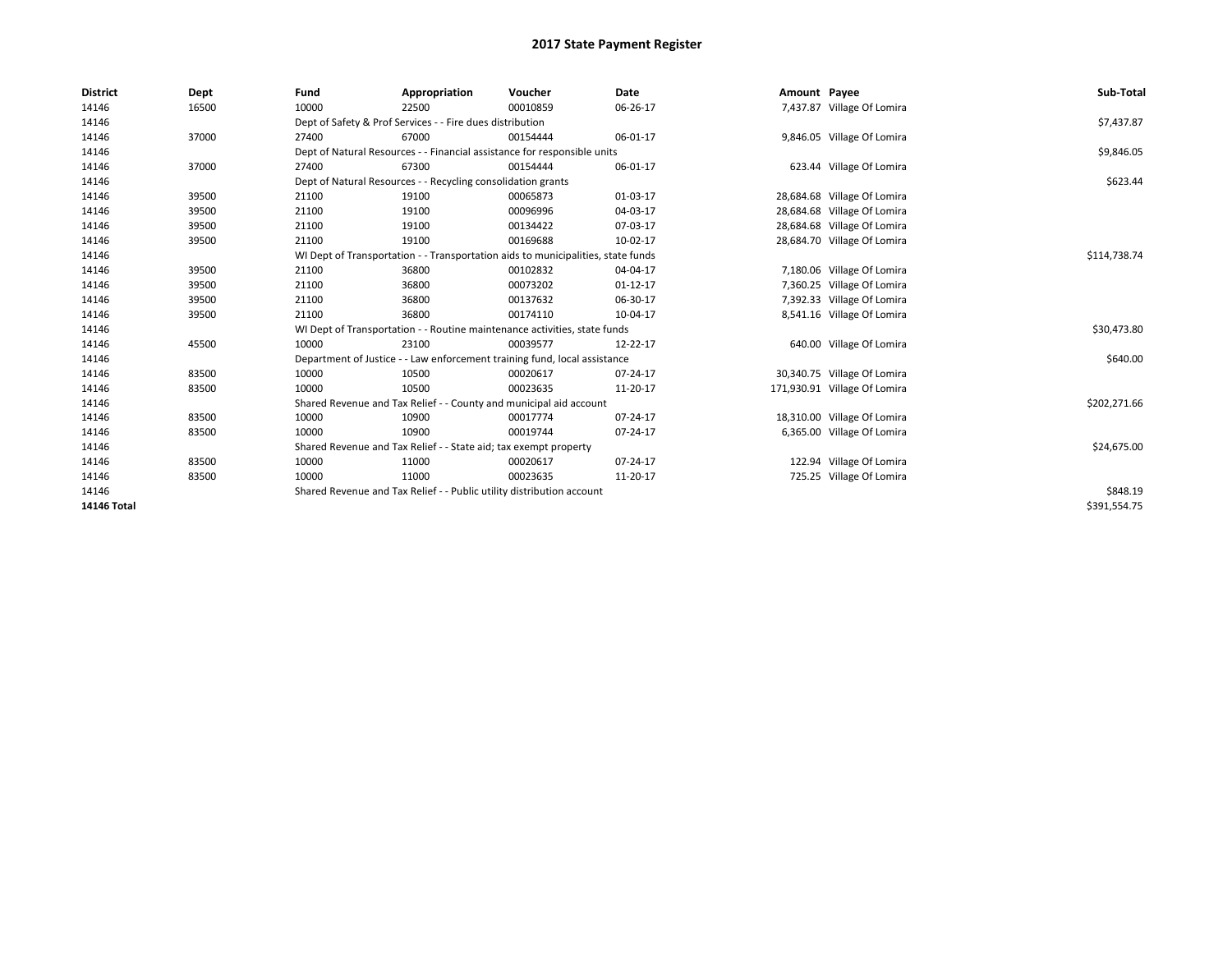| <b>District</b>    | Dept  | Fund  | Appropriation                                             | Voucher                                                                          | Date     | Amount Payee |                             | Sub-Total    |
|--------------------|-------|-------|-----------------------------------------------------------|----------------------------------------------------------------------------------|----------|--------------|-----------------------------|--------------|
| 14147              | 16500 | 10000 | 22500                                                     | 00010860                                                                         | 06-26-17 |              | 570.14 Village Of Lowell    |              |
| 14147              |       |       | Dept of Safety & Prof Services - - Fire dues distribution |                                                                                  |          |              |                             | \$570.14     |
| 14147              | 37000 | 27400 | 67000                                                     | 00154949                                                                         | 06-01-17 |              | 489.69 Village Of Lowell    |              |
| 14147              |       |       |                                                           | Dept of Natural Resources - - Financial assistance for responsible units         |          |              |                             | \$489.69     |
| 14147              | 39500 | 21100 | 19100                                                     | 00065874                                                                         | 01-03-17 |              | 2,449.56 Village Of Lowell  |              |
| 14147              | 39500 | 21100 | 19100                                                     | 00096997                                                                         | 04-03-17 |              | 2,449.56 Village Of Lowell  |              |
| 14147              | 39500 | 21100 | 19100                                                     | 00134423                                                                         | 07-03-17 |              | 2,449.56 Village Of Lowell  |              |
| 14147              | 39500 | 21100 | 19100                                                     | 00169689                                                                         | 10-02-17 |              | 2,449.59 Village Of Lowell  |              |
| 14147              |       |       |                                                           | WI Dept of Transportation - - Transportation aids to municipalities, state funds |          |              |                             | \$9,798.27   |
| 14147              | 45500 | 10000 | 23100                                                     | 00038442                                                                         | 12-06-17 |              | 160.00 Village Of Lowell    |              |
| 14147              |       |       |                                                           | Department of Justice - - Law enforcement training fund, local assistance        |          |              |                             | \$160.00     |
| 14147              | 83500 | 10000 | 10100                                                     | 00020618                                                                         | 07-24-17 |              | 4,035.91 Village Of Lowell  |              |
| 14147              |       |       |                                                           | Shared Revenue and Tax Relief - - Expenditure restraint program account          |          |              |                             | \$4,035.91   |
| 14147              | 83500 | 10000 | 10500                                                     | 00020618                                                                         | 07-24-17 |              | 13,959.78 Village Of Lowell |              |
| 14147              | 83500 | 10000 | 10500                                                     | 00023636                                                                         | 11-20-17 |              | 79,105.39 Village Of Lowell |              |
| 14147              |       |       |                                                           | Shared Revenue and Tax Relief - - County and municipal aid account               |          |              |                             | \$93,065.17  |
| <b>14147 Total</b> |       |       |                                                           |                                                                                  |          |              |                             | \$108,119.18 |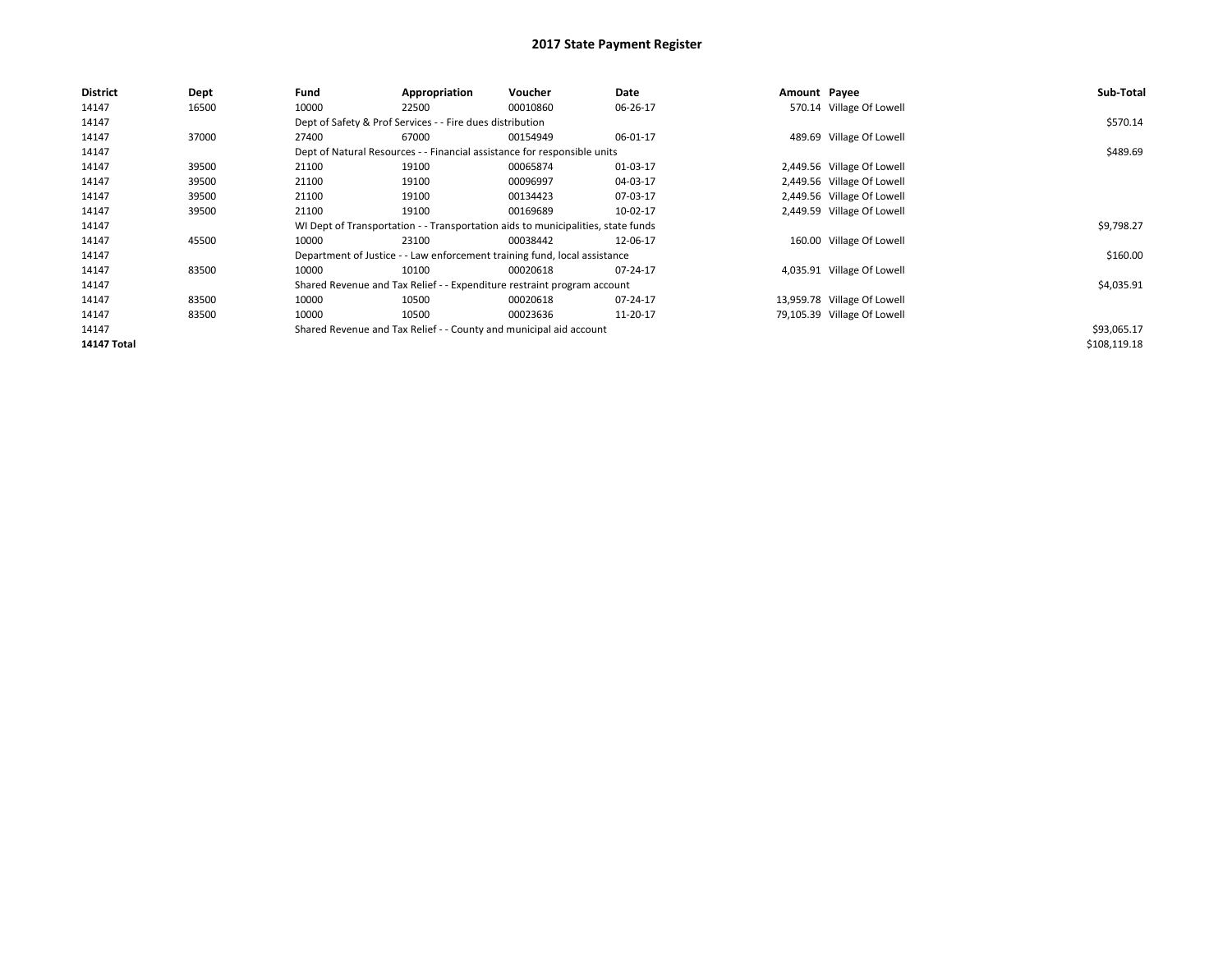| <b>District</b> | Dept  | Fund  | Appropriation                                                                    | Voucher  | Date     | Amount Payee |                             | Sub-Total   |
|-----------------|-------|-------|----------------------------------------------------------------------------------|----------|----------|--------------|-----------------------------|-------------|
| 14161           | 16500 | 10000 | 22500                                                                            | 00010861 | 06-26-17 |              | 1,663.45 Village Of Neosho  |             |
| 14161           |       |       | Dept of Safety & Prof Services - - Fire dues distribution                        |          |          |              |                             | \$1,663.45  |
| 14161           | 37000 | 27400 | 67000                                                                            | 00154286 | 06-01-17 |              | 1,186.19 Village Of Neosho  |             |
| 14161           |       |       | Dept of Natural Resources - - Financial assistance for responsible units         |          |          |              |                             | \$1,186.19  |
| 14161           | 39500 | 21100 | 19100                                                                            | 00065875 | 01-03-17 |              | 4,959.12 Village Of Neosho  |             |
| 14161           | 39500 | 21100 | 19100                                                                            | 00096998 | 04-03-17 |              | 4,959.12 Village Of Neosho  |             |
| 14161           | 39500 | 21100 | 19100                                                                            | 00134424 | 07-03-17 |              | 4,959.12 Village Of Neosho  |             |
| 14161           | 39500 | 21100 | 19100                                                                            | 00169690 | 10-02-17 |              | 4,959.12 Village Of Neosho  |             |
| 14161           |       |       | WI Dept of Transportation - - Transportation aids to municipalities, state funds |          |          |              |                             | \$19,836.48 |
| 14161           | 45500 | 10000 | 23100                                                                            | 00033363 | 08-21-17 |              | 480.00 Village Of Neosho    |             |
| 14161           |       |       | Department of Justice - - Law enforcement training fund, local assistance        |          |          |              |                             | \$480.00    |
| 14161           | 83500 | 10000 | 10500                                                                            | 00020619 | 07-24-17 |              | 10,749.50 Village Of Neosho |             |
| 14161           | 83500 | 10000 | 10500                                                                            | 00023637 | 11-20-17 |              | 60,913.81 Village Of Neosho |             |
| 14161           |       |       | Shared Revenue and Tax Relief - - County and municipal aid account               |          |          |              |                             | \$71,663.31 |
| 14161           | 83500 | 10000 | 10900                                                                            | 00017775 | 07-24-17 |              | 54.00 Village Of Neosho     |             |
| 14161           |       |       | Shared Revenue and Tax Relief - - State aid; tax exempt property                 |          |          |              |                             | \$54.00     |
| 14161           | 83500 | 10000 | 11000                                                                            | 00020619 | 07-24-17 |              | 9.63 Village Of Neosho      |             |
| 14161           | 83500 | 10000 | 11000                                                                            | 00023637 | 11-20-17 |              | 54.05 Village Of Neosho     |             |
| 14161           |       |       | Shared Revenue and Tax Relief - - Public utility distribution account            |          |          |              |                             | \$63.68     |
| 14161 Total     |       |       |                                                                                  |          |          |              |                             | \$94,947.11 |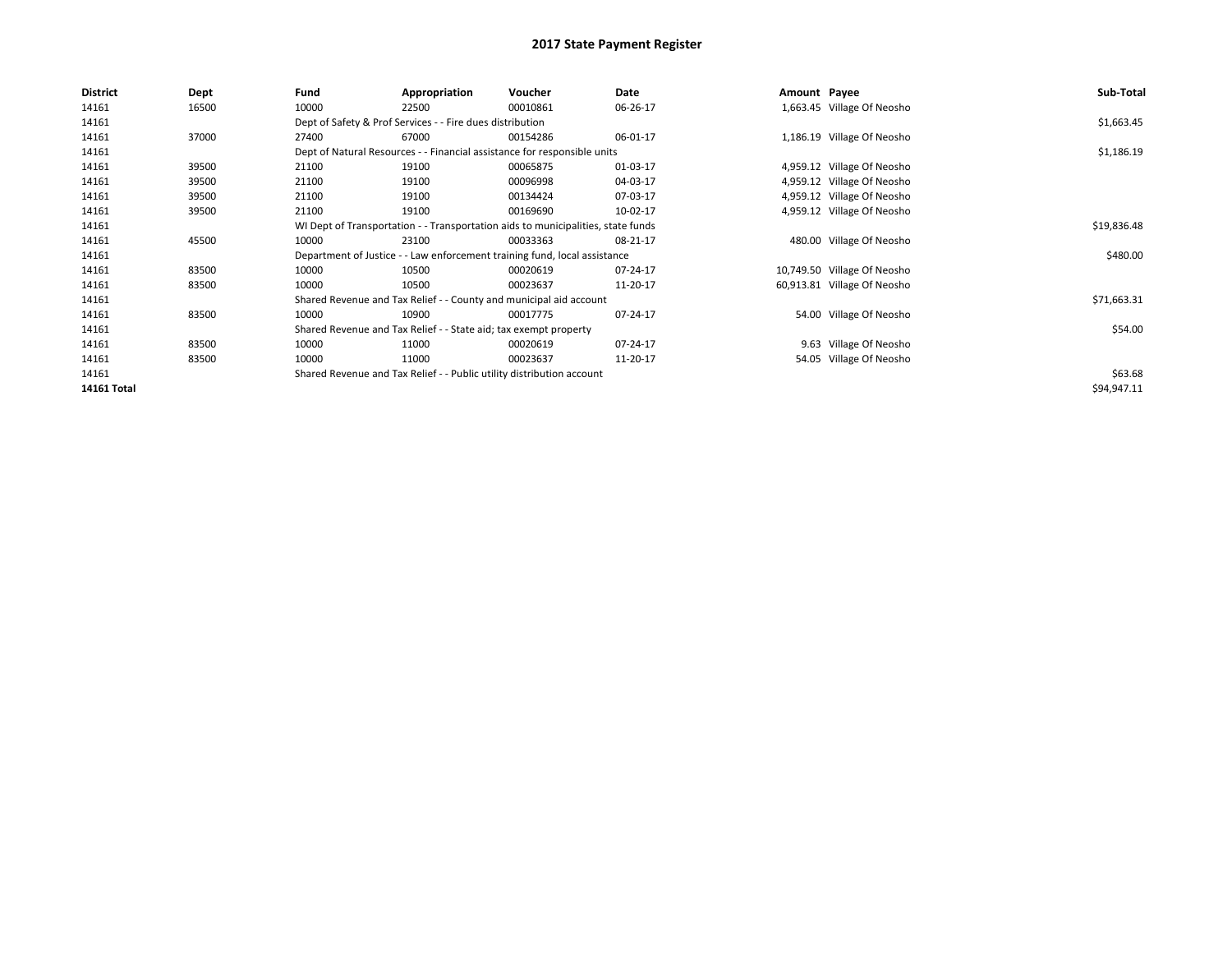| <b>District</b> | Dept  | Fund  | Appropriation                                                         | Voucher                                                                          | Date     | Amount Payee |                                | Sub-Total    |
|-----------------|-------|-------|-----------------------------------------------------------------------|----------------------------------------------------------------------------------|----------|--------------|--------------------------------|--------------|
| 14176           | 39500 | 21100 | 19100                                                                 | 00065876                                                                         | 01-03-17 |              | 23,084.74 VILLAGE OF RANDOLPH  |              |
| 14176           | 39500 | 21100 | 19100                                                                 | 00096999                                                                         | 04-03-17 |              | 23,084.74 VILLAGE OF RANDOLPH  |              |
| 14176           | 39500 | 21100 | 19100                                                                 | 00134425                                                                         | 07-03-17 |              | 23,084.74 VILLAGE OF RANDOLPH  |              |
| 14176           | 39500 | 21100 | 19100                                                                 | 00169691                                                                         | 10-02-17 |              | 23,084.77 VILLAGE OF RANDOLPH  |              |
| 14176           |       |       |                                                                       | WI Dept of Transportation - - Transportation aids to municipalities, state funds |          |              |                                | \$92,338.99  |
| 14176           | 43500 | 00005 | 16300                                                                 | 01LGS                                                                            | 11-17-17 |              | 5,320.75 VILLAGE OF RANDOLPH   |              |
| 14176           |       |       | Department of Health Services - - Guardianship grant program          |                                                                                  |          |              |                                | \$5,320.75   |
| 14176           | 83500 | 10000 | 10500                                                                 | 00020620                                                                         | 07-24-17 |              | 38,881.68 VILLAGE OF RANDOLPH  |              |
| 14176           | 83500 | 10000 | 10500                                                                 | 00023638                                                                         | 11-20-17 |              | 215.008.75 VILLAGE OF RANDOLPH |              |
| 14176           |       |       |                                                                       | Shared Revenue and Tax Relief - - County and municipal aid account               |          |              |                                | \$253,890.43 |
| 14176           | 83500 | 10000 | 10900                                                                 | 00017776                                                                         | 07-24-17 |              | 246.00 VILLAGE OF RANDOLPH     |              |
| 14176           | 83500 | 10000 | 10900                                                                 | 00019745                                                                         | 07-24-17 |              | 21,955.00 VILLAGE OF RANDOLPH  |              |
| 14176           |       |       | Shared Revenue and Tax Relief - - State aid; tax exempt property      |                                                                                  |          |              |                                | \$22,201.00  |
| 14176           | 83500 | 10000 | 11000                                                                 | 00020620                                                                         | 07-24-17 |              | 126.97 VILLAGE OF RANDOLPH     |              |
| 14176           | 83500 | 10000 | 11000                                                                 | 00023638                                                                         | 11-20-17 |              | 107.54 VILLAGE OF RANDOLPH     |              |
| 14176           |       |       | Shared Revenue and Tax Relief - - Public utility distribution account |                                                                                  |          |              |                                | \$234.51     |
| 14176           | 83500 | 52100 | 36300                                                                 | 00015750                                                                         | 03-27-17 |              | 1,198.08 VILLAGE OF RANDOLPH   |              |
| 14176           |       |       | Shared Revenue and Tax Relief - - Lottery and gaming credit           |                                                                                  |          |              |                                | \$1,198.08   |
| 14176 Total     |       |       |                                                                       |                                                                                  |          |              |                                | \$375,183.76 |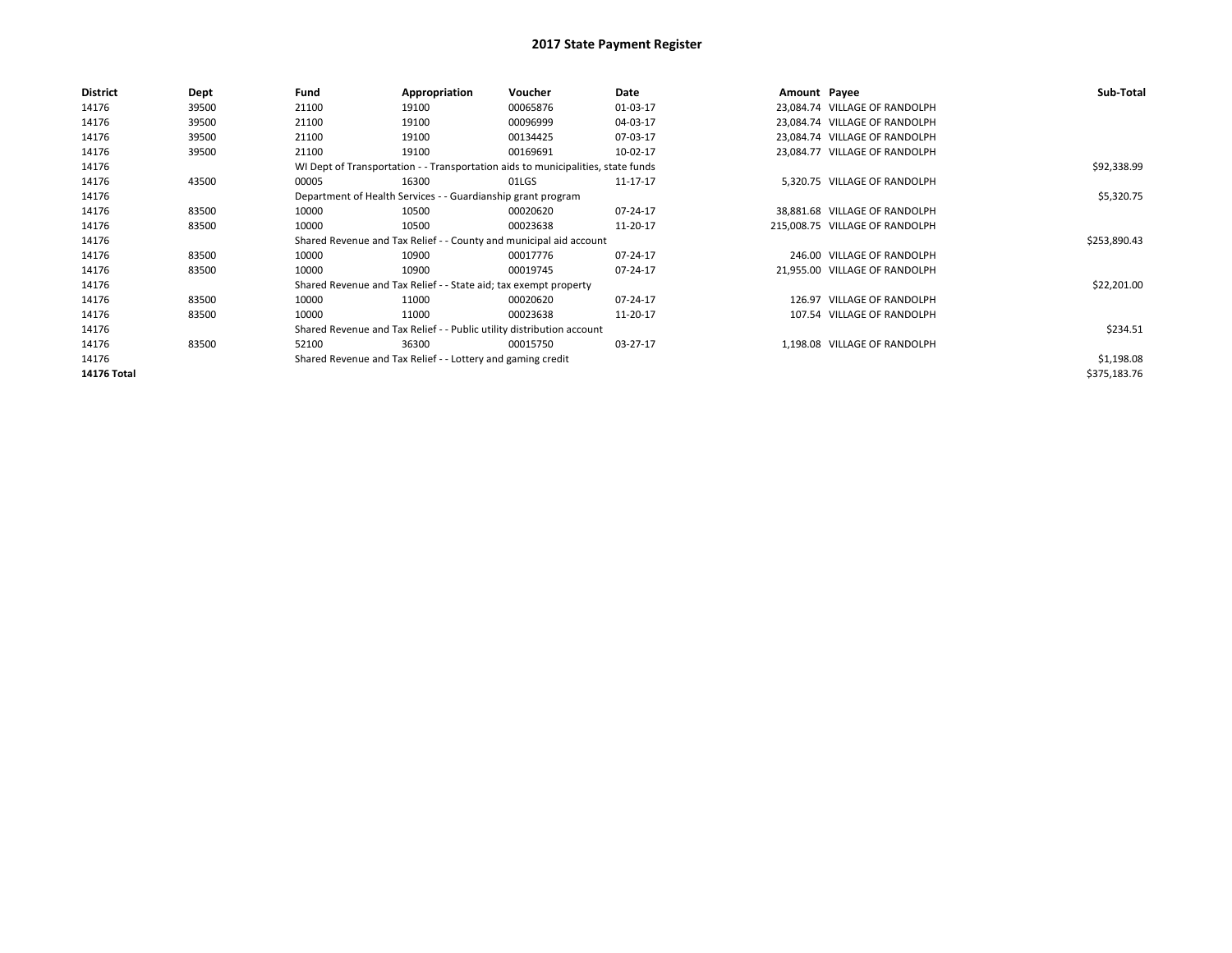| <b>District</b>    | Dept  | Fund                                                                     | Appropriation                                                    | Voucher                                                                          | Date     | Amount Payee |                                  | Sub-Total    |
|--------------------|-------|--------------------------------------------------------------------------|------------------------------------------------------------------|----------------------------------------------------------------------------------|----------|--------------|----------------------------------|--------------|
| 14177              | 16500 | 10000                                                                    | 22500                                                            | 00010862                                                                         | 06-26-17 |              | 1,502.39 Village Of Reeseville   |              |
| 14177              |       |                                                                          | Dept of Safety & Prof Services - - Fire dues distribution        |                                                                                  |          |              |                                  | \$1,502.39   |
| 14177              | 37000 | 27400                                                                    | 67000                                                            | 00154459                                                                         | 06-01-17 |              | 2,474.60 Village Of Reeseville   |              |
| 14177              |       | Dept of Natural Resources - - Financial assistance for responsible units |                                                                  | \$2,474.60                                                                       |          |              |                                  |              |
| 14177              | 39500 | 21100                                                                    | 19100                                                            | 00065877                                                                         | 01-03-17 |              | 5,270.85 Village Of Reeseville   |              |
| 14177              | 39500 | 21100                                                                    | 19100                                                            | 00097000                                                                         | 04-03-17 |              | 5,270.85 Village Of Reeseville   |              |
| 14177              | 39500 | 21100                                                                    | 19100                                                            | 00134426                                                                         | 07-03-17 |              | 5,270.85 Village Of Reeseville   |              |
| 14177              | 39500 | 21100                                                                    | 19100                                                            | 00169692                                                                         | 10-02-17 |              | 5,270.88 Village Of Reeseville   |              |
| 14177              |       |                                                                          |                                                                  | WI Dept of Transportation - - Transportation aids to municipalities, state funds |          |              |                                  | \$21,083.43  |
| 14177              | 83500 | 10000                                                                    | 10500                                                            | 00020621                                                                         | 07-24-17 |              | 27,197.80 Village Of Reeseville  |              |
| 14177              | 83500 | 10000                                                                    | 10500                                                            | 00023639                                                                         | 11-20-17 |              | 154,120.87 Village Of Reeseville |              |
| 14177              |       |                                                                          |                                                                  | Shared Revenue and Tax Relief - - County and municipal aid account               |          |              |                                  | \$181,318.67 |
| 14177              | 83500 | 10000                                                                    | 10900                                                            | 00017777                                                                         | 07-24-17 |              | 404.00 Village Of Reeseville     |              |
| 14177              | 83500 | 10000                                                                    | 10900                                                            | 00019746                                                                         | 07-24-17 |              | 184.00 Village Of Reeseville     |              |
| 14177              |       |                                                                          | Shared Revenue and Tax Relief - - State aid; tax exempt property |                                                                                  |          |              |                                  | \$588.00     |
| 14177              | 83500 | 52100                                                                    | 36300                                                            | 00015751                                                                         | 03-27-17 |              | 5,847.65 Village Of Reeseville   |              |
| 14177              |       |                                                                          | Shared Revenue and Tax Relief - - Lottery and gaming credit      |                                                                                  |          |              |                                  | \$5,847.65   |
| <b>14177 Total</b> |       |                                                                          |                                                                  |                                                                                  |          |              |                                  | \$212,814.74 |
|                    |       |                                                                          |                                                                  |                                                                                  |          |              |                                  |              |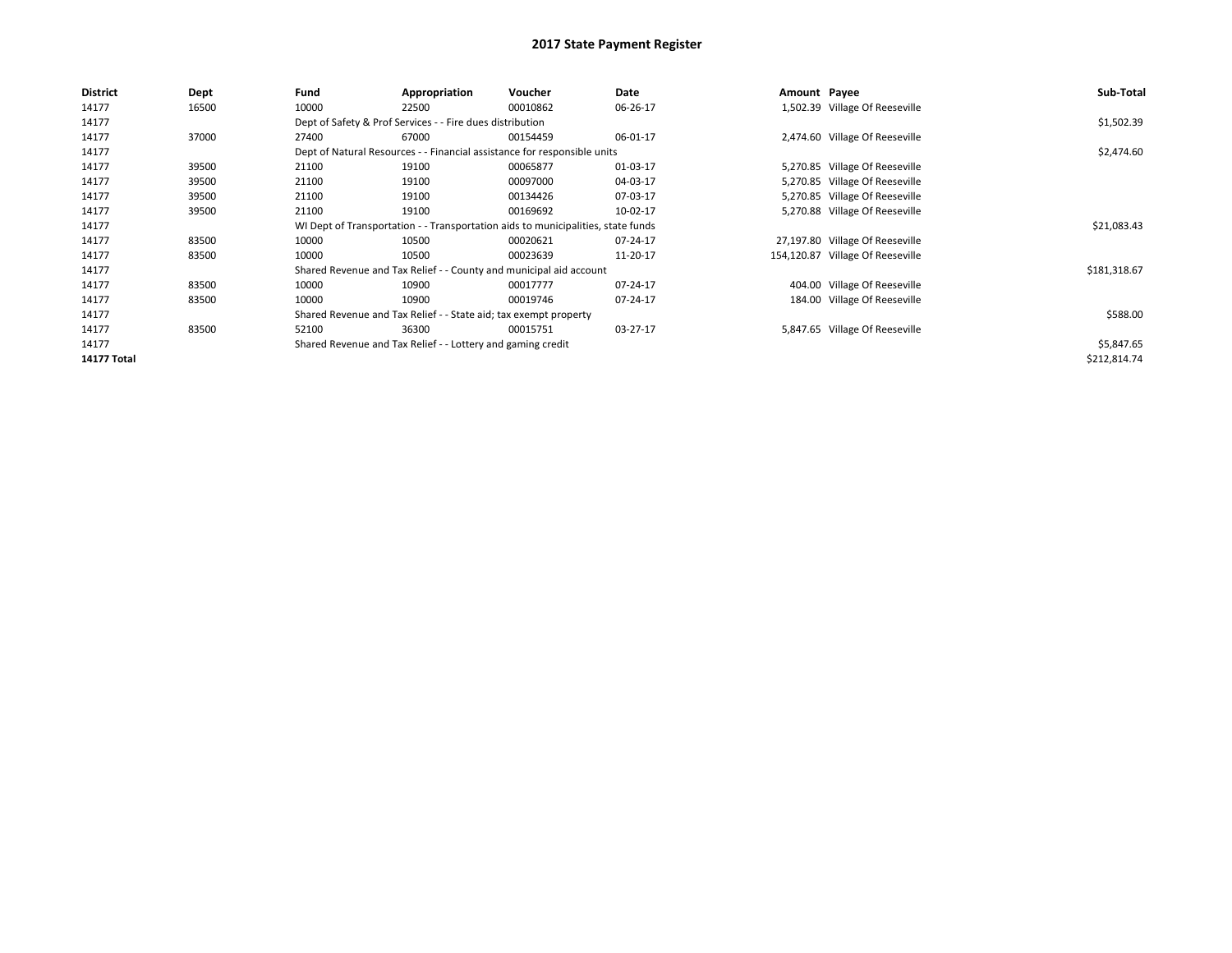| <b>District</b> | Dept  | Fund  | Appropriation                                                                    | Voucher  | Date     | Amount Payee |                               | Sub-Total    |
|-----------------|-------|-------|----------------------------------------------------------------------------------|----------|----------|--------------|-------------------------------|--------------|
| 14186           | 16500 | 10000 | 22500                                                                            | 00010863 | 06-26-17 |              | 2,542.96 Village Of Theresa   |              |
| 14186           |       |       | Dept of Safety & Prof Services - - Fire dues distribution                        |          |          |              |                               | \$2,542.96   |
| 14186           | 37000 | 27400 | 67000                                                                            | 00154431 | 06-01-17 |              | 3,301.05 Village Of Theresa   |              |
| 14186           |       |       | Dept of Natural Resources - - Financial assistance for responsible units         |          |          |              |                               | \$3,301.05   |
| 14186           | 39500 | 21100 | 18500                                                                            | 00161770 | 09-25-17 |              | 3,998.15 Village Of Theresa   |              |
| 14186           |       |       | WI Dept of Transportation - - Highway safety, local assistance, federal funds    |          |          |              |                               | \$3,998.15   |
| 14186           | 39500 | 21100 | 19100                                                                            | 00065878 | 01-03-17 |              | 9,360.96 Village Of Theresa   |              |
| 14186           | 39500 | 21100 | 19100                                                                            | 00097001 | 04-03-17 |              | 9,360.96 Village Of Theresa   |              |
| 14186           | 39500 | 21100 | 19100                                                                            | 00134427 | 07-03-17 |              | 9,360.96 Village Of Theresa   |              |
| 14186           | 39500 | 21100 | 19100                                                                            | 00169693 | 10-02-17 |              | 9,360.96 Village Of Theresa   |              |
| 14186           |       |       | WI Dept of Transportation - - Transportation aids to municipalities, state funds |          |          |              |                               | \$37,443.84  |
| 14186           | 43500 | 00005 | 16300                                                                            | 01LGS    | 11-17-17 |              | 2,377.36 Village Of Theresa   |              |
| 14186           |       |       | Department of Health Services - - Guardianship grant program                     |          |          |              |                               | \$2,377.36   |
| 14186           | 45500 | 10000 | 23100                                                                            | 00039597 | 12-22-17 |              | 320.00 Village Of Theresa     |              |
| 14186           |       |       | Department of Justice - - Law enforcement training fund, local assistance        |          |          |              |                               | \$320.00     |
| 14186           | 83500 | 10000 | 10500                                                                            | 00020622 | 07-24-17 |              | 31,189.90 Village Of Theresa  |              |
| 14186           | 83500 | 10000 | 10500                                                                            | 00023640 | 11-20-17 |              | 174,365.38 Village Of Theresa |              |
| 14186           |       |       | Shared Revenue and Tax Relief - - County and municipal aid account               |          |          |              |                               | \$205,555.28 |
| 14186           | 83500 | 10000 | 10900                                                                            | 00017778 | 07-24-17 |              | 209.00 Village Of Theresa     |              |
| 14186           |       |       | Shared Revenue and Tax Relief - - State aid; tax exempt property                 |          |          |              |                               | \$209.00     |
| 14186           | 83500 | 52100 | 36300                                                                            | 00015752 | 03-27-17 |              | 22,428.80 Village Of Theresa  |              |
| 14186           |       |       | Shared Revenue and Tax Relief - - Lottery and gaming credit                      |          |          |              |                               | \$22,428.80  |
| 14186 Total     |       |       |                                                                                  |          |          |              |                               | \$278,176.44 |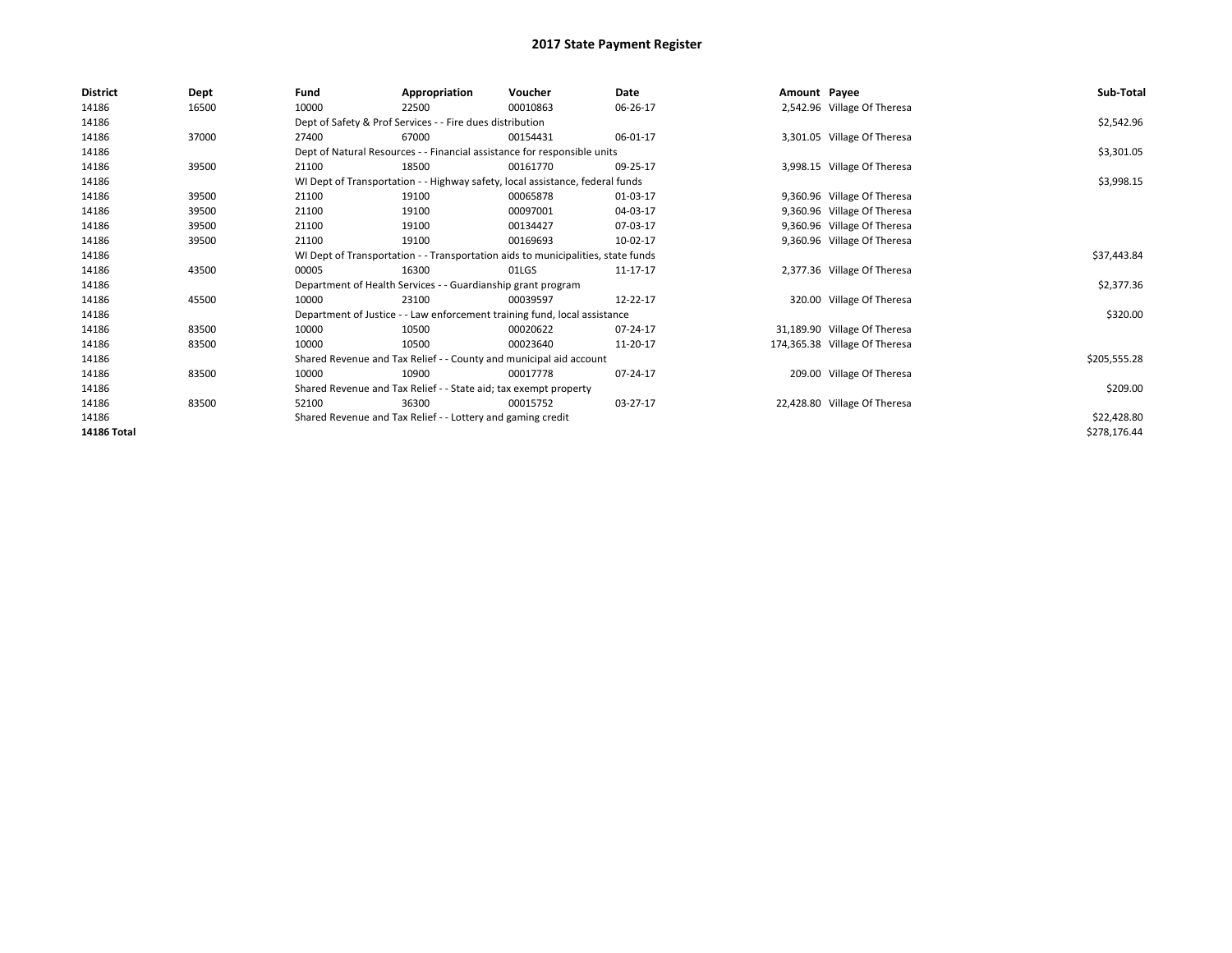| <b>District</b> | Dept  | Fund  | Appropriation                                                                              | Voucher  | Date       | Amount Payee |                                  | Sub-Total      |
|-----------------|-------|-------|--------------------------------------------------------------------------------------------|----------|------------|--------------|----------------------------------|----------------|
| 14206           | 16500 | 10000 | 22500                                                                                      | 00010864 | 06-26-17   |              | 47,795.12 Beaver Dam, City of    |                |
| 14206           |       |       | Dept of Safety & Prof Services - - Fire dues distribution                                  |          |            |              |                                  | \$47,795.12    |
| 14206           | 37000 | 27400 | 67000                                                                                      | 00154567 | 06-01-17   |              | 53,021.20 Beaver Dam, City of    |                |
| 14206           |       |       | Dept of Natural Resources - - Financial assistance for responsible units                   |          |            |              |                                  | \$53,021.20    |
| 14206           | 37000 | 36300 | TH100                                                                                      | 00132181 | 03-06-17   |              | 64,996.43 Beaver Dam, City of    |                |
| 14206           |       |       | Dept of Natural Resources - - URBAN NONPOINT SOURCE COST-SHA                               |          |            |              |                                  | \$64,996.43    |
| 14206           | 39500 | 21100 | 16200                                                                                      | 00067339 | 01-03-17   |              | 12,005.95 Beaver Dam, City of    |                |
| 14206           | 39500 | 21100 | 16200                                                                                      | 00098462 | 04-03-17   |              | 12,005.95 Beaver Dam, City of    |                |
| 14206           | 39500 | 21100 | 16200                                                                                      | 00135888 | 07-03-17   |              | 12,005.95 Beaver Dam, City of    |                |
| 14206           | 39500 | 21100 | 16200                                                                                      | 00171154 | 10-02-17   |              | 12,005.98 Beaver Dam, City of    |                |
| 14206           |       |       | WI Dept of Transportation - - Connecting highways aids, state funds                        |          |            |              |                                  | \$48,023.83    |
| 14206           | 39500 | 21100 | 17700                                                                                      | 00125384 | 06-13-17   |              | 62,442.00 Beaver Dam, City of    |                |
| 14206           | 39500 | 21100 | 17700                                                                                      | 00154650 | 08-17-17   |              | 168,893.00 Beaver Dam, City of   |                |
| 14206           | 39500 | 21100 | 17700                                                                                      | 00173455 | 10-05-17   |              | 20,080.00 Beaver Dam, City of    |                |
| 14206           | 39500 | 21100 | 17700                                                                                      | 00173458 | 10-05-17   |              | 21,453.00 Beaver Dam, City of    |                |
| 14206           |       |       | WI Dept of Transportation - - Tier C transit operating aids, state funds                   |          |            |              |                                  | \$272,868.00   |
| 14206           | 39500 | 21100 | 18200                                                                                      | 00078309 | 01-27-17   |              | 23,200.00 Beaver Dam, City of    |                |
| 14206           | 39500 | 21100 | 18200                                                                                      | 00078312 | 02-17-17   |              | 19,328.00 Beaver Dam, City of    |                |
| 14206           | 39500 | 21100 | 18200                                                                                      | 00090950 | 03-06-17   |              | 68,519.00 Beaver Dam, City of    |                |
| 14206           | 39500 | 21100 | 18200                                                                                      | 00180706 | 10-19-17   |              | 70,825.85 Beaver Dam, City of    |                |
| 14206           | 39500 | 21100 | 18200                                                                                      | 00180707 | 10-19-17   |              | 68,133.34 Beaver Dam, City of    |                |
| 14206           | 39500 | 21100 | 18200                                                                                      | 00195271 | 11-27-17   |              | 63,128.94 Beaver Dam, City of    |                |
| 14206           |       |       | WI Dept of Transportation - - Transit and other transportation-related aids, federal funds |          |            |              |                                  | \$313,135.13   |
| 14206           | 39500 | 21100 | 19100                                                                                      | 00065879 | 01-03-17   |              | 156,581.82 Beaver Dam, City of   |                |
| 14206           | 39500 | 21100 | 19100                                                                                      | 00097002 | 04-03-17   |              | 156,581.82 Beaver Dam, City of   |                |
| 14206           | 39500 | 21100 | 19100                                                                                      | 00134428 | 07-03-17   |              | 156,581.82 Beaver Dam, City of   |                |
| 14206           | 39500 | 21100 | 19100                                                                                      | 00169694 | $10-02-17$ |              | 156,581.83 Beaver Dam, City of   |                |
| 14206           |       |       | WI Dept of Transportation - - Transportation aids to municipalities, state funds           |          |            |              |                                  | \$626,327.29   |
| 14206           | 39500 | 21100 | 27800                                                                                      | 00084183 | 02-09-17   |              | 13,298.00 Beaver Dam, City of    |                |
| 14206           |       |       | WI Dept of Transportation - - Local roads improvement program, state funds                 |          |            |              |                                  | \$13,298.00    |
| 14206           | 43500 | 10000 | 11900                                                                                      | 00152363 | 09-01-17   |              | 6,718.61 Beaver Dam, City of     |                |
| 14206           |       |       | Department of Health Services - - Emergency medical services; aids                         |          |            |              |                                  | \$6,718.61     |
| 14206           | 43500 | 00005 | 16300                                                                                      | 01LGS    | 11-17-17   |              | 35,377.36 Beaver Dam, City of    |                |
| 14206           |       |       | Department of Health Services - - Guardianship grant program                               |          |            |              |                                  | \$35,377.36    |
| 14206           | 45500 | 10000 | 23100                                                                                      | 00039160 | 12-20-17   |              | 4,640.00 Beaver Dam, City of     |                |
| 14206           |       |       | Department of Justice - - Law enforcement training fund, local assistance                  |          |            |              |                                  | \$4,640.00     |
| 14206           | 50500 | 10000 | 74500                                                                                      | 00047314 | 04-18-17   |              | 400,000.00 Beaver Dam, City of   |                |
| 14206           | 50500 | 10000 | 74500                                                                                      | 00060004 | 09-13-17   |              | 25,000.00 Beaver Dam, City of    |                |
| 14206           |       |       | Department of Administration - - Federal aid; individuals and organizations                |          |            |              |                                  | \$425,000.00   |
| 14206           | 83500 | 10000 | 10100                                                                                      | 00020623 | 07-24-17   |              | 364,705.43 Beaver Dam, City of   |                |
| 14206           | 83500 | 10000 | 10100                                                                                      | 00023641 | 11-20-17   |              | 0.01 Beaver Dam, City of         |                |
| 14206           |       |       | Shared Revenue and Tax Relief - - Expenditure restraint program account                    |          |            |              |                                  | \$364,705.44   |
| 14206           | 83500 | 10000 | 10500                                                                                      | 00020623 | 07-24-17   |              | 236,497.92 Beaver Dam, City of   |                |
| 14206           | 83500 | 10000 | 10500                                                                                      | 00023641 | 11-20-17   |              | 1,304,777.55 Beaver Dam, City of |                |
| 14206           |       |       | Shared Revenue and Tax Relief - - County and municipal aid account                         |          |            |              |                                  | \$1,541,275.47 |
| 14206           | 83500 | 10000 | 10900                                                                                      | 00017779 | 07-24-17   |              | 42,151.00 Beaver Dam, City of    |                |
| 14206           | 83500 | 10000 | 10900                                                                                      | 00019747 | 07-24-17   |              | 6,713.00 Beaver Dam, City of     |                |
| 14206           |       |       | Shared Revenue and Tax Relief - - State aid; tax exempt property                           |          |            |              |                                  | \$48,864.00    |
| 14206           | 83500 | 10000 | 11000                                                                                      | 00020623 | 07-24-17   |              | 2,418.49 Beaver Dam, City of     |                |
| 14206           | 83500 | 10000 | 11000                                                                                      | 00023641 | 11-20-17   |              | 14,936.88 Beaver Dam, City of    |                |
| 14206           |       |       | Shared Revenue and Tax Relief - - Public utility distribution account                      |          |            |              |                                  | \$17,355.37    |
| 14206 Total     |       |       |                                                                                            |          |            |              |                                  | \$3,883,401.25 |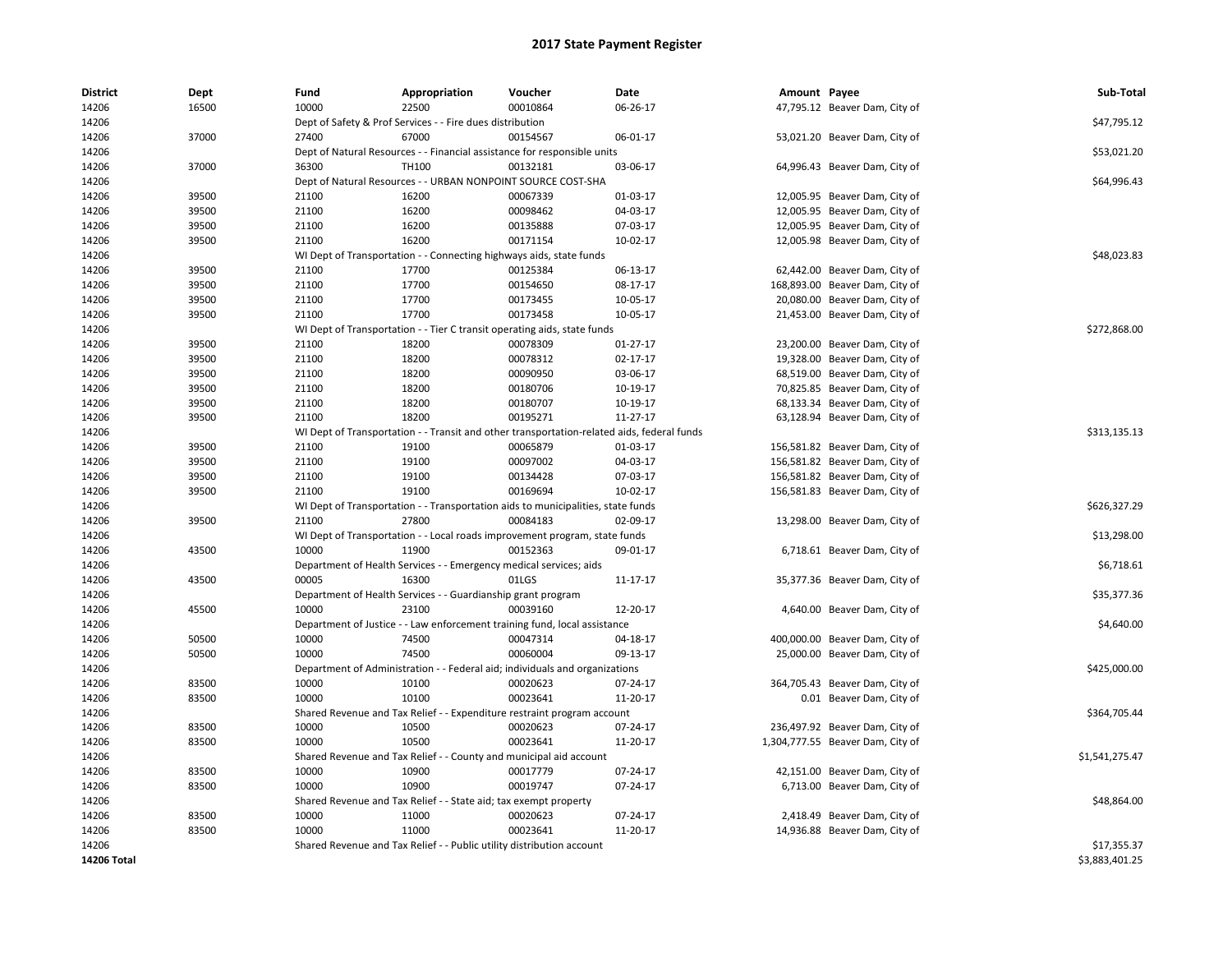| <b>District</b> | Dept  | Fund                                                                     | Appropriation                                                                    | Voucher    | Date     | Amount Payee |                              | Sub-Total      |
|-----------------|-------|--------------------------------------------------------------------------|----------------------------------------------------------------------------------|------------|----------|--------------|------------------------------|----------------|
| 14226           | 16500 | 10000                                                                    | 22500                                                                            | 00010865   | 06-26-17 |              | 3,673.99 Fox Lake, City of   |                |
| 14226           |       |                                                                          | Dept of Safety & Prof Services - - Fire dues distribution                        |            |          |              |                              | \$3,673.99     |
| 14226           | 37000 | 27400                                                                    | 67000                                                                            | 00154937   | 06-01-17 |              | 8,071.92 Fox Lake, City of   |                |
| 14226           |       | Dept of Natural Resources - - Financial assistance for responsible units |                                                                                  | \$8,071.92 |          |              |                              |                |
| 14226           | 39500 | 21100                                                                    | 19100                                                                            | 00065880   | 01-03-17 |              | 22,489.73 Fox Lake, City of  |                |
| 14226           | 39500 | 21100                                                                    | 19100                                                                            | 00097003   | 04-03-17 |              | 22,489.73 Fox Lake, City of  |                |
| 14226           | 39500 | 21100                                                                    | 19100                                                                            | 00134429   | 07-03-17 |              | 22,489.73 Fox Lake, City of  |                |
| 14226           | 39500 | 21100                                                                    | 19100                                                                            | 00169695   | 10-02-17 |              | 22,489.76 Fox Lake, City of  |                |
| 14226           |       |                                                                          | WI Dept of Transportation - - Transportation aids to municipalities, state funds |            |          |              |                              | \$89,958.95    |
| 14226           | 43500 | 10000                                                                    | 11900                                                                            | 00152431   | 09-01-17 |              | 5,178.19 Fox Lake, City of   |                |
| 14226           |       |                                                                          | Department of Health Services - - Emergency medical services; aids               |            |          |              |                              | \$5,178.19     |
| 14226           | 43500 | 00005                                                                    | 16300                                                                            | 01LGS      | 11-17-17 |              | 5,773.58 Fox Lake, City of   |                |
| 14226           |       | Department of Health Services - - Guardianship grant program             |                                                                                  | \$5,773.58 |          |              |                              |                |
| 14226           | 45500 | 10000                                                                    | 23100                                                                            | 00034922   | 09-27-17 |              | 320.00 Fox Lake, City of     |                |
| 14226           |       |                                                                          | Department of Justice - - Law enforcement training fund, local assistance        |            |          |              |                              | \$320.00       |
| 14226           | 50500 | 10000                                                                    | 74300                                                                            | 00057832   | 08-16-17 |              | 174,040.00 Fox Lake, City of |                |
| 14226           | 50500 | 10000                                                                    | 74300                                                                            | 00060633   | 09-25-17 |              | 295,085.00 Fox Lake, City of |                |
| 14226           |       |                                                                          | Department of Administration - - Federal aid; local assistance                   |            |          |              |                              | \$469,125.00   |
| 14226           | 83500 | 10000                                                                    | 10100                                                                            | 00020624   | 07-24-17 |              | 23,114.04 Fox Lake, City of  |                |
| 14226           |       |                                                                          | Shared Revenue and Tax Relief - - Expenditure restraint program account          |            |          |              |                              | \$23,114.04    |
| 14226           | 83500 | 10000                                                                    | 10500                                                                            | 00020624   | 07-24-17 |              | 64,072.05 Fox Lake, City of  |                |
| 14226           | 83500 | 10000                                                                    | 10500                                                                            | 00023642   | 11-20-17 |              | 357,301.37 Fox Lake, City of |                |
| 14226           |       |                                                                          | Shared Revenue and Tax Relief - - County and municipal aid account               |            |          |              |                              | \$421,373.42   |
| 14226           | 83500 | 10000                                                                    | 10900                                                                            | 00017780   | 07-24-17 |              | 229.00 Fox Lake, City of     |                |
| 14226           | 83500 | 10000                                                                    | 10900                                                                            | 00019748   | 07-24-17 |              | 2,292.00 Fox Lake, City of   |                |
| 14226           |       |                                                                          | Shared Revenue and Tax Relief - - State aid; tax exempt property                 |            |          |              |                              | \$2,521.00     |
| 14226           | 83500 | 52100                                                                    | 36300                                                                            | 00015753   | 03-27-17 |              | 526.78 Fox Lake, City of     |                |
| 14226           |       |                                                                          | Shared Revenue and Tax Relief - - Lottery and gaming credit                      |            |          |              |                              | \$526.78       |
| 14226 Total     |       |                                                                          |                                                                                  |            |          |              |                              | \$1,029,636.87 |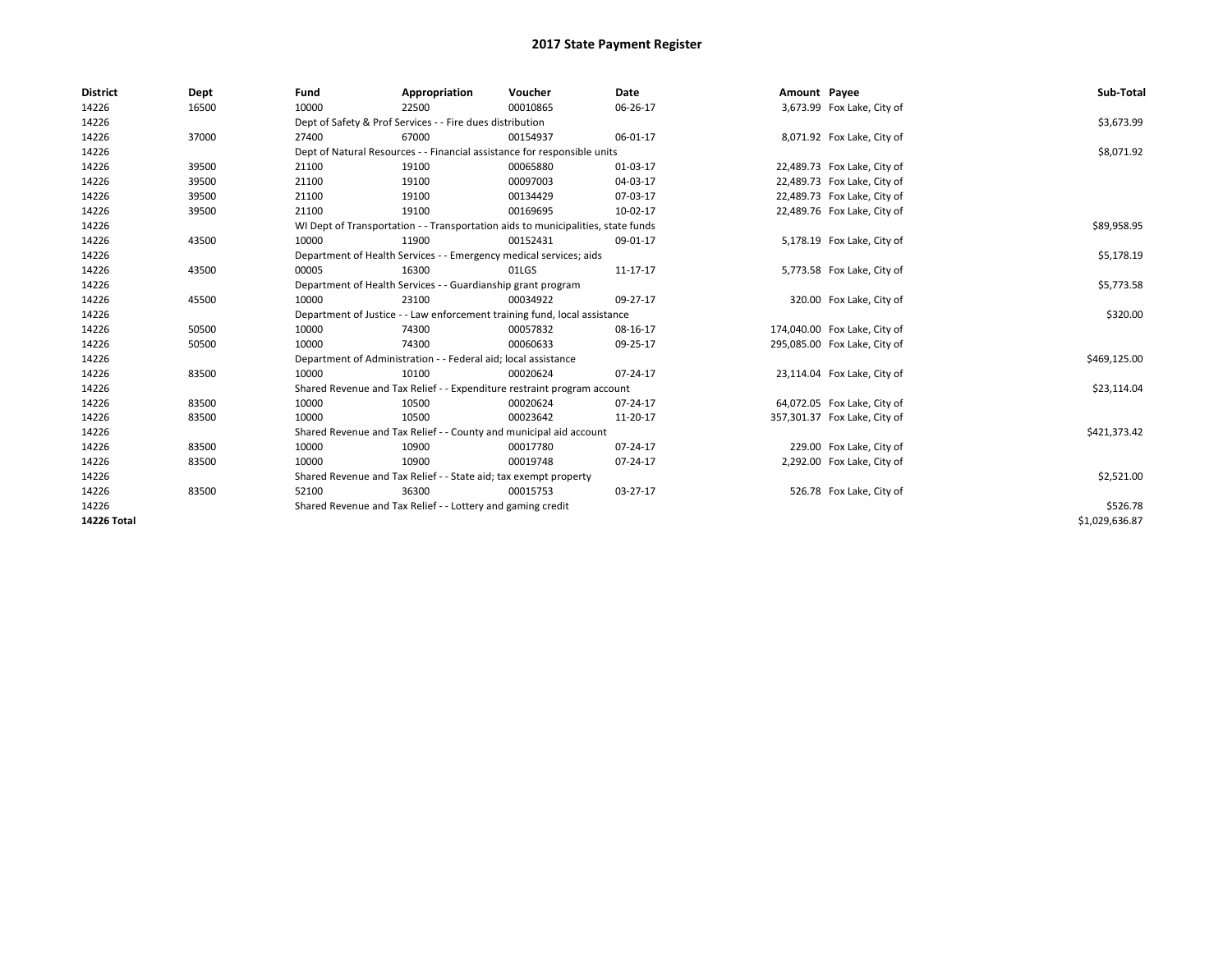| <b>District</b> | Dept  | Fund  | Appropriation                                                                       | Voucher  | Date     | Amount Payee |                            | Sub-Total    |
|-----------------|-------|-------|-------------------------------------------------------------------------------------|----------|----------|--------------|----------------------------|--------------|
| 14230           | 37000 | 21200 | 58300                                                                               | 00137059 | 03-31-17 |              | 3,948.50 City of Hartford  |              |
| 14230           |       |       | Dept of Natural Resources - - Recreation and resource aids, federal funds           |          |          |              |                            | \$3,948.50   |
| 14230           | 37000 | 27400 | 67000                                                                               | 00153940 | 06-01-17 |              | 24,347.41 City of Hartford |              |
| 14230           |       |       | Dept of Natural Resources - - Financial assistance for responsible units            |          |          |              |                            | \$24,347.41  |
| 14230           | 39500 | 21100 | 36500                                                                               | 00072454 | 01-10-17 |              | 8.77 City of Hartford      |              |
| 14230           | 39500 | 21100 | 36500                                                                               | 00084027 | 02-08-17 |              | 9.09 City of Hartford      |              |
| 14230           | 39500 | 21100 | 36500                                                                               | 00092127 | 03-07-17 |              | 9.07 City of Hartford      |              |
| 14230           | 39500 | 21100 | 36500                                                                               | 00103715 | 04-07-17 |              | 9.02 City of Hartford      |              |
| 14230           | 39500 | 21100 | 36500                                                                               | 00111996 | 05-02-17 |              | 18.08 City of Hartford     |              |
| 14230           | 39500 | 21100 | 36500                                                                               | 00124247 | 06-05-17 |              | 9.14 City of Hartford      |              |
| 14230           | 39500 | 21100 | 36500                                                                               | 00139324 | 06-30-17 |              | 9.14 City of Hartford      |              |
| 14230           | 39500 | 21100 | 36500                                                                               | 00165363 | 09-15-17 |              | 9.40 City of Hartford      |              |
| 14230           | 39500 | 21100 | 36500                                                                               | 00175960 | 10-06-17 |              | 9.49 City of Hartford      |              |
| 14230           | 39500 | 21100 | 36500                                                                               | 00189071 | 11-07-17 |              | 9.23 City of Hartford      |              |
| 14230           | 39500 | 21100 | 36500                                                                               | 00198192 | 12-05-17 |              | 9.07 City of Hartford      |              |
| 14230           |       |       | WI Dept of Transportation - - Highway system management and operations, state funds |          |          |              |                            | \$109.50     |
| 14230           | 43500 | 10000 | 11900                                                                               | 00152446 | 09-01-17 |              | 6,575.37 City of Hartford  |              |
| 14230           |       |       | Department of Health Services - - Emergency medical services; aids                  |          |          |              |                            | \$6,575.37   |
| 14230           | 45500 | 10000 | 23100                                                                               | 00030807 | 06-30-17 |              | 3,200.00 City of Hartford  |              |
| 14230           |       |       | Department of Justice - - Law enforcement training fund, local assistance           |          |          |              |                            | \$3,200.00   |
| 14230           | 45500 | 10000 | 28400                                                                               | 00028870 | 06-02-17 |              | 164.00 City of Hartford    |              |
| 14230           |       |       | Department of Justice - - Internet Crimes Against Childr                            |          |          |              |                            | \$164.00     |
| 14230           | 50500 | 10000 | 15500                                                                               | 00040811 | 01-24-17 |              | 8,676.07 City of Hartford  |              |
| 14230           | 50500 | 10000 | 15500                                                                               | 00043212 | 02-22-17 |              | 7,283.93 City of Hartford  |              |
| 14230           | 50500 | 10000 | 15500                                                                               | 00045261 | 03-20-17 |              | 11,850.64 City of Hartford |              |
| 14230           | 50500 | 10000 | 15500                                                                               | 00048006 | 04-19-17 |              | 8,242.25 City of Hartford  |              |
| 14230           | 50500 | 10000 | 15500                                                                               | 00050615 | 05-18-17 |              | 5,000.69 City of Hartford  |              |
| 14230           | 50500 | 10000 | 15500                                                                               | 00053552 | 06-20-17 |              | 6,422.64 City of Hartford  |              |
| 14230           | 50500 | 10000 | 15500                                                                               | 00055940 | 07-24-17 |              | 26,876.93 City of Hartford |              |
| 14230           |       |       | Department of Administration - - Federal aid; local assistance                      |          |          |              |                            | \$74,353.15  |
| 14230           | 50500 | 23500 | 37100                                                                               | 00040811 | 01-24-17 |              | 47,309.73 City of Hartford |              |
| 14230           | 50500 | 23500 | 37100                                                                               | 00043212 | 02-22-17 |              | 82,997.72 City of Hartford |              |
| 14230           | 50500 | 23500 | 37100                                                                               | 00045261 | 03-20-17 |              | 63,753.07 City of Hartford |              |
| 14230           | 50500 | 23500 | 37100                                                                               | 00048006 | 04-19-17 |              | 57,340.75 City of Hartford |              |
| 14230           | 50500 | 23500 | 37100                                                                               | 00050615 | 05-18-17 |              | 48,793.75 City of Hartford |              |
| 14230           | 50500 | 23500 | 37100                                                                               | 00053552 | 06-20-17 |              | 78,887.83 City of Hartford |              |
| 14230           | 50500 | 23500 | 37100                                                                               | 00055940 | 07-24-17 |              | 15,678.69 City of Hartford |              |
| 14230           |       |       | Department of Administration - - Low-income assistance grants                       |          |          |              |                            | \$394,761.54 |
| 14230           | 83500 | 10000 | 10900                                                                               | 00017781 | 07-24-17 |              | 6,373.00 City of Hartford  |              |
| 14230           | 83500 | 10000 | 10900                                                                               | 00019749 | 07-24-17 |              | 7,737.00 City of Hartford  |              |
| 14230           |       |       | Shared Revenue and Tax Relief - - State aid; tax exempt property                    |          |          |              |                            | \$14,110.00  |
| 14230 Total     |       |       |                                                                                     |          |          |              |                            | \$521,569.47 |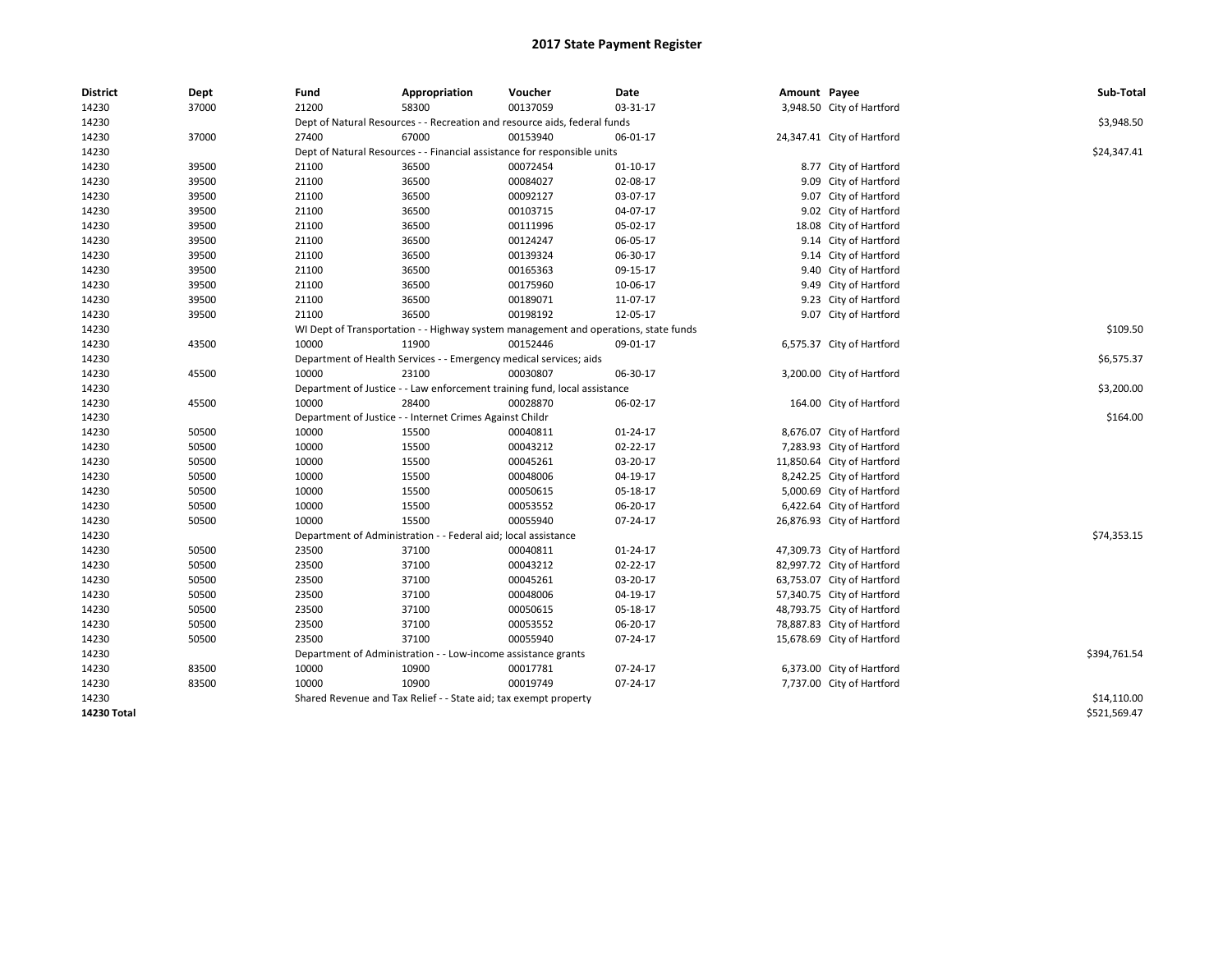| <b>District</b> | Dept  | Fund  | Appropriation                                                                    | Voucher  | Date           | Amount Payee |                            | Sub-Total      |
|-----------------|-------|-------|----------------------------------------------------------------------------------|----------|----------------|--------------|----------------------------|----------------|
| 14236           | 16500 | 10000 | 22500                                                                            | 00010866 | 06-26-17       |              | 9,694.94 City Of Horicon   |                |
| 14236           |       |       | Dept of Safety & Prof Services - - Fire dues distribution                        |          |                |              |                            | \$9,694.94     |
| 14236           | 37000 | 10000 | 50300                                                                            | 00143308 | 04-21-17       |              | 150.45 City Of Horicon     |                |
| 14236           |       |       | Dept of Natural Resources - - Aids in lieu of taxes - general fund               |          |                |              |                            | \$150.45       |
| 14236           | 37000 | 21200 | 57900                                                                            | 00143309 | 04-21-17       |              | 77.90 City Of Horicon      |                |
| 14236           |       |       | Dept of Natural Resources - - Aids in lieu of taxes - sum sufficient             |          |                |              |                            | \$77.90        |
| 14236           | 37000 | 27400 | 67000                                                                            | 00154155 | 06-01-17       |              | 25,669.95 City Of Horicon  |                |
| 14236           |       |       | Dept of Natural Resources - - Financial assistance for responsible units         |          |                |              |                            | \$25,669.95    |
| 14236           | 37000 | 36300 | TA100                                                                            | 00155415 | 06-06-17       |              | 78,433.00 City Of Horicon  |                |
| 14236           |       |       | Dept of Natural Resources - - LAND ACQUISITION                                   |          |                |              |                            | \$78,433.00    |
| 14236           | 39500 | 21100 | 16200                                                                            | 00067340 | 01-03-17       |              | 6,246.73 City Of Horicon   |                |
| 14236           | 39500 | 21100 | 16200                                                                            | 00098463 | 04-03-17       |              | 6,246.73 City Of Horicon   |                |
| 14236           | 39500 | 21100 | 16200                                                                            | 00135889 | 07-03-17       |              | 6,246.73 City Of Horicon   |                |
| 14236           | 39500 | 21100 | 16200                                                                            | 00171155 | 10-02-17       |              | 6,246.73 City Of Horicon   |                |
| 14236           |       |       | WI Dept of Transportation - - Connecting highways aids, state funds              |          |                |              |                            | \$24,986.92    |
| 14236           | 39500 | 21100 | 18500                                                                            | 00073405 | $01 - 17 - 17$ |              | 3,859.00 City Of Horicon   |                |
| 14236           | 39500 | 21100 | 18500                                                                            | 00173937 | 10-06-17       |              | 2,500.00 City Of Horicon   |                |
| 14236           |       |       | WI Dept of Transportation - - Highway safety, local assistance, federal funds    |          |                |              |                            | \$6,359.00     |
| 14236           | 39500 | 21100 | 19100                                                                            | 00065881 | 01-03-17       |              | 63,886.48 City Of Horicon  |                |
| 14236           | 39500 | 21100 | 19100                                                                            | 00097004 | 04-03-17       |              | 63,886.48 City Of Horicon  |                |
| 14236           | 39500 | 21100 | 19100                                                                            | 00134430 | 07-03-17       |              | 63,886.48 City Of Horicon  |                |
| 14236           | 39500 | 21100 | 19100                                                                            | 00169696 | 10-02-17       |              | 63,886.51 City Of Horicon  |                |
| 14236           |       |       | WI Dept of Transportation - - Transportation aids to municipalities, state funds |          |                |              |                            | \$255,545.95   |
| 14236           | 39500 | 21100 | 56200                                                                            | 00073356 | 01-17-17       |              | 3,900.92 City Of Horicon   |                |
| 14236           |       |       | WI Dept of Transportation - - Transportation safety, state funds                 |          |                |              |                            | \$3,900.92     |
| 14236           | 43500 | 10000 | 11900                                                                            | 00152450 | 09-01-17       |              | 5,216.15 City Of Horicon   |                |
| 14236           |       |       | Department of Health Services - - Emergency medical services; aids               |          |                |              |                            | \$5,216.15     |
| 14236           | 43500 | 00005 | 16300                                                                            | 01LGS    | 11-17-17       |              | 2,377.36 City Of Horicon   |                |
| 14236           |       |       | Department of Health Services - - Guardianship grant program                     |          |                |              |                            | \$2,377.36     |
| 14236           | 45500 | 10000 | 23100                                                                            | 00038405 | 12-06-17       |              | 1,280.00 City Of Horicon   |                |
| 14236           |       |       | Department of Justice - - Law enforcement training fund, local assistance        |          |                |              |                            | \$1,280.00     |
| 14236           | 83500 | 10000 | 10100                                                                            | 00020625 | 07-24-17       |              | 68,322.93 City Of Horicon  |                |
| 14236           |       |       | Shared Revenue and Tax Relief - - Expenditure restraint program account          |          |                |              |                            | \$68,322.93    |
| 14236           | 83500 | 10000 | 10500                                                                            | 00020625 | 07-24-17       |              | 107,211.86 City Of Horicon |                |
| 14236           | 83500 | 10000 | 10500                                                                            | 00023643 | 11-20-17       |              | 605,156.53 City Of Horicon |                |
| 14236           |       |       | Shared Revenue and Tax Relief - - County and municipal aid account               |          |                |              |                            | \$712,368.39   |
| 14236           | 83500 | 10000 | 10900                                                                            | 00017782 | 07-24-17       |              | 15,403.00 City Of Horicon  |                |
| 14236           | 83500 | 10000 | 10900                                                                            | 00019750 | 07-24-17       |              | 8,815.00 City Of Horicon   |                |
| 14236           |       |       | Shared Revenue and Tax Relief - - State aid; tax exempt property                 |          |                |              |                            | \$24,218.00    |
| 14236           | 83500 | 10000 | 11000                                                                            | 00020625 | 07-24-17       |              | 646.41 City Of Horicon     |                |
| 14236           | 83500 | 10000 | 11000                                                                            | 00023643 | 11-20-17       |              | 7,946.75 City Of Horicon   |                |
| 14236           |       |       | Shared Revenue and Tax Relief - - Public utility distribution account            |          |                |              |                            | \$8,593.16     |
| 14236           | 83500 | 10000 | 50100                                                                            | 00015217 | 01-31-17       |              | 1,177.47 City Of Horicon   |                |
| 14236           |       |       | Shared Revenue and Tax Relief - - Payments for municipal services                |          |                |              |                            | \$1,177.47     |
| 14236           | 85500 | 21100 | 46100                                                                            | 00000528 | 12-22-17       |              | 19,778.13 City Of Horicon  |                |
| 14236           |       |       | Miscellaneous Appropriations - - Terminal tax distribution                       |          |                |              |                            | \$19,778.13    |
| 14236 Total     |       |       |                                                                                  |          |                |              |                            | \$1,248,150.62 |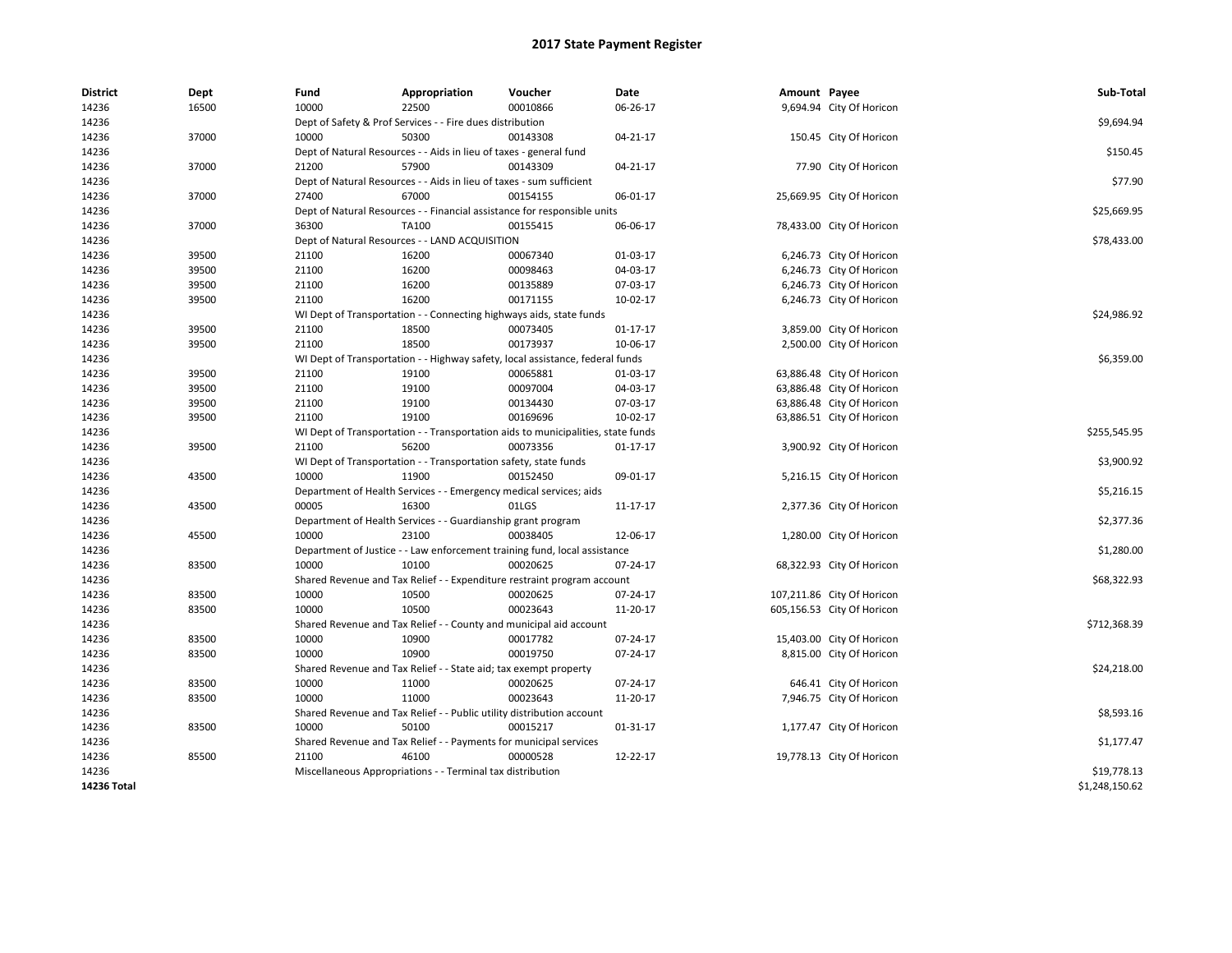| <b>District</b>    | Dept  | Fund  | Appropriation                                                                    | Voucher  | Date     | Amount Payee |                           | Sub-Total    |  |  |
|--------------------|-------|-------|----------------------------------------------------------------------------------|----------|----------|--------------|---------------------------|--------------|--|--|
| 14241              | 16500 | 10000 | 22500                                                                            | 00010867 | 06-26-17 |              | 4,966.96 City Of Juneau   |              |  |  |
| 14241              |       |       | Dept of Safety & Prof Services - - Fire dues distribution                        |          |          |              |                           | \$4,966.96   |  |  |
| 14241              | 37000 | 10000 | 50300                                                                            | 00124356 | 02-03-17 |              | 990.04 City Of Juneau     |              |  |  |
| 14241              |       |       | Dept of Natural Resources - - Aids in lieu of taxes - general fund               |          |          |              |                           | \$990.04     |  |  |
| 14241              | 37000 | 27400 | 67000                                                                            | 00154576 | 06-01-17 |              | 8,313.63 City Of Juneau   |              |  |  |
| 14241              |       |       | Dept of Natural Resources - - Financial assistance for responsible units         |          |          |              |                           |              |  |  |
| 14241              | 39500 | 21100 | 19100                                                                            | 00065882 | 01-03-17 |              | 34,051.18 City Of Juneau  |              |  |  |
| 14241              | 39500 | 21100 | 19100                                                                            | 00097005 | 04-03-17 |              | 34,051.18 City Of Juneau  |              |  |  |
| 14241              | 39500 | 21100 | 19100                                                                            | 00134431 | 07-03-17 |              | 34,051.18 City Of Juneau  |              |  |  |
| 14241              | 39500 | 21100 | 19100                                                                            | 00169697 | 10-02-17 |              | 34,051.20 City Of Juneau  |              |  |  |
| 14241              |       |       | WI Dept of Transportation - - Transportation aids to municipalities, state funds |          |          |              |                           | \$136,204.74 |  |  |
| 14241              | 43500 | 10000 | 11900                                                                            | 00152457 | 09-01-17 |              | 5,014.90 City Of Juneau   |              |  |  |
| 14241              |       |       | Department of Health Services - - Emergency medical services; aids               |          |          |              |                           | \$5,014.90   |  |  |
| 14241              | 43500 | 00005 | 16300                                                                            | 01LGS    | 11-17-17 |              | 8,490.57 City Of Juneau   |              |  |  |
| 14241              |       |       | Department of Health Services - - Guardianship grant program                     |          |          |              |                           | \$8,490.57   |  |  |
| 14241              | 45500 | 10000 | 23100                                                                            | 00039532 | 12-21-17 |              | 640.00 City Of Juneau     |              |  |  |
| 14241              |       |       | Department of Justice - - Law enforcement training fund, local assistance        |          |          |              |                           | \$640.00     |  |  |
| 14241              | 83500 | 10000 | 10100                                                                            | 00020626 | 07-24-17 |              | 33,774.58 City Of Juneau  |              |  |  |
| 14241              |       |       | Shared Revenue and Tax Relief - - Expenditure restraint program account          |          |          |              |                           | \$33,774.58  |  |  |
| 14241              | 83500 | 10000 | 10500                                                                            | 00020626 | 07-24-17 |              | 111,752.15 City Of Juneau |              |  |  |
| 14241              | 83500 | 10000 | 10500                                                                            | 00023644 | 11-20-17 |              | 624,771.58 City Of Juneau |              |  |  |
| 14241              |       |       | Shared Revenue and Tax Relief - - County and municipal aid account               |          |          |              |                           | \$736,523.73 |  |  |
| 14241              | 83500 | 10000 | 10900                                                                            | 00017783 | 07-24-17 |              | 825.00 City Of Juneau     |              |  |  |
| 14241              | 83500 | 10000 | 10900                                                                            | 00019751 | 07-24-17 |              | 3,537.00 City Of Juneau   |              |  |  |
| 14241              |       |       | Shared Revenue and Tax Relief - - State aid; tax exempt property                 |          |          |              |                           | \$4,362.00   |  |  |
| 14241              | 83500 | 10000 | 11000                                                                            | 00020626 | 07-24-17 |              | 0.01 City Of Juneau       |              |  |  |
| 14241              |       |       | Shared Revenue and Tax Relief - - Public utility distribution account            |          |          |              |                           | \$0.01       |  |  |
| <b>14241 Total</b> |       |       |                                                                                  |          |          |              |                           | \$939.281.16 |  |  |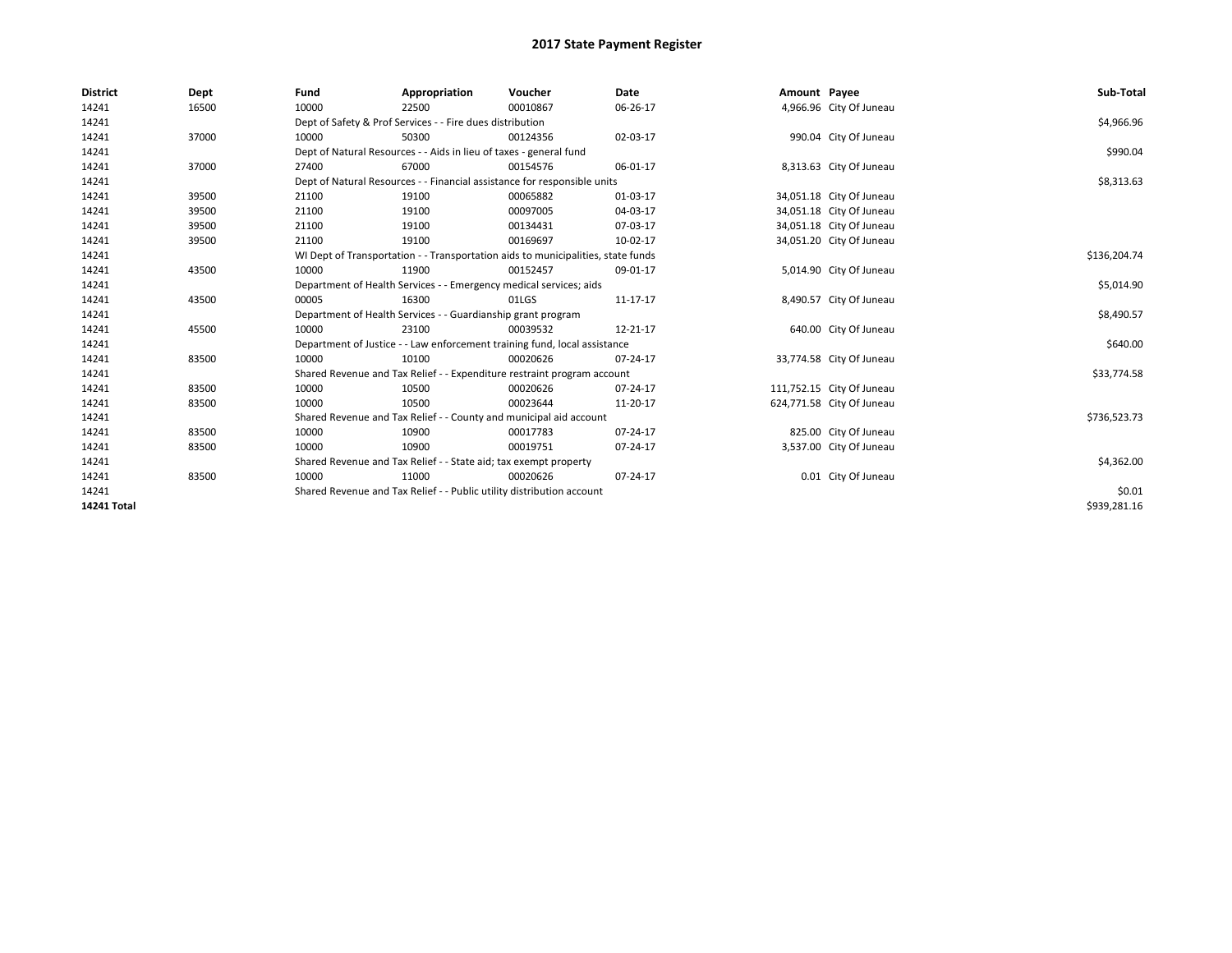| <b>District</b> | Dept  | Fund  | Appropriation                                                                    | Voucher  | Date     | Amount Payee |                             | Sub-Total      |
|-----------------|-------|-------|----------------------------------------------------------------------------------|----------|----------|--------------|-----------------------------|----------------|
| 14251           | 16500 | 10000 | 22500                                                                            | 00010868 | 06-26-17 |              | 14,009.28 City Of Mayville  |                |
| 14251           |       |       | Dept of Safety & Prof Services - - Fire dues distribution                        |          |          |              |                             | \$14,009.28    |
| 14251           | 37000 | 27400 | 67000                                                                            | 00154519 | 06-01-17 |              | 30,916.56 City Of Mayville  |                |
| 14251           |       |       | Dept of Natural Resources - - Financial assistance for responsible units         |          |          |              |                             | \$30,916.56    |
| 14251           | 39500 | 21100 | 16200                                                                            | 00067341 | 01-03-17 |              | 5,473.94 City Of Mayville   |                |
| 14251           | 39500 | 21100 | 16200                                                                            | 00098464 | 04-03-17 |              | 5,473.94 City Of Mayville   |                |
| 14251           | 39500 | 21100 | 16200                                                                            | 00135890 | 07-03-17 |              | 5,473.94 City Of Mayville   |                |
| 14251           | 39500 | 21100 | 16200                                                                            | 00171156 | 10-02-17 |              | 5,473.94 City Of Mayville   |                |
| 14251           |       |       | WI Dept of Transportation - - Connecting highways aids, state funds              |          |          |              |                             | \$21,895.76    |
| 14251           | 39500 | 21100 | 18500                                                                            | 00161363 | 09-06-17 |              | 985.96 City Of Mayville     |                |
| 14251           |       |       | WI Dept of Transportation - - Highway safety, local assistance, federal funds    |          |          |              |                             | \$985.96       |
| 14251           | 39500 | 21100 | 19100                                                                            | 00065883 | 01-03-17 |              | 62,166.08 City Of Mayville  |                |
| 14251           | 39500 | 21100 | 19100                                                                            | 00097006 | 04-03-17 |              | 62,166.08 City Of Mayville  |                |
| 14251           | 39500 | 21100 | 19100                                                                            | 00134432 | 07-03-17 |              | 62,166.08 City Of Mayville  |                |
| 14251           | 39500 | 21100 | 19100                                                                            | 00169698 | 10-02-17 |              | 62,166.09 City Of Mayville  |                |
| 14251           |       |       | WI Dept of Transportation - - Transportation aids to municipalities, state funds |          |          |              |                             | \$248,664.33   |
| 14251           | 39500 | 21100 | 36300                                                                            | 00201101 | 12-13-17 |              | 190,669.40 City Of Mayville |                |
| 14251           |       |       | WI Dept of Transportation - - State highway rehabilitation, state funds          |          |          |              |                             | \$190,669.40   |
| 14251           | 43500 | 10000 | 11900                                                                            | 00152488 | 09-01-17 |              | 5,645.93 City Of Mayville   |                |
| 14251           |       |       | Department of Health Services - - Emergency medical services; aids               |          |          |              |                             | \$5,645.93     |
| 14251           | 43500 | 00005 | 16300                                                                            | 01LGS    | 11-17-17 |              | 7,358.49 City Of Mayville   |                |
| 14251           |       |       | Department of Health Services - - Guardianship grant program                     |          |          |              |                             | \$7,358.49     |
| 14251           | 45500 | 10000 | 23100                                                                            | 00039151 | 12-20-17 |              | 1,120.00 City Of Mayville   |                |
| 14251           |       |       | Department of Justice - - Law enforcement training fund, local assistance        |          |          |              |                             | \$1,120.00     |
| 14251           | 83500 | 10000 | 10100                                                                            | 00020627 | 07-24-17 |              | 92,424.10 City Of Mayville  |                |
| 14251           |       |       | Shared Revenue and Tax Relief - - Expenditure restraint program account          |          |          |              |                             | \$92,424.10    |
| 14251           | 83500 | 10000 | 10500                                                                            | 00020627 | 07-24-17 |              | 117,006.83 City Of Mayville |                |
| 14251           | 83500 | 10000 | 10500                                                                            | 00023645 | 11-20-17 |              | 655,680.23 City Of Mayville |                |
| 14251           |       |       | Shared Revenue and Tax Relief - - County and municipal aid account               |          |          |              |                             | \$772,687.06   |
| 14251           | 83500 | 10000 | 10900                                                                            | 00017784 | 07-24-17 |              | 6,910.00 City Of Mayville   |                |
| 14251           | 83500 | 10000 | 10900                                                                            | 00019752 | 07-24-17 |              | 16,213.00 City Of Mayville  |                |
| 14251           |       |       | Shared Revenue and Tax Relief - - State aid; tax exempt property                 |          |          |              |                             | \$23,123.00    |
| 14251           | 83500 | 10000 | 11000                                                                            | 00020627 | 07-24-17 |              | 567.19 City Of Mayville     |                |
| 14251           | 83500 | 10000 | 11000                                                                            | 00023645 | 11-20-17 |              | 3,252.69 City Of Mayville   |                |
| 14251           |       |       | Shared Revenue and Tax Relief - - Public utility distribution account            |          |          |              |                             | \$3,819.88     |
| 14251 Total     |       |       |                                                                                  |          |          |              |                             | \$1,413,319.75 |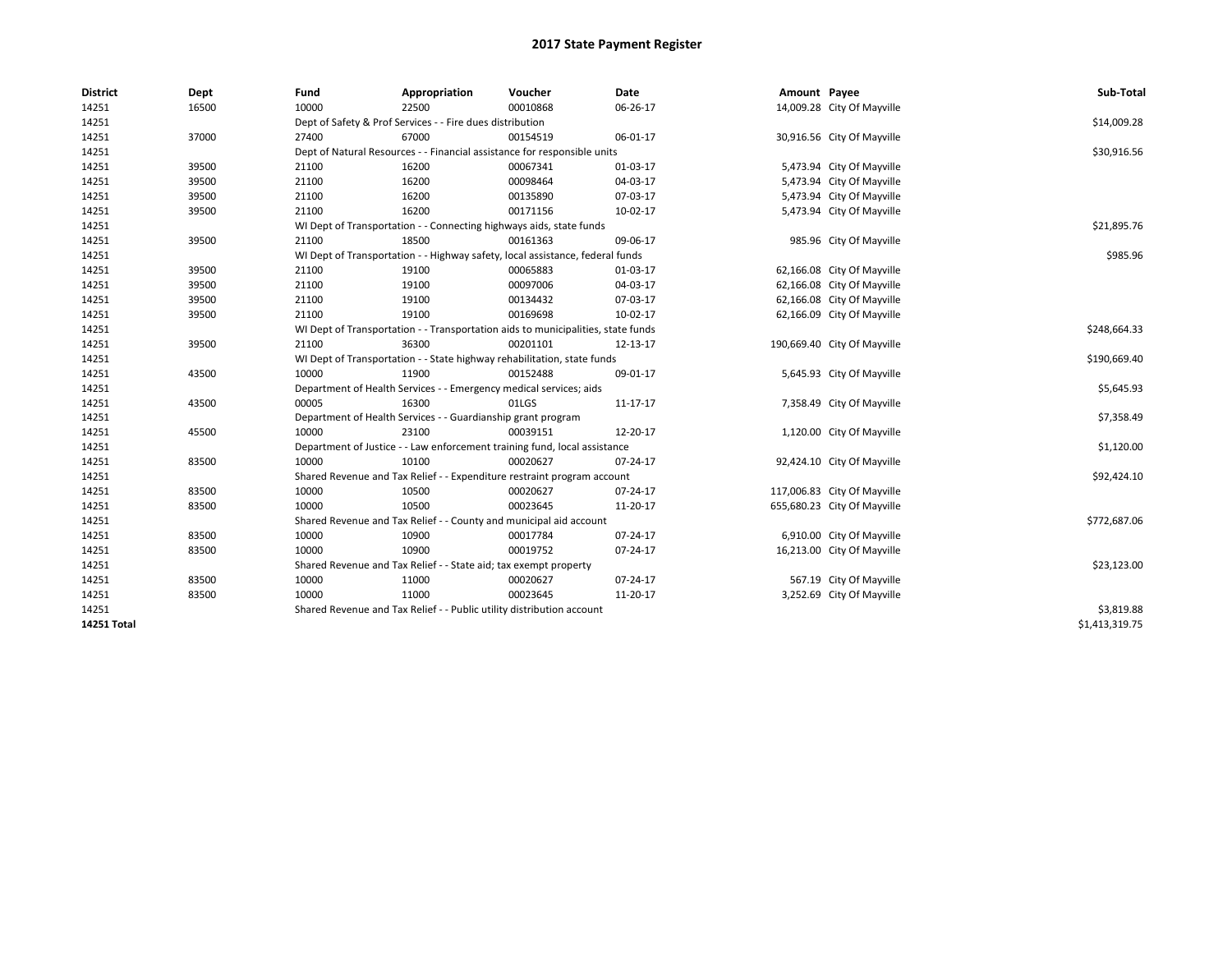| <b>District</b> | Dept  | Fund  | Appropriation                                                                         | Voucher  | Date     | Amount Payee |                           | Sub-Total      |
|-----------------|-------|-------|---------------------------------------------------------------------------------------|----------|----------|--------------|---------------------------|----------------|
| 14291           | 37000 | 27200 | 66700                                                                                 | 00144635 | 04-26-17 |              | 1,721.84 City Watertown   |                |
| 14291           | 37000 | 27200 | 66700                                                                                 | 00146365 | 05-02-17 |              | 1,951.98 City Watertown   |                |
| 14291           | 37000 | 27200 | 66700                                                                                 | 00146374 | 05-02-17 |              | 1,951.98 City Watertown   |                |
| 14291           | 37000 | 27200 | 66700                                                                                 | 00184708 | 09-29-17 |              | 1,837.42 City Watertown   |                |
| 14291           | 37000 | 27200 | 66700                                                                                 | 00184721 | 09-29-17 |              | 1,837.42 City Watertown   |                |
| 14291           | 37000 | 27200 | 66700                                                                                 | 00189838 | 10-19-17 |              | 1,149.54 City Watertown   |                |
| 14291           | 37000 | 27200 | 66700                                                                                 | 00196506 | 11-17-17 |              | 1,087.30 City Watertown   |                |
| 14291           | 37000 | 27200 | 66700                                                                                 | 00196510 | 11-17-17 |              | 1,087.30 City Watertown   |                |
| 14291           |       |       | Dept of Natural Resources - - Petroleum storage environmental remedial action; awards |          |          |              |                           | \$12,624.78    |
| 14291           | 39500 | 21100 | 18500                                                                                 | 00073267 | 01-13-17 |              | 1,386.32 City Watertown   |                |
| 14291           | 39500 | 21100 | 18500                                                                                 | 00106099 | 04-19-17 |              | 4,000.00 City Watertown   |                |
| 14291           | 39500 | 21100 | 18500                                                                                 | 00167307 | 09-25-17 |              | 3,000.00 City Watertown   |                |
| 14291           |       |       | WI Dept of Transportation - - Highway safety, local assistance, federal funds         |          |          |              |                           | \$8,386.32     |
| 14291           | 39500 | 21100 | 28400                                                                                 | 00089240 | 02-24-17 |              | 4,864.06 City Watertown   |                |
| 14291           |       |       | WI Dept of Transportation - - Aeronautics assistance, federal funds                   |          |          |              |                           | \$4,864.06     |
| 14291           | 39500 | 21100 | 26400                                                                                 | 00089240 | 02-24-17 |              | 220.72 City Watertown     |                |
| 14291           |       |       | WI Dept of Transportation - - Aeronautics assistance, state funds                     |          |          |              |                           | \$220.72       |
| 14291           | 39500 | 21100 | 27400                                                                                 | 00089240 | 02-24-17 |              | 220.72 City Watertown     |                |
| 14291           |       |       | WI Dept of Transportation - - Aeronautics assistance, local funds                     |          |          |              |                           | \$220.72       |
| 14291           | 43500 | 10000 | 11900                                                                                 | 00152590 | 09-01-17 |              | 6,733.74 City Watertown   |                |
| 14291           |       |       | Department of Health Services - - Emergency medical services; aids                    |          |          |              |                           | \$6,733.74     |
| 14291           | 43500 | 10000 | 00000                                                                                 | 90710    | 02-01-17 |              | 4,838.00 City Watertown   |                |
| 14291           | 43500 | 10000 | 00000                                                                                 | 90711    | 03-01-17 |              | 2,248.00 City Watertown   |                |
| 14291           | 43500 | 10000 | 00000                                                                                 | 90716    | 06-01-17 |              | 18,811.00 City Watertown  |                |
| 14291           | 43500 | 10000 | 00000                                                                                 | 90800    | 07-01-17 |              | 9,849.00 City Watertown   |                |
| 14291           | 43500 | 10000 | 00000                                                                                 | 90802    | 09-01-17 |              | 39,643.00 City Watertown  |                |
| 14291           | 43500 | 10000 | 00000                                                                                 | 90805    | 10-02-17 |              | 5,196.00 City Watertown   |                |
| 14291           | 43500 | 10000 | 00000                                                                                 | 90806    | 11-01-17 |              | 59.00 City Watertown      |                |
| 14291           | 43500 | 10000 | 00000                                                                                 | 90807    | 12-01-17 |              | 388.00 City Watertown     |                |
| 14291           | 43500 | 10000 | 00000                                                                                 | 90713    | 04-01-17 |              | 6,593.00 City Watertown   |                |
| 14291           |       |       | Department of Health Services - - State/Federal Aids                                  |          |          |              |                           | \$87,625.00    |
| 14291           | 45500 | 10000 | 23100                                                                                 | 00030809 | 06-30-17 |              | 5,920.00 City Watertown   |                |
| 14291           |       |       | Department of Justice - - Law enforcement training fund, local assistance             |          |          |              |                           | \$5,920.00     |
| 14291           | 83500 | 10000 | 10900                                                                                 | 00017785 | 07-24-17 |              | 19,162.00 City Watertown  |                |
| 14291           |       |       | Shared Revenue and Tax Relief - - State aid; tax exempt property                      |          |          |              |                           | \$19,162.00    |
| 14291           | 83500 | 10000 | 30200                                                                                 | 00020083 | 07-24-17 |              | 157,502.51 City Watertown |                |
| 14291           | 83500 | 10000 | 30200                                                                                 | 00022128 | 07-24-17 |              | 693,687.95 City Watertown |                |
| 14291           |       |       | Shared Revenue and Tax Relief - - School levy tax credit and first dollar credit      |          |          |              |                           | \$851,190.46   |
| 14291           | 83500 | 52100 | 36300                                                                                 | 00016133 | 03-27-17 |              | 231,034.17 City Watertown |                |
| 14291           |       |       | Shared Revenue and Tax Relief - - Lottery and gaming credit                           |          |          |              |                           | \$231,034.17   |
| 14291 Total     |       |       |                                                                                       |          |          |              |                           | \$1,227,981.97 |